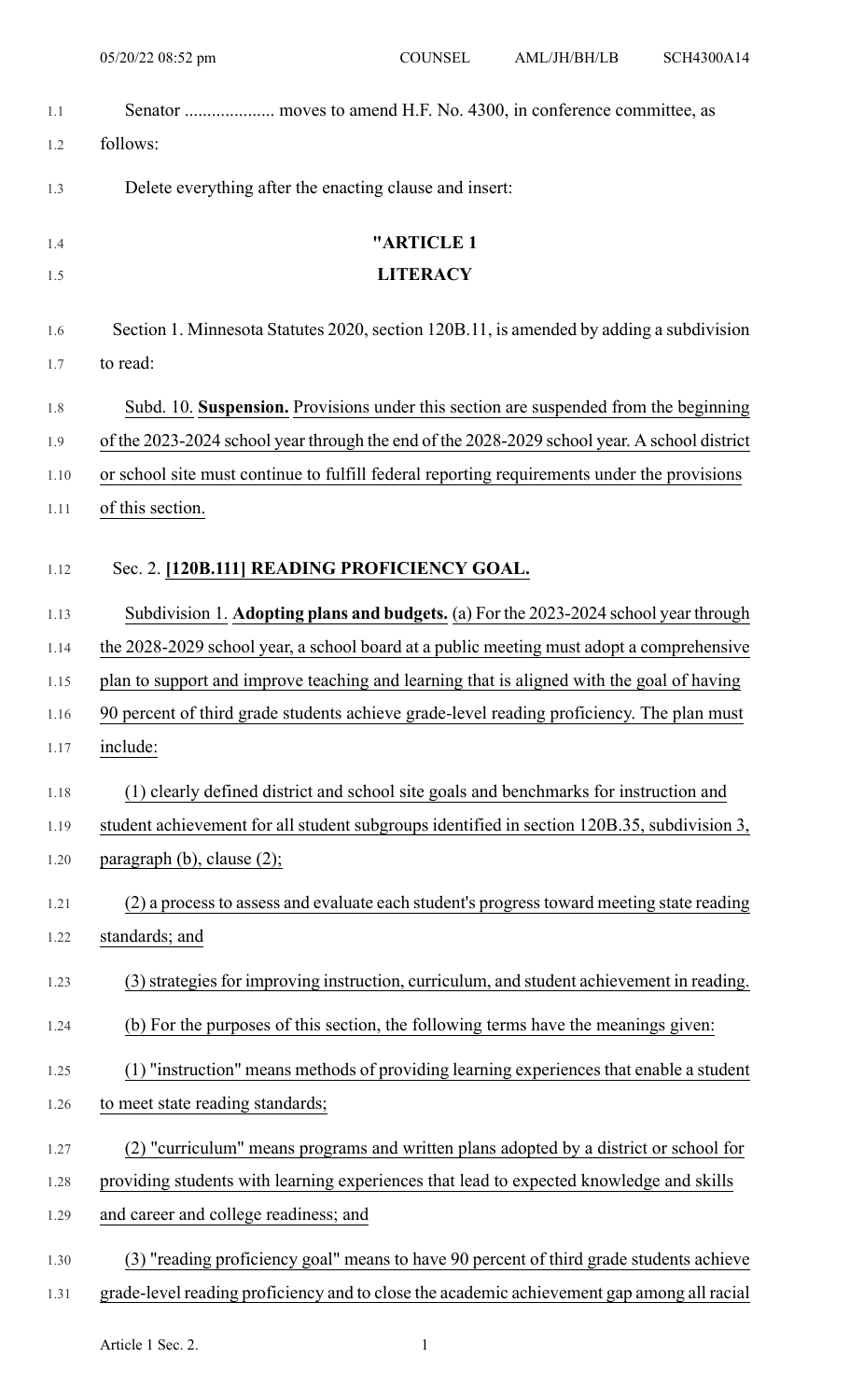| 2.1  | and ethnic groups of students and between students living in poverty and students not living       |
|------|----------------------------------------------------------------------------------------------------|
| 2.2  | in poverty.                                                                                        |
| 2.3  | Subd. 2. Performance measures. Student performance on the third grade reading                      |
| 2.4  | proficiency assessment as measured by a statewide reading assessment is the performance            |
| 2.5  | measure to determine school district or school site progress toward the goal of 90 percent         |
| 2.6  | of third grade students achieving grade-level reading proficiency.                                 |
| 2.7  | Subd. 3. Report. (a) The school board must hold an annual public meeting to review                 |
| 2.8  | and revise, where appropriate, student achievement goals, local assessment outcomes, plans,        |
| 2.9  | strategies, and practices. The school board must review district success in achieving the          |
| 2.10 | previously adopted grade-level reading proficiency goals, related benchmarks, and                  |
| 2.11 | improvement plans for achieving grade-level reading proficiency goals. The school board            |
| 2.12 | must transmit an electronic summary of its report to the commissioner of education in the          |
| 2.13 | form and manner determined by the commissioner.                                                    |
| 2.14 | (b) By January 25 of each year that this section is effective, the commissioner must               |
| 2.15 | report to the chairs and ranking minority members of the legislative committees with               |
| 2.16 | jurisdiction over kindergarten through grade 12 education:                                         |
| 2.17 | (1) a list of school districts that have not submitted the required report to the commissioner     |
| 2.18 | under paragraph (a); and                                                                           |
| 2.19 | (2) a list of school districts that have not met the performance goal of 90 percent of third       |
| 2.20 | grade students achieving grade-level reading proficiency, as established in the plan under         |
| 2.21 | subdivision 1.                                                                                     |
| 2.22 | Subd. 4. Annual evaluation. The commissioner must identify effective strategies,                   |
| 2.23 | practices, and resources available to schools and districts to achieve the goal of 90 percent      |
| 2.24 | of third grade students achieving grade-level reading proficiency. The commissioner must           |
| 2.25 | assist schools and districts throughout the state in implementing effective strategies, practices, |
| 2.26 | and use of resources.                                                                              |
| 2.27 | Sec. 3. Minnesota Statutes 2020, section 120B.115, is amended to read:                             |
|      |                                                                                                    |
| 2.28 | 120B.115 REGIONAL CENTERS OF EXCELLENCE.                                                           |
| 2.29 | Subdivision 1. Establishment. (a) Regional centers of excellence are established to                |
| 2.30 | assist and support school boards, school districts, school sites, and charter schools in           |
| 2.31 | implementing research-based interventions and practices to increase the students' achievement      |
| 2.32 | within a region. The centers must develop partnerships with local and regional service             |
| 2.33 | cooperatives, postsecondary institutions, integrated school districts, the department, children's  |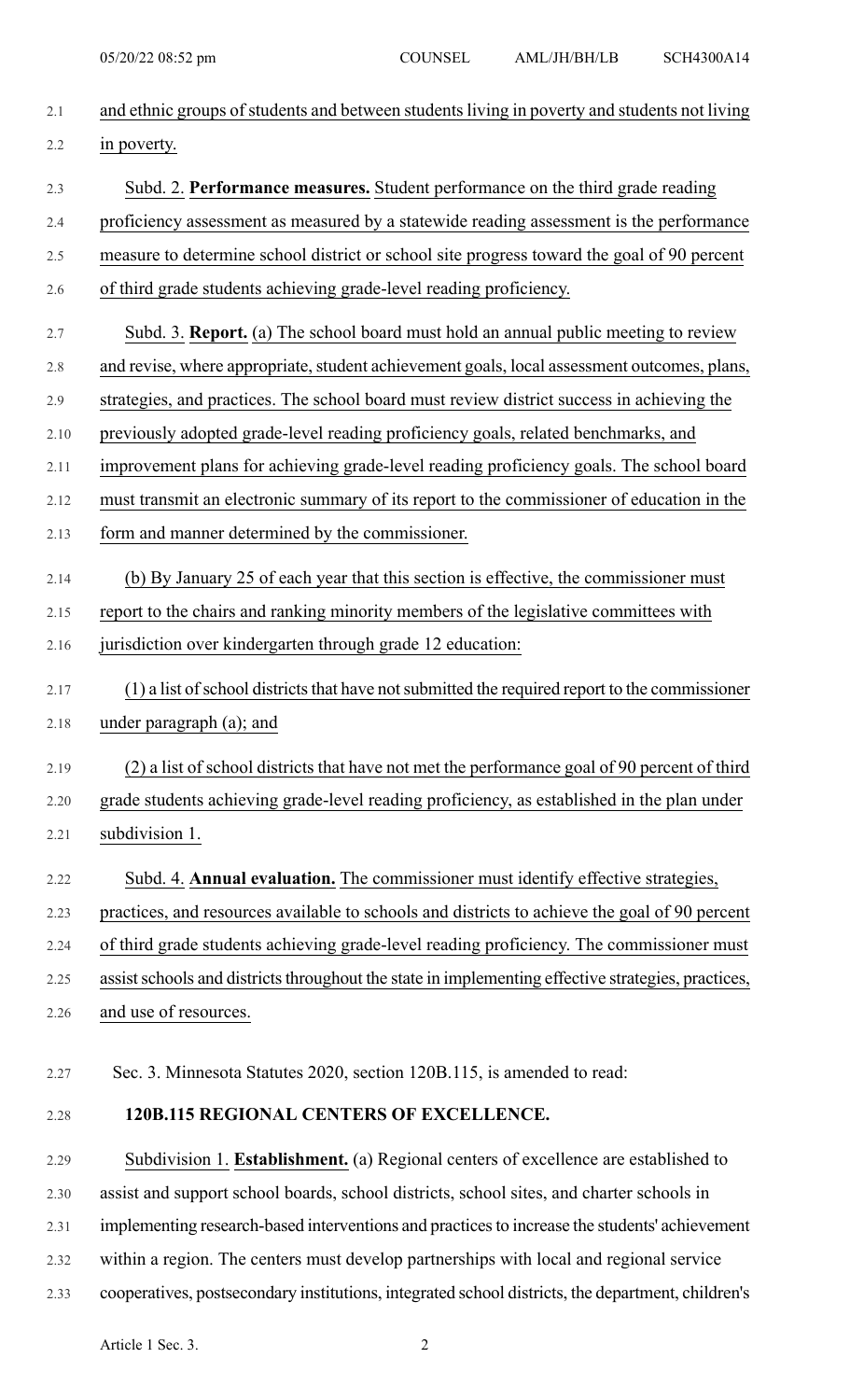3.1 mental health providers, or other local or regional entities interested in providing a cohesive 3.2 and consistent regional delivery system that serves all schools equitably. Centers must assist 3.3 school districts, school sites, and charter schools in developing similar partnerships. Center 3.4 support may include assisting school districts, school sites, and charter schools with common 3.5 principles of effective practice, including: 3.6 (1) defining measurable education goals under sections 120B.022, subdivisions 1a and 3.7 1b, and 120B.11, subdivision 2; 3.8 (2) implementing evidence-based practices, including applied and experiential learning, 3.9 contextualized learning, competency-based curricula and assessments, and other 3.10 nontraditional learning opportunities, among other practices; 3.11 (3) engaging in data-driven decision-making; 3.12 (4) providing multilayered levels of support; 3.13 (5) supporting culturally responsive teaching and learning aligning the development of 3.14 academic English proficiency, state and local academic standards, and career and college 3.15 readiness benchmarks; 3.16 (6) engaging parents, families, youth, and local community members in programs and 3.17 activities at the school district, school site, or charter school that foster collaboration and 3.18 shared accountability for the achievement of all students; and

3.19 (7) translating district forms and other information such as a multilingual glossary of 3.20 commonly used education terms and phrases.

3.21 Centers must work with school site leadership teams to build the expertise and experience 3.22 to implement programs that close the achievement gap, provide effective and differentiated 3.23 programs and instruction for different types of English learners, including English learners 3.24 with limited or interrupted formal schooling and long-term English learners under section 3.25 124D.59, subdivisions 2 and 2a, increase students' progress and growth toward career and 3.26 college readiness, and increase student graduation rates.

3.27 (b) The department must assist the regional centers of excellence to meetstaff, facilities, 3.28 and technical needs, provide the centers with programmatic support, and work with the 3.29 centers to establish a coherent statewide system of regional support, including consulting, 3.30 training, and technical support, to help school boards, school districts, school sites, and 3.31 charter schools effectively and efficiently implement the world's best workforce goals under 3.32 section 120B.11 and other state and federal education initiatives, including secondary and 3.33 postsecondary career pathways and technical education.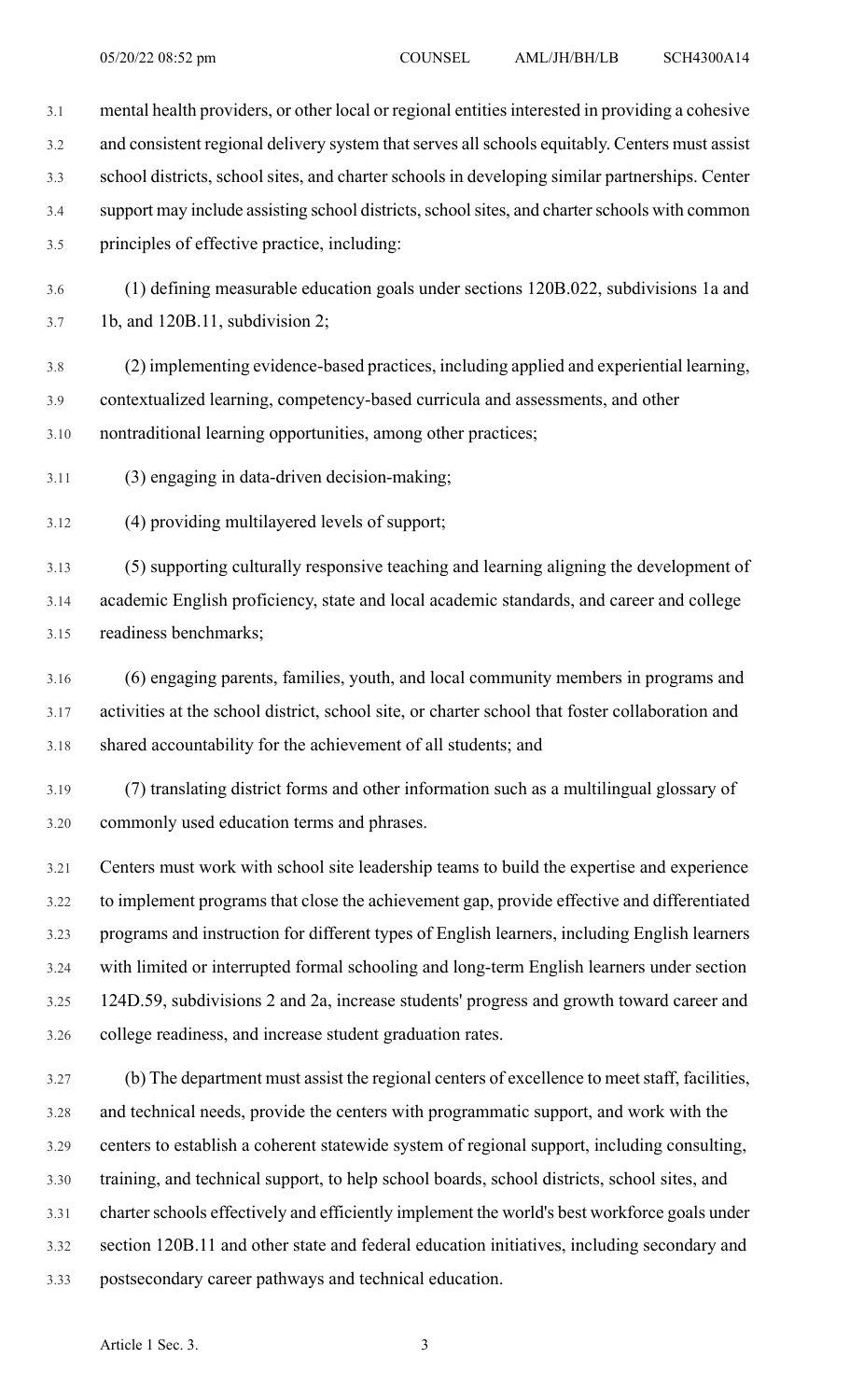| 4.1  | Subd. 2. Reading focus. Regional centers of excellence must prioritize reading using        |
|------|---------------------------------------------------------------------------------------------|
| 4.2  | scientifically based research that includes fluency, phonemic awareness, phonics, reading   |
| 4.3  | comprehension, vocabulary development, and Language Essentials for Teachers of Reading      |
| 4.4  | and Spelling (LETRS) training.                                                              |
| 4.5  | Subd. 3. Leadership. Regional centers of excellence must be led by LETRS-certified          |
| 4.6  | reading professionals, including at least: (1) two literacy specialists; and (2) a dyslexia |
| 4.7  | specialist under section 120B.122 who is employed by the Department of Education.           |
| 4.8  | Subd. 4. Regional literacy support directors. Regional centers of excellence must           |
| 4.9  | work with LETRS-certified regional literacy support directors to assist schools with        |
| 4.10 | improving low reading scores. A director is an independent contractor and not an employee   |
| 4.11 | of the Department of Education. A regional literacy support director must:                  |
| 4.12 | (1) effectively monitor student reading growth and achievement data;                        |
| 4.13 | (2) assist with districtwide and schoolwide professional development and planning to        |
| 4.14 | establish scientifically based practices among school administrators and instructional      |
| 4.15 | personnel; and                                                                              |
| 4.16 | (3) evaluate implementation of scientifically based practices.                              |
| 4.17 | Sec. 4. Minnesota Statutes 2020, section 120B.122, is amended by adding a subdivision       |
| 4.18 | to read:                                                                                    |
| 4.19 | Subd. 4. Leadership. A dyslexia specialist must help provide leadership for the regional    |
| 4.20 | centers of excellence under section 120B.115.                                               |
| 4.21 | Sec. 5. Minnesota Statutes 2020, section 122A.06, subdivision 4, is amended to read:        |
|      | Subd A Comprehensive seigntifically hosed reading instruction (a) Comprehensive             |

4.22 Subd. 4. **Comprehensive,scientifically based reading instruction.** (a) "Comprehensive, 4.23 scientifically based reading instruction" includes a program or collection of instructional 4.24 practices that is based on valid, replicable evidence showing that when these programs or 4.25 practices are used, students can be expected to achieve, at a minimum, satisfactory reading 4.26 progress. The program or collection of practices must include, at a minimum, effective, 4.27 balanced instruction in all five areas of reading: phonemic awareness, phonics, fluency, 4.28 vocabulary development, and reading comprehension.

4.29 Comprehensive, scientifically based reading instruction also includes and integrates 4.30 instructional strategies for continuously assessing, evaluating, and communicating the 4.31 student's reading progress and needs in order to design and implement ongoing interventions 4.32 so that students of all ages and proficiency levels can read and comprehend text, write, and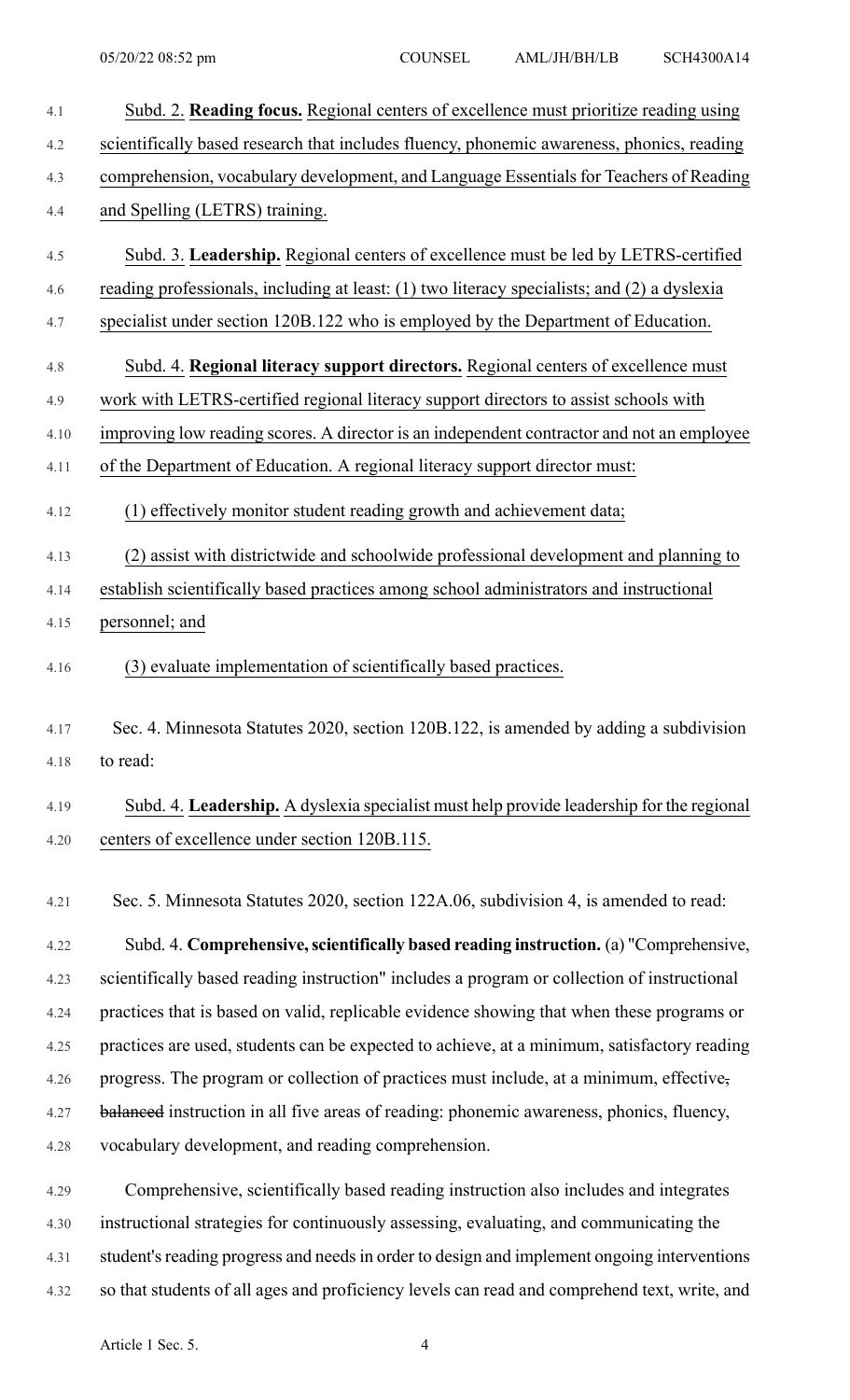5.1 apply higher level thinking skills. For English learners developing literacy skills, districts 5.2 are encouraged to use strategiesthat teach reading and writing in the students' native language 5.3 and English at the same time.

5.4 (b) "Fluency" is the ability of students to read text with speed, accuracy, and proper 5.5 expression.

5.6 (c) "Phonemic awareness" isthe ability ofstudentsto notice, think about, and manipulate 5.7 individual sounds in spoken syllables and words.

5.8 (d) "Phonics" is the understanding that there are systematic and predictable relationships 5.9 between written letters and spoken words. Phonics instruction is a way of teaching reading 5.10 that stresses learning how letters correspond to sounds and how to apply this knowledge in 5.11 reading and spelling.

5.12 (e) "Reading comprehension" is an active process that requires intentional thinking 5.13 during which meaning is constructed through interactions between text and reader. 5.14 Comprehension skills are taught explicitly by demonstrating, explaining, modeling, and 5.15 implementing specific cognitive strategiesto help beginning readers derive meaning through 5.16 intentional, problem-solving thinking processes.

5.17 (f) "Vocabulary development" is the process of teaching vocabulary both directly and 5.18 indirectly, with repetition and multiple exposures to vocabulary items. Learning in rich 5.19 contexts, incidental learning, and use of computer technology enhance the acquiring of 5.20 vocabulary.

5.21 (g) Nothing in this subdivision limits the authority of a school district to select a school's 5.22 reading program or curriculum.

#### 5.23 **EFFECTIVE DATE.** This section is effective July 1, 2022.

5.24 Sec. 6. Minnesota Statutes 2020, section 122A.092, subdivision 5, is amended to read:

5.25 Subd. 5. **Reading strategies.** (a) A teacher preparation provider approved by the 5.26 Professional Educator Licensing and Standards Board to prepare persons for classroom 5.27 teacher licensure must include in its teacher preparation programs research-based best 5.28 practices in reading, consistent with section 122A.06, subdivision 4, that enable the licensure 5.29 candidate to teach reading in the candidate's content areas. Teacher candidates must be 5.30 instructed in using students' native languages as a resource in creating effective differentiated 5.31 instructional strategies for English learners developing literacy skills. A teacher preparation 5.32 provider also must prepare early childhood and elementary teacher candidates for Tier 3 5.33 and Tier 4 teaching licenses under sections 122A.183 and 122A.184, respectively, for the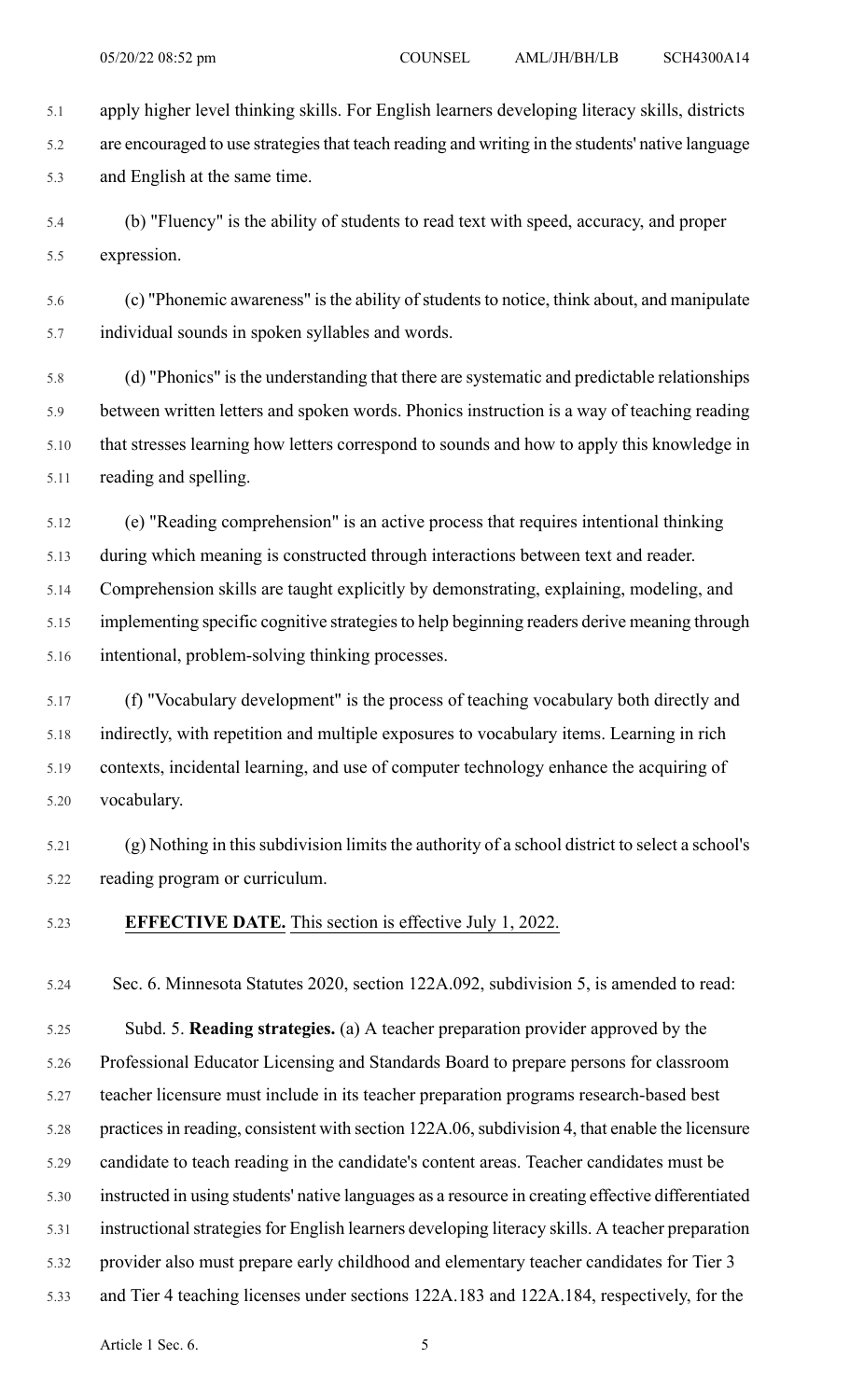6.1 portion of the examination under section 122A.185, subdivision 1, paragraph (c), covering 6.2 assessment of reading instruction. 6.3 (b) Board-approved teacher preparation programs for teachers of elementary education 6.4 must require instruction in applying comprehensive, scientifically based or evidence-based, 6.5 and structured reading instruction programs that: 6.6 (1) teach students to read using foundational knowledge, practices, and strategies 6.7 consistent with section 122A.06, subdivision 4, so that all students achieve continuous 6.8 progress in reading; and 6.9 (2) teach specialized instruction in reading strategies, interventions, and remediations 6.10 that enable students of all ages and proficiency levels to become proficient readers.; and 6.11 (3) beginning February 1, 2026, require teacher candidates to receive instruction using 6.12 the Language Essentials for Teachers of Reading and Spelling program. 6.13 (c) Board-approved teacher preparation programs for teachers of elementary education, 6.14 early childhood education, special education, and reading intervention must include 6.15 instruction on dyslexia, as defined in section 125A.01, subdivision 2. Teacher preparation 6.16 programs may consult with the Department of Education, including the dyslexia specialist 6.17 undersection 120B.122, to develop instruction under this paragraph. Instruction on dyslexia 6.18 must be modeled on practice standards of the International Dyslexia Association, and must 6.19 address: 6.20 (1) the nature and symptoms of dyslexia; 6.21 (2) resources available for students who show characteristics of dyslexia; 6.22 (3) evidence-based instructional strategies for students who show characteristics of 6.23 dyslexia, including the structured literacy approach; and 6.24 (4) outcomes of intervention and lack of intervention for students who show 6.25 characteristics of dyslexia. 6.26 (d) Nothing in this section limits the authority of a school district to select a school's 6.27 reading program or curriculum. 6.28 **EFFECTIVE DATE.** This section is effective the day following final enactment. 6.29 Sec. 7. Minnesota Statutes 2020, section 124E.03, subdivision 2, is amended to read: 6.30 Subd. 2. **Certain federal, state, and local requirements.** (a) A charter school shall 6.31 meet all federal, state, and local health and safety requirements applicable to school districts.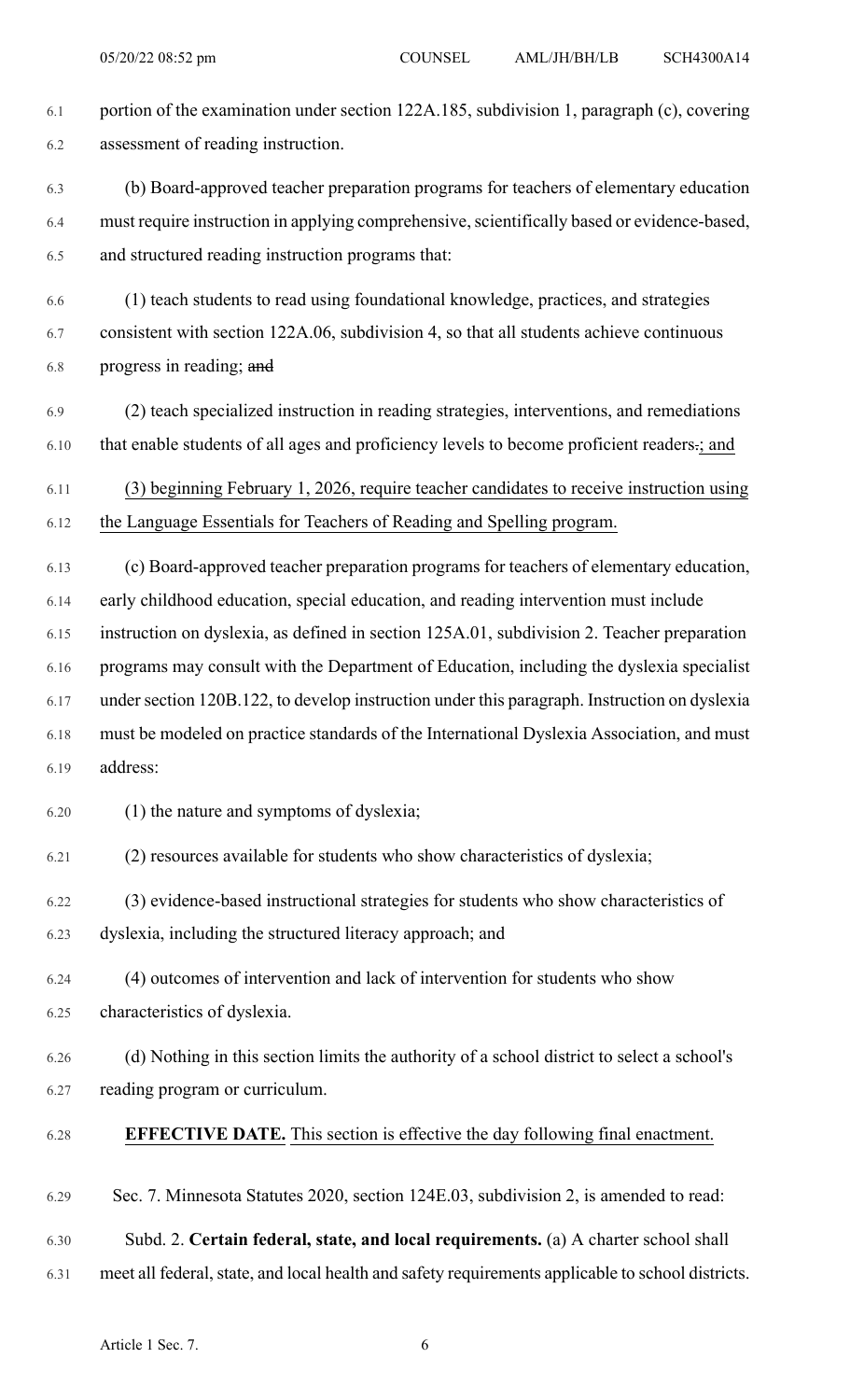| 7.1  | (b) A school must comply with statewide accountability requirements governing standards      |
|------|----------------------------------------------------------------------------------------------|
| 7.2  | and assessments in chapter 120B.                                                             |
| 7.3  | (c) A charter school must comply with the Minnesota Public School Fee Law, sections          |
| 7.4  | 123B.34 to 123B.39.                                                                          |
| 7.5  | (d) A charter school is a district for the purposes of tort liability under chapter 466.     |
| 7.6  | (e) A charter school must comply with the Pledge of Allegiance requirement under             |
| 7.7  | section 121A.11, subdivision 3.                                                              |
| 7.8  | (f) A charter school and charter school board of directors must comply with chapter 181      |
| 7.9  | governing requirements for employment.                                                       |
| 7.10 | (g) A charter school must comply with continuing truant notification under section           |
| 7.11 | 260A.03.                                                                                     |
| 7.12 | (h) A charter school must develop and implement a teacher evaluation and peer review         |
| 7.13 | process under section 122A.40, subdivision 8, paragraph (b), clauses (2) to (13), and place  |
| 7.14 | students in classrooms in accordance with section 122A.40, subdivision 8, paragraph (d).     |
| 7.15 | The teacher evaluation process in this paragraph does not create any additional employment   |
| 7.16 | rights for teachers.                                                                         |
| 7.17 | (i) A charter school must adopt a policy, plan, budget, and process, consistent with         |
| 7.18 | section 120B.11, to review curriculum, instruction, and student achievement and strive for   |
| 7.19 | the world's best workforce. For the 2023-2024 school year through the end of the 2028-2029   |
| 7.20 | school year, a charter school must adopt a policy, plan, budget, and process consistent with |
| 7.21 | section 120B.111 to review curriculum, instruction, and student achievement that is aligned  |
| 7.22 | with the goal of having 90 percent of third grade students achieve grade-level reading       |
| 7.23 | proficiency.                                                                                 |
| 7.24 | (j) A charter school is subject to and must comply with the Pupil Fair Dismissal Act,        |
| 7.25 | sections 121A.40 to 121A.56.                                                                 |
|      |                                                                                              |
| 7.26 | Sec. 8. Laws 2021, First Special Session chapter 13, article 11, section 4, is amended to    |
| 7.27 | read:                                                                                        |
| 7.28 | Sec. 4. APPROPRIATIONS; DEPARTMENT OF EDUCATION.                                             |
| 7.29 | Subdivision 1. Department of Education. Unless otherwise indicated, the sums indicated       |
| 7.30 | in this section are appropriated from the general fund to the Department of Education for    |
|      |                                                                                              |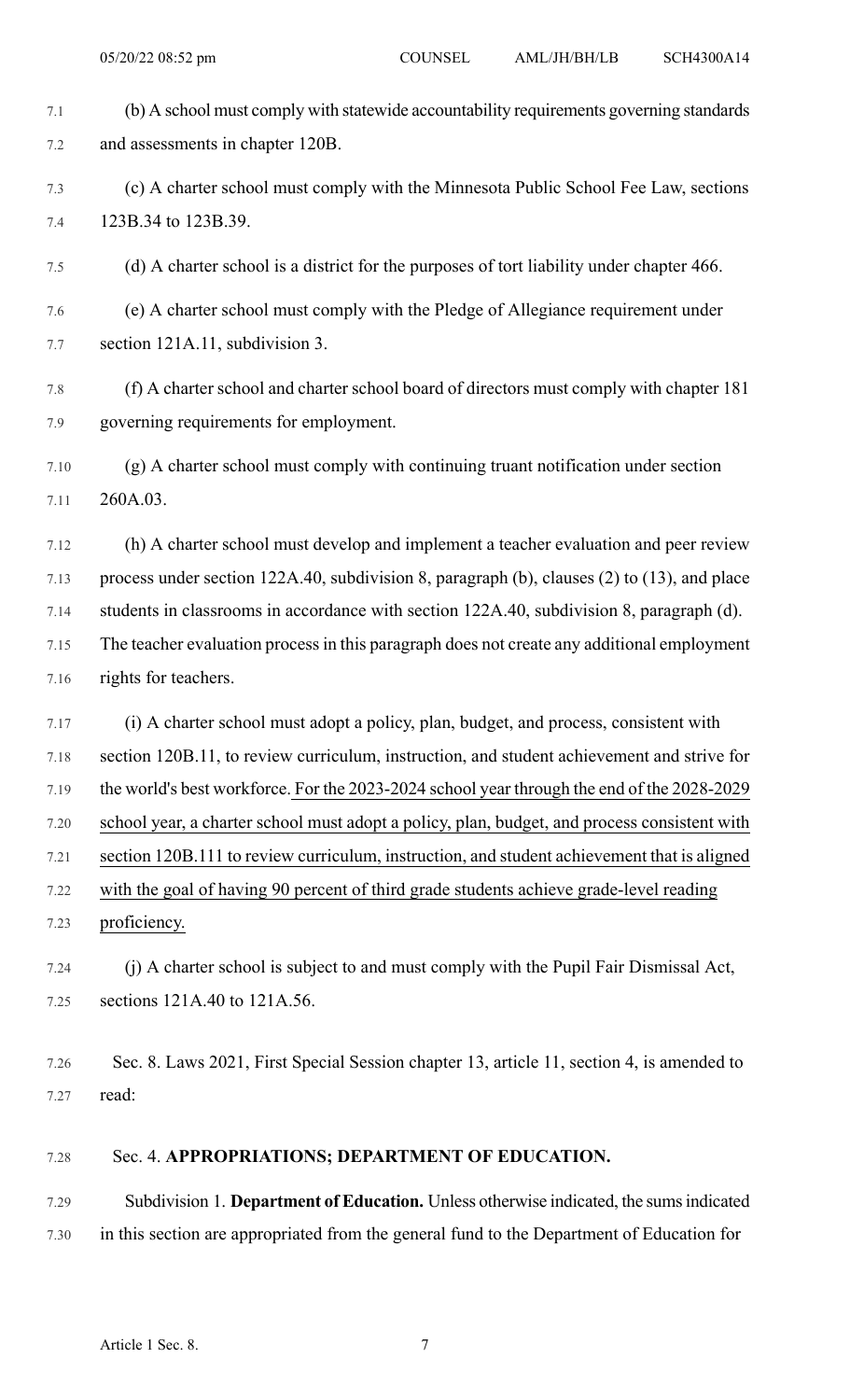| 8.1        | the fiscal years designated. Any balance in the first year does not cancel but is available in |                                                                                              |  |  |  |  |
|------------|------------------------------------------------------------------------------------------------|----------------------------------------------------------------------------------------------|--|--|--|--|
| 8.2        | the second year.                                                                               |                                                                                              |  |  |  |  |
| 8.3        |                                                                                                | Subd. 2. Department. (a) For the Department of Education:                                    |  |  |  |  |
| 8.4        | \$                                                                                             | 30,837,000  2022                                                                             |  |  |  |  |
| 8.5<br>8.6 | \$                                                                                             | <del>26,287,000</del><br>$\cdots$ 2023<br>26,987,000                                         |  |  |  |  |
| 8.7        | Of these amounts:                                                                              |                                                                                              |  |  |  |  |
| $8.8\,$    |                                                                                                | (1) \$319,000 each year is for the Board of School Administrators;                           |  |  |  |  |
| 8.9        |                                                                                                | $(2)$ \$1,000,000 each in fiscal year is 2022 and \$1,700,000 in fiscal year 2023 are for    |  |  |  |  |
| 8.10       |                                                                                                | regional centers of excellence under Minnesota Statutes, section 120B.115; Of the amount     |  |  |  |  |
| 8.11       |                                                                                                | in fiscal year 2023, \$700,000 is for providing grants to each regional center of excellence |  |  |  |  |
| 8.12       |                                                                                                | to contract with one full-time equivalent regional literacy support director;                |  |  |  |  |
| 8.13       |                                                                                                | (3) \$250,000 each year is for the School Finance Division to enhance financial data         |  |  |  |  |
| 8.14       | analysis;                                                                                      |                                                                                              |  |  |  |  |
| 8.15       |                                                                                                | (4) \$720,000 each year is for implementing Minnesota's Learning for English Academic        |  |  |  |  |
| 8.16       |                                                                                                | Proficiency and Success Act under Laws 2014, chapter 272, article 1, as amended;             |  |  |  |  |
| 8.17       |                                                                                                | $(5)$ \$123,000 each year is for a dyslexia specialist;                                      |  |  |  |  |
| 8.18       |                                                                                                | (6) \$480,000 each year is for the Department of Education's mainframe update;               |  |  |  |  |
| 8.19       |                                                                                                | (7) \$4,500,000 in fiscal year 2022 only is for legal fees and costs associated with         |  |  |  |  |
| 8.20       | litigation; and                                                                                |                                                                                              |  |  |  |  |
| 8.21       |                                                                                                | (8) \$340,000 in fiscal years 2022 and 2023 only are for voluntary prekindergarten           |  |  |  |  |
| 8.22       | programs.                                                                                      |                                                                                              |  |  |  |  |
| 8.23       |                                                                                                | (b) None of the amounts appropriated under this subdivision may be used for Minnesota's      |  |  |  |  |
| 8.24       | Washington, D.C., office.                                                                      |                                                                                              |  |  |  |  |
| 8.25       |                                                                                                | (c) The expenditures of federal grants and aids as shown in the biennial budget document     |  |  |  |  |
| 8.26       |                                                                                                | and its supplements are approved and appropriated and must be spent as indicated.            |  |  |  |  |
| 8.27       |                                                                                                | (d) This appropriation includes funds for information technology project services and        |  |  |  |  |
| 8.28       |                                                                                                | support subject to the provisions of Minnesota Statutes, section 16E.21. Any ongoing         |  |  |  |  |
| 8.29       |                                                                                                | information technology costs will be incorporated into the service level agreement and will  |  |  |  |  |
| 8.30       |                                                                                                | be paid to the Office of MN.IT Services by the Department of Education under the rates       |  |  |  |  |
| 8.31       |                                                                                                | and mechanisms specified in that agreement.                                                  |  |  |  |  |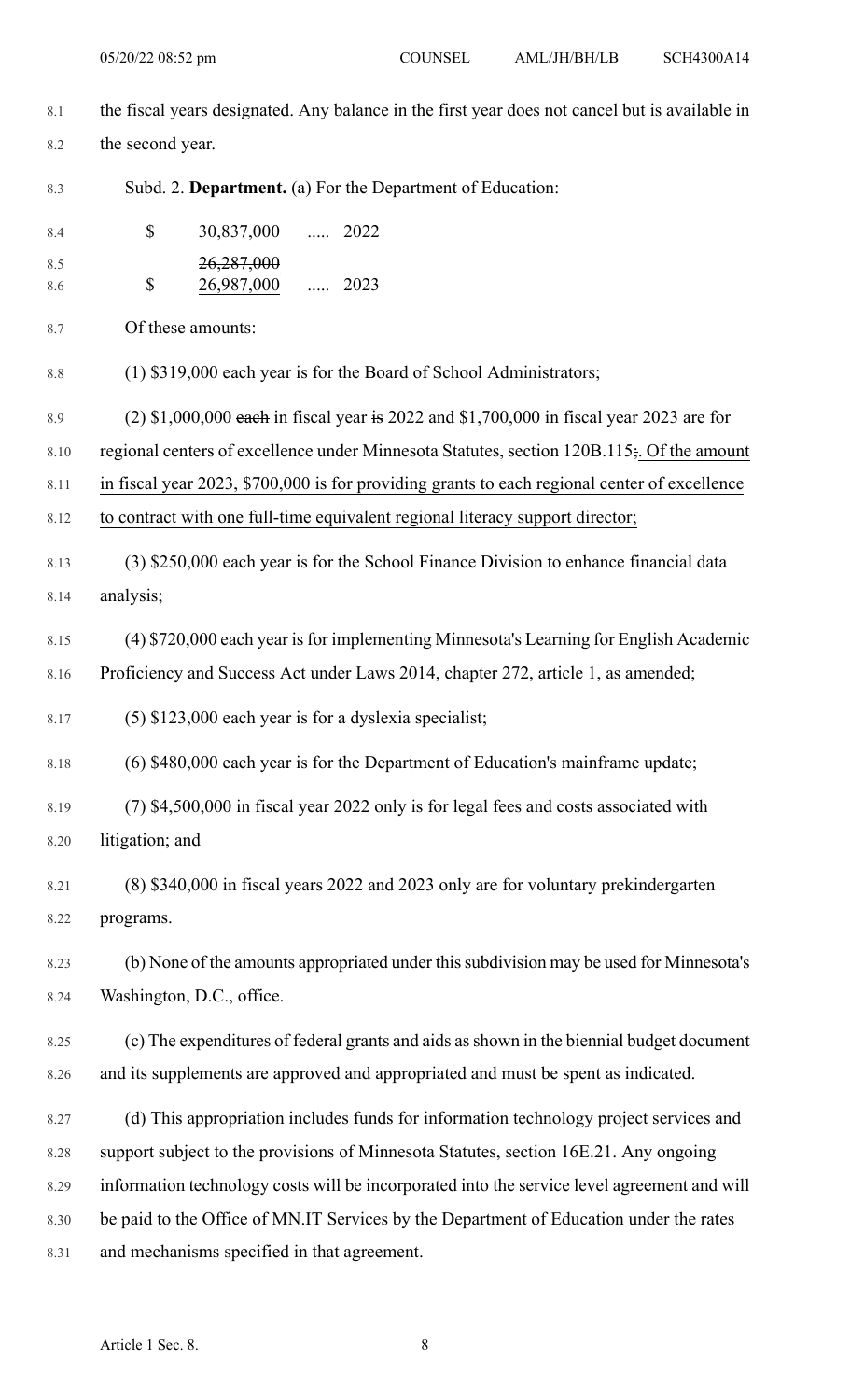| 9.1  | (e) To account for the base adjustments provided in Laws 2018, chapter 211, article 21,          |  |  |  |  |  |
|------|--------------------------------------------------------------------------------------------------|--|--|--|--|--|
| 9.2  | section 1, paragraph (a), and section 3, paragraph (a), the base for fiscal year 2024 and later  |  |  |  |  |  |
| 9.3  | is $$25,965,000$ \$26,665,000.                                                                   |  |  |  |  |  |
| 9.4  | <b>EFFECTIVE DATE.</b> This section is effective July 1, 2022.                                   |  |  |  |  |  |
| 9.5  | Sec. 9. APPROPRIATION; LANGUAGE ESSENTIALS FOR TEACHERS OF                                       |  |  |  |  |  |
| 9.6  | READING AND SPELLING.                                                                            |  |  |  |  |  |
| 9.7  | Subdivision 1. Department of Education. The sums indicated in this section are                   |  |  |  |  |  |
| 9.8  | appropriated from the general fund to the Department of Education for the fiscal years           |  |  |  |  |  |
| 9.9  | designated.                                                                                      |  |  |  |  |  |
| 9.10 | Subd. 2. Language Essentials for Teachers of Reading and Spelling. (a) To provide                |  |  |  |  |  |
| 9.11 | the Language Essentials for Teachers of Reading and Spelling (LETRS) program to licensed         |  |  |  |  |  |
| 9.12 | teachers, with priority given to those who teach in kindergarten through grade five:             |  |  |  |  |  |
| 9.13 | $\overline{\mathcal{E}}$<br>$\underline{52,500,000}$ 2023                                        |  |  |  |  |  |
| 9.14 | (b) The commissioner may partner with the regional centers of excellence to administer           |  |  |  |  |  |
| 9.15 | the program.                                                                                     |  |  |  |  |  |
| 9.16 | (c) This appropriation is available until June 30, 2025. For teachers who have enrolled          |  |  |  |  |  |
| 9.17 | but not yet completed LETRS training as of June 30, 2025, funds may be encumbered and            |  |  |  |  |  |
| 9.18 | expended until June 30, 2027, for those teachers to complete LETRS training.                     |  |  |  |  |  |
| 9.19 | (d) The base for fiscal year 2024 and later is \$0.                                              |  |  |  |  |  |
| 9.20 | <b>ARTICLE 2</b>                                                                                 |  |  |  |  |  |
| 9.21 | <b>GENERAL EDUCATION</b>                                                                         |  |  |  |  |  |
| 9.22 | Section 1. Minnesota Statutes 2020, section 123B.04, subdivision 1, is amended to read:          |  |  |  |  |  |
| 9.23 | Subdivision 1. Definition. "Education site" means a separate facility. A or program              |  |  |  |  |  |
| 9.24 | within a facility or within a district is an education site if the school board recognizes it as |  |  |  |  |  |
| 9.25 | a site.                                                                                          |  |  |  |  |  |
| 9.26 | Sec. 2. Minnesota Statutes 2020, section 123B.195, is amended to read:                           |  |  |  |  |  |
| 9.27 | 123B.195 BOARD MEMBERS' RIGHT TO EMPLOYMENT.                                                     |  |  |  |  |  |
| 9.28 | Notwithstanding section 471.88, subdivision 5, a school board member may be newly                |  |  |  |  |  |
| 9.29 | employed or may continue to be employed by a school district as an employee only if there        |  |  |  |  |  |
| 9.30 | is a reasonable expectation at the beginning of the fiscal year or at the time the contract is   |  |  |  |  |  |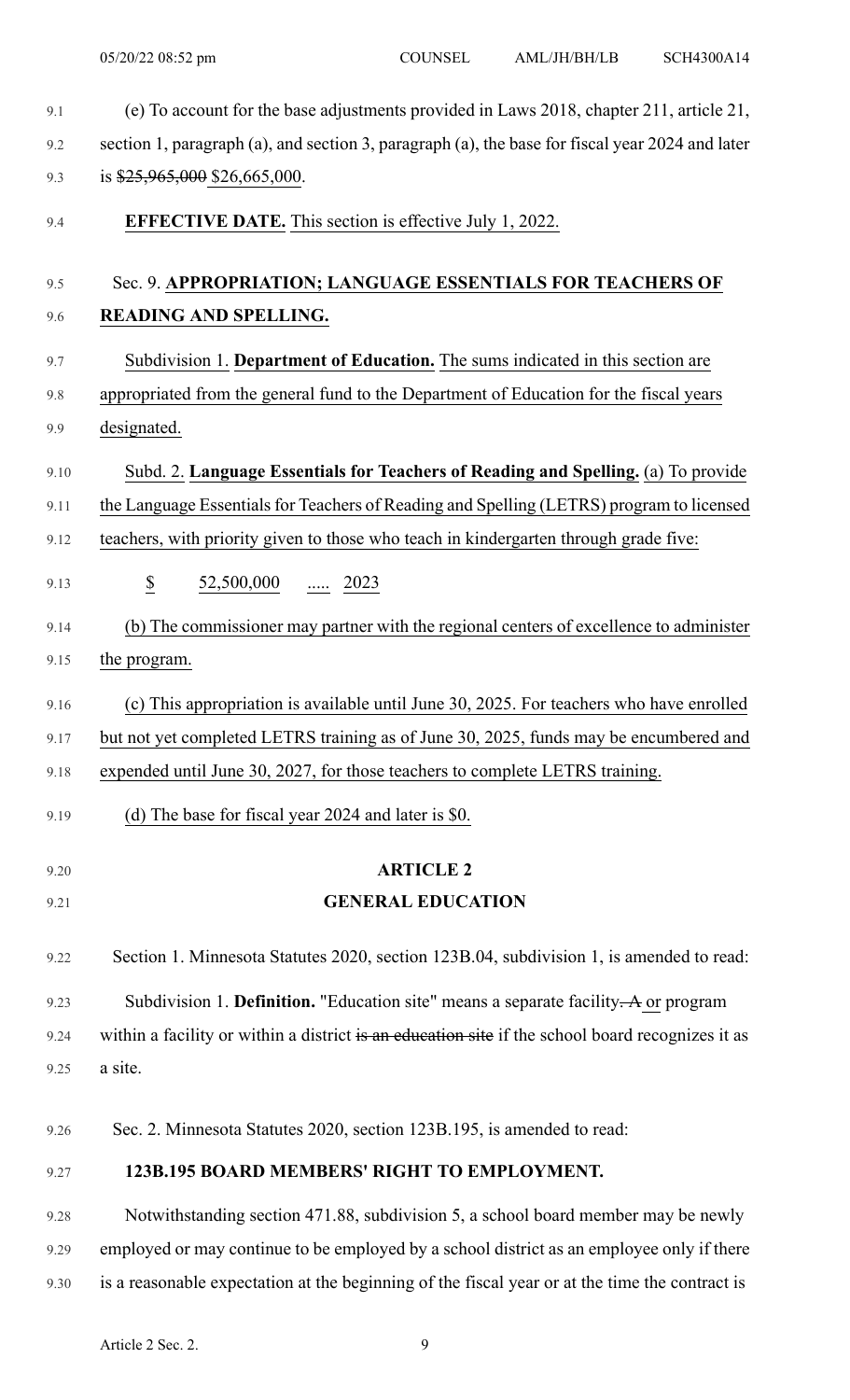10.1 entered into or extended that the amount to be earned by that officer under that contract or

10.2 employment relationship will not exceed \$8,000 \$20,000 in that fiscal year. Notwithstanding

10.3 section 122A.40 or 122A.41 or other law, if the officer does not receive majority approval

10.4 to be initially employed or to continue in employment at a meeting at which all board

10.5 members are present, that employment is immediately terminated and that officer has no

10.6 further rights to employment while serving as a school board member in the district.

#### 10.7 **EFFECTIVE DATE.** This section is effective July 1, 2022.

10.8 Sec. 3. Minnesota Statutes 2020, section 123B.86, subdivision 3, is amended to read:

10.9 Subd. 3. **Board control.** (a) When transportation is provided, the scheduling of routes, 10.10 manner and method of transportation, control and discipline of school children and any 10.11 other matter relating thereto shall be within the sole discretion, control and management of 10.12 the board.

10.13 (b) A school board and a nonpublic school may mutually agree to a written plan for the 10.14 board to provide nonpublic pupil transportation to nonpublic school students.

10.15 (1) A school board that provides pupil transportation through its employees may transport 10.16 nonpublic school students according to the plan and retain the nonpublic pupil transportation 10.17 aid attributable to that plan. A nonpublic school may make a payment to the school district 10.18 to cover additional transportation services agreed to in the written plan for nonpublic pupil 10.19 transportation services not required under sections 123B.84 to 123B.87.

10.20 (2) A school board that contracts for pupil transportation services may enter into a 10.21 contractual arrangement with a school bus contractor according to the written plan adopted 10.22 by the school board and the nonpublic school to transport nonpublic school students and 10.23 retain the nonpublic pupil transportation aid attributable to that plan for purposes of paying 10.24 the school bus contractor. A nonpublic school may make a payment to the school district 10.25 to cover additional transportation services agreed to in the written plan for nonpublic pupil 10.26 transportation services included in the contract that are not required under sections 123B.84 10.27 to 123B.87. 10.28 (c) The school district must report the number of nonpublic school students transported

10.29 and the nonpublic pupil transportation expenditures incurred under paragraph (b) in the

10.30 form and manner specified by the commissioner.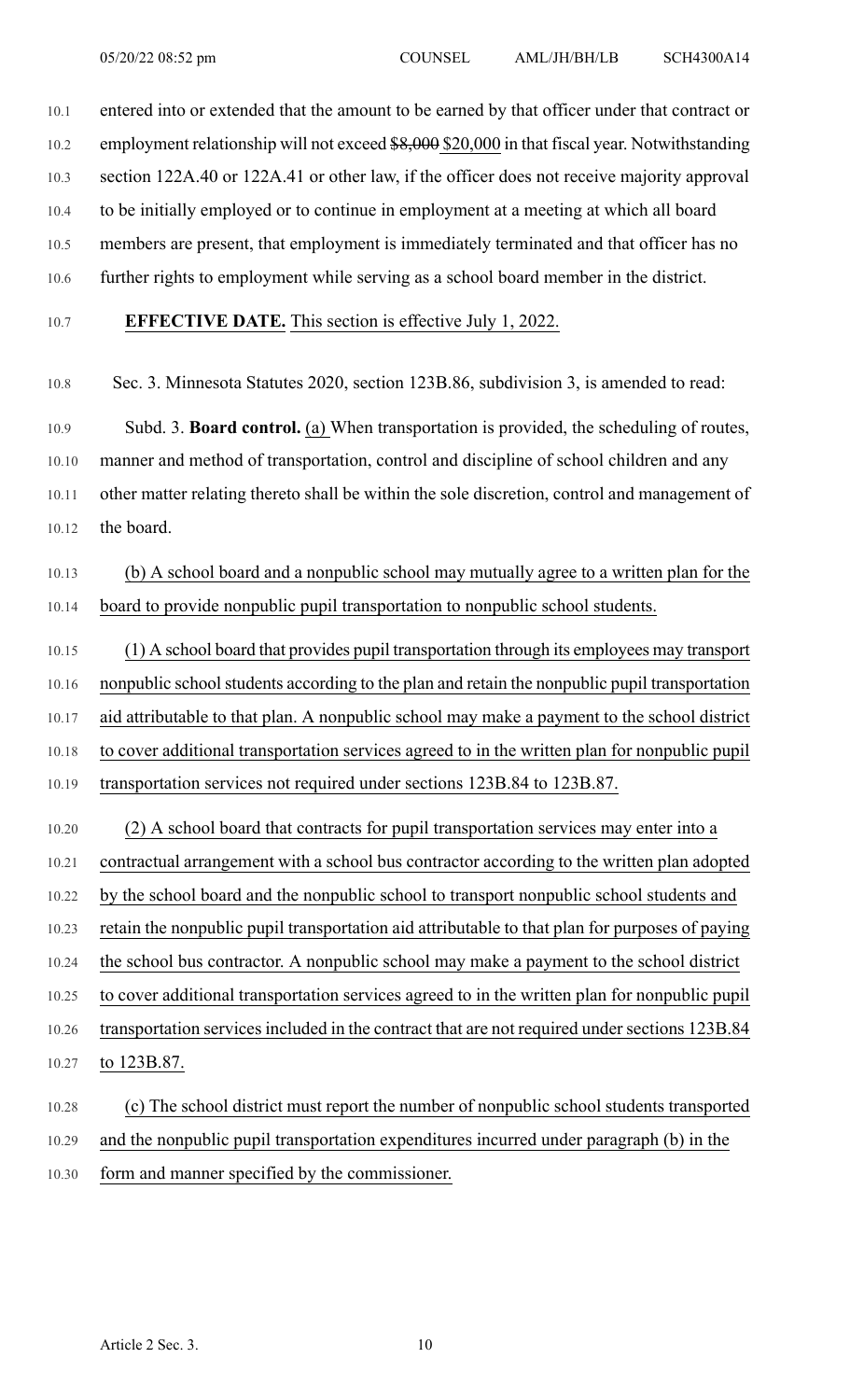11.1 Sec. 4. Minnesota Statutes 2020, section 124D.4531, subdivision 1a, is amended to read: 11.2 Subd. 1a. **Career and technical levy.** (a) For fiscal year 2014 only, a district may levy 11.3 an amount not more than the product of its career and technical revenue times the lesser of 11.4 one or the ratio of its adjusted net tax capacity per adjusted pupil unit in the fiscal year in 11.5 which the levy is certified to the career and technical revenue equalizing factor. The career 11.6 and technical revenue equalizing factor for fiscal year 2014 equals \$7,612.

11.7 (b) For fiscal year 2015 and later, A district may levy an amount not more than the 11.8 product of its career and technical revenue times the lesser of one or the ratio of its adjusted 11.9 net tax capacity per adjusted pupil unit in the fiscal year in which the levy is certified to the 11.10 career and technical revenue equalizing factor. The career and technical revenue equalizing 11.11 factor for fiscal year 2015 and later equals \$7,612.

11.12 Sec. 5. Minnesota Statutes 2020, section 124D.4531, subdivision 1b, is amended to read: 11.13 Subd. 1b. **Career and technical aid.** For fiscal year 2014 and later, A district's career 11.14 and technical aid equals its career and technical revenue less its career and technical levy. 11.15 If the district levy is less than the permitted levy, the district's career and technical aid shall 11.16 be reduced proportionately.

#### 11.17 Sec. 6. **REPEALER.**

11.18 Minnesota Statutes 2020, section 124D.4531, subdivision 3a, is repealed.

- 
- 

# 11.19 **ARTICLE 3** 11.20 **EDUCATION EXCELLENCE**

11.21 Section 1. Minnesota Statutes 2020, section 120B.021, subdivision 4, is amended to read: 11.22 Subd. 4. **Revisions and reviews required.** (a) The commissioner of education must 11.23 revise and appropriately embed technology and information literacy standards consistent 11.24 with recommendations from school media specialists into the state's academic standards 11.25 and graduation requirements and implement a ten-year cycle to review and, consistent with 11.26 the review, revise state academic standards and related benchmarks, consistent with this 11.27 subdivision. During each ten-year review and revision cycle, the commissioner also must 11.28 examine the alignment of each required academic standard and related benchmark with the 11.29 knowledge and skills students need for career and college readiness and advanced work in 11.30 the particular subject area. The commissioner must include the contributions of Minnesota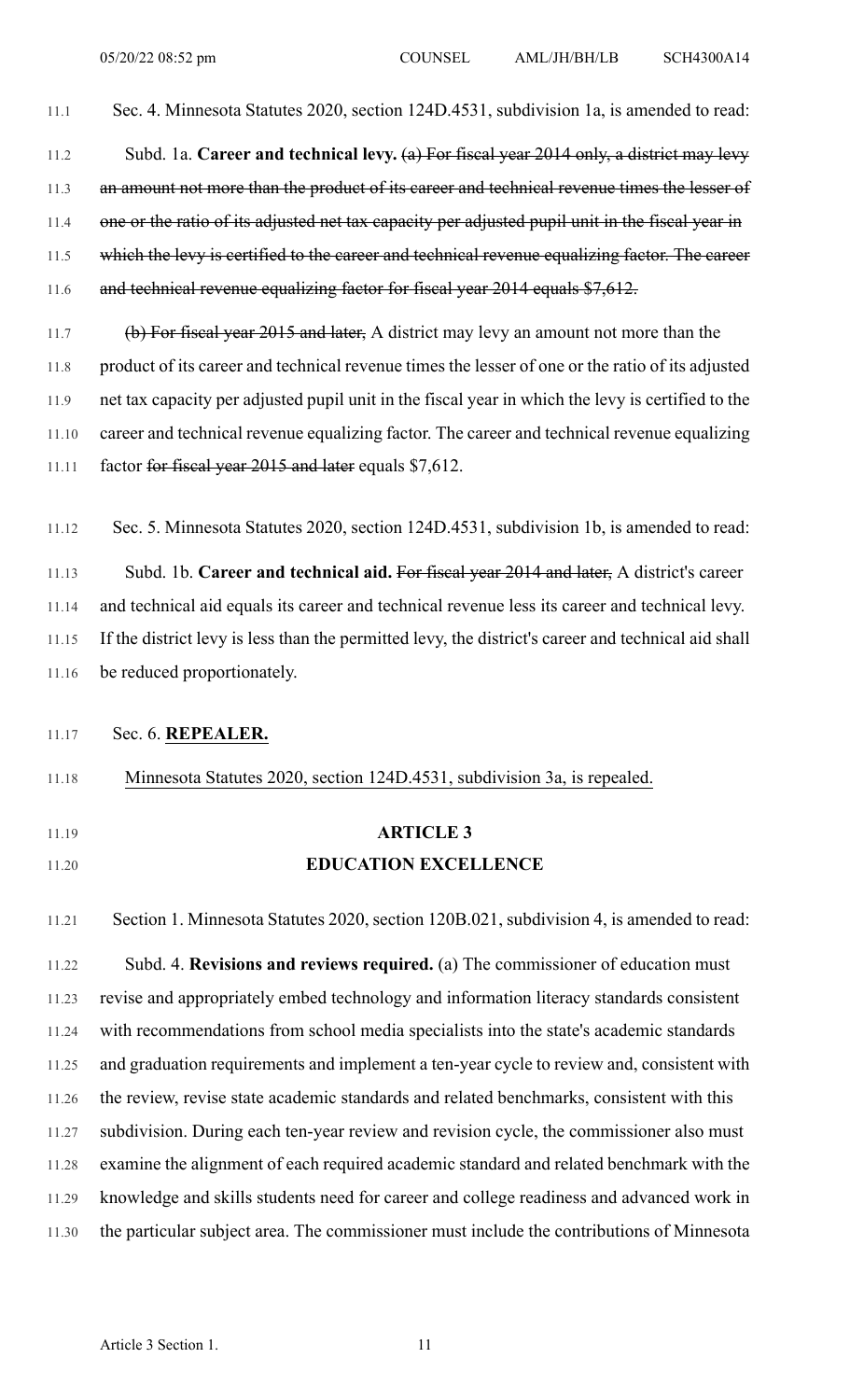12.1 American Indian tribes and communities as related to the academic standards during the 12.2 review and revision of the required academic standards.

12.3 (b) The commissioner must ensure that the statewide mathematics assessments 12.4 administered to students in grades 3 through 8 and 11 are aligned with the state academic 12.5 standards in mathematics, consistent with section 120B.30, subdivision 1, paragraph (b). 12.6 The commissioner must implement a review of the academic standards and related 12.7 benchmarks in mathematics beginning in the 2021-2022 school year and every ten years

12.8 thereafter.

12.9 (c) The commissioner must implement a review of the academic standards and related 12.10 benchmarks in arts beginning in the 2017-2018 school year and every ten years thereafter.

12.11 (d) The commissioner must implement a review of the academic standards and related 12.12 benchmarks in science beginning in the 2018-2019 school year and every ten years thereafter.

12.13 (e) The commissioner must implement a review of the academic standards and related 12.14 benchmarks in language arts beginning in the 2019-2020 school year and every ten years 12.15 thereafter.

12.16 (f) The commissioner must implement a review of the academic standards and related 12.17 benchmarks in social studies beginning in the 2020-2021 school year and every ten years 12.18 thereafter.

12.19 (g) The commissioner must implement a review of the academic standards and related 12.20 benchmarks in physical education beginning in the 2022-2023 2026-2027 school year and 12.21 every ten years thereafter.

12.22 (h) School districts and charter schools must revise and align local academic standards 12.23 and high school graduation requirements in health, world languages, and career and technical 12.24 education to require students to complete the revised standards beginning in a school year 12.25 determined by the school district or charter school. School districts and charter schools must 12.26 formally establish a periodic review cycle for the academic standards and related benchmarks 12.27 in health, world languages, and career and technical education.

12.28 Sec. 2. Minnesota Statutes 2020, section 120B.12, subdivision 2, is amended to read:

12.29 Subd. 2. **Identification; report.** (a) Each school district must identify before the end of

12.30 kindergarten, grade 1, and grade 2 all students who are not reading at grade level

12.31 demonstrating mastery of foundational reading skills, including phonemic awareness,

12.32 phonics, decoding, and fluency, using a screening tool approved by the Department of

12.33 Education. Students identified as not reading at grade level demonstrating mastery of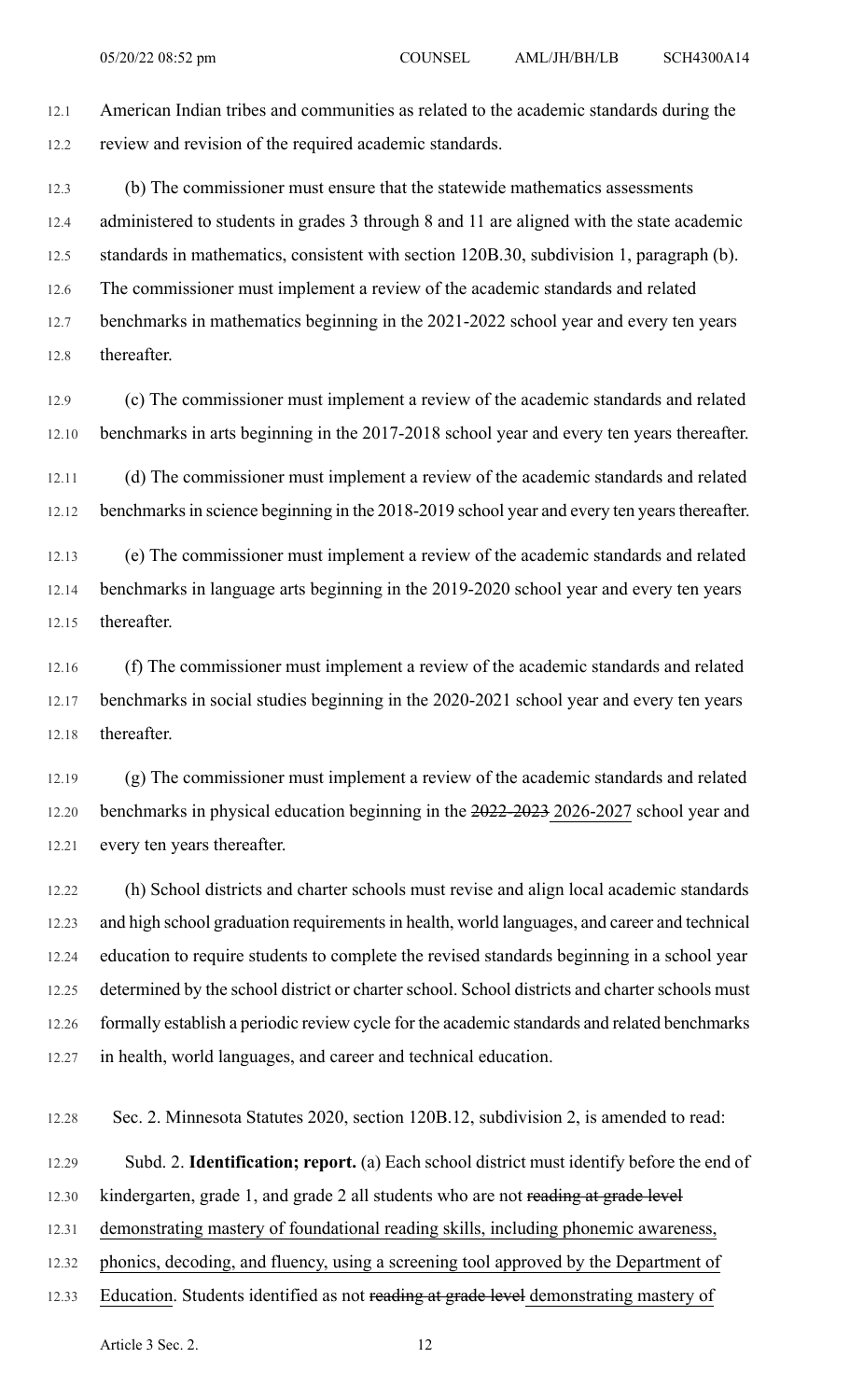13.1 foundational reading skills by the end of kindergarten, grade 1, and grade 2 must be screened, 13.2 in a locally determined manner using a tool approved by the Department of Education, for 13.3 characteristics of dyslexia and screening data must be submitted to the Department of 13.4 Education in the form and manner prescribed by the commissioner.

13.5 (b) Students in grade 3 or higher who demonstrate a reading difficulty to a classroom 13.6 teacher must be screened, in a locally determined manner using a tool approved by the 13.7 Department of Education, for deficits in foundational reading skills and characteristics of 13.8 dyslexia, unless a different reason for the reading difficulty has been identified.

13.9 (c) Reading assessments in English, and in the predominant languages of district students 13.10 where practicable, must identify and evaluate students' areas of academic need related to 13.11 literacy. The district also must monitor the progress and provide reading instruction 13.12 appropriate to the specific needs of English learners. The district must use a locally adopted, 13.13 tools approved by the Department of Education that are developmentally appropriate, and 13.14 culturally responsive assessment assessments and annually report summary assessment 13.15 results to the commissioner by July 1.

13.16 (d) The district also must annually report to the commissioner by December 15 and July 13.17 1 a summary of the district's efforts to screen and identify students who demonstrate 13.18 characteristics of dyslexia using screening tools approved by the Department of Education 13.19 such as those recommended by the department's dyslexia specialist. With respect to students 13.20 screened or identified under paragraph (a), the report must include:

13.21 (1) a summary of the district's efforts to screen for dyslexia;

13.22 (2) the number of students screened for that reporting year; and

13.23 (3) the number of students demonstrating characteristics of dyslexia for that year.

13.24 (e) A student identified under thissubdivision must be provided with alternate instruction 13.25 under section 125A.56, subdivision 1.

13.26 Sec. 3. Minnesota Statutes 2020, section 120B.12, subdivision 2a, is amended to read:

13.27 Subd. 2a. **Parent notification and involvement.** Schools, at least annually on a quarterly 13.28 basis, must give the parent of each student who is not reading at or above grade level timely 13.29 information about:

13.30 (1) the student's reading proficiency, including student performance on foundational 13.31 reading skills and whether the student has been identified as demonstrating characteristics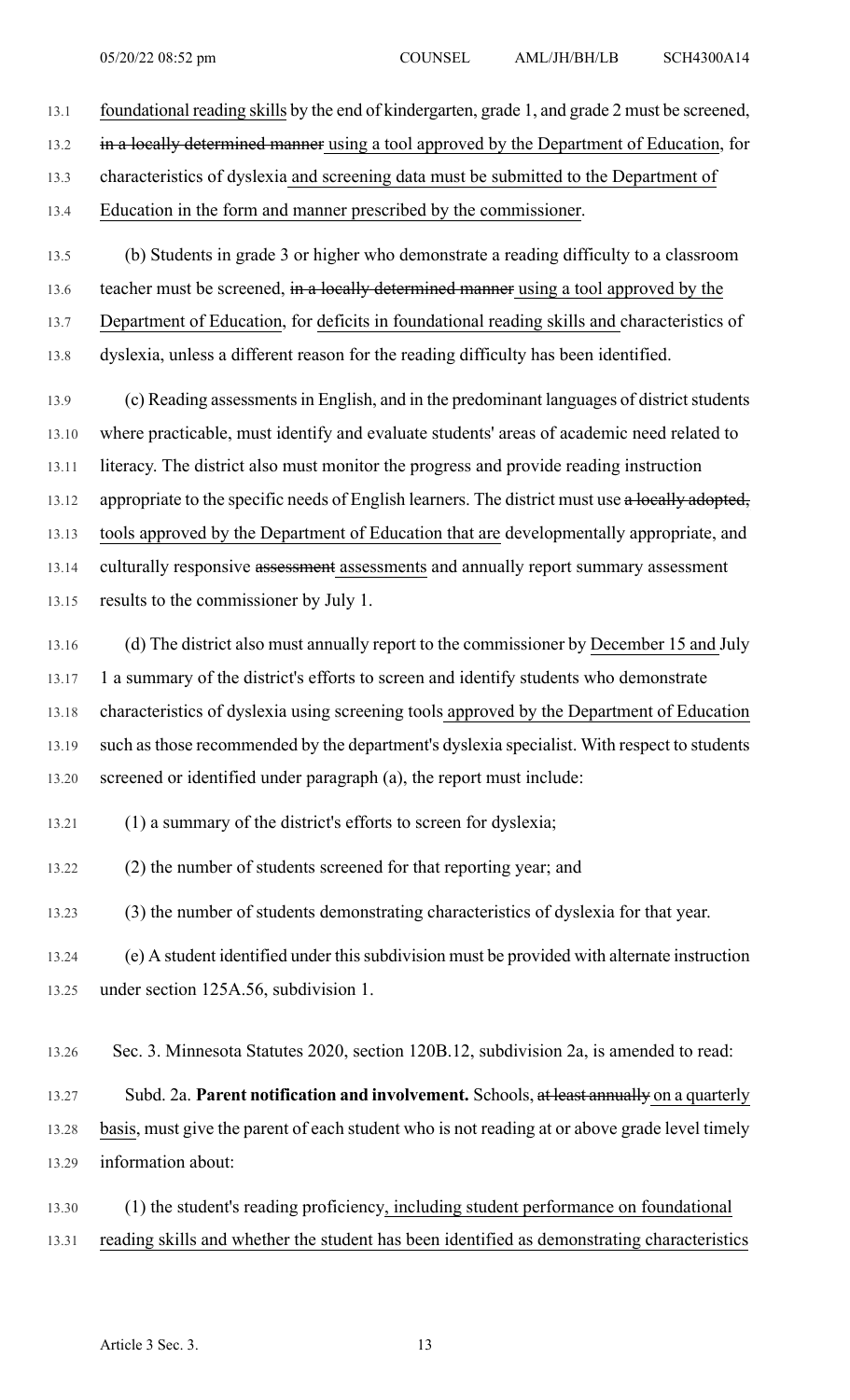- 14.1 of dyslexia, as measured by a locally adopted assessment tool approved by the Department 14.2 of Education;
- 14.3 (2) reading-related services currently being provided to the student and the student's 14.4 progress; and

14.5 (3) strategies for parents to use at home in helping their student succeed in becoming 14.6 grade-level proficient in reading in English and in their native language.

14.7 A district may not use this section to deny a student's right to a special education 14.8 evaluation.

14.9 Sec. 4. Minnesota Statutes 2020, section 120B.12, subdivision 3, is amended to read:

14.10 Subd. 3. **Intervention.** (a) For each student identified under subdivision 2, the district 14.11 shall provide reading intervention to accelerate student growth and reach the goal of reading 14.12 at or above grade level by the end of the current grade and school year. If a student does 14.13 not read at or above grade level by the end of grade 3 the current school year, the district 14.14 must continue to provide reading intervention until the student reads at grade level. District 14.15 intervention methods shall encourage family engagement and, where possible, collaboration 14.16 with appropriate school and community programs. Intervention methods may include, but 14.17 are not limited to, requiring attendance in summer school, intensified reading instruction 14.18 that may require that the student be removed from the regular classroom for part of the 14.19 school day, extended-day programs, or programs that strengthen students' cultural 14.20 connections.

14.21 (b) A school district or charter school is strongly encouraged to provide a personal 14.22 learning plan for a student who is unable to demonstrate grade-level proficiency, as measured 14.23 by the statewide reading assessment in grade 3 state-approved progress monitoring tools in 14.24 kindergarten through grade 3. The district or charter school must determine the format of 14.25 the personal learning plan in collaboration with the student's educators and other appropriate 14.26 professionals. The school must develop the learning plan in consultation with the student's 14.27 parent or guardian. The personal learning plan must address knowledge gaps and skill 14.28 deficiencies through strategies such as specific exercises and practices during and outside 14.29 of the regular school day, periodic assessments, and reasonable timelines. The personal 14.30 learning plan may include grade retention, if it is in the student's best interest. A school 14.31 must maintain and regularly update and modify the personal learning plan until the student 14.32 reads at grade level. This paragraph does not apply to a student under an individualized 14.33 education program.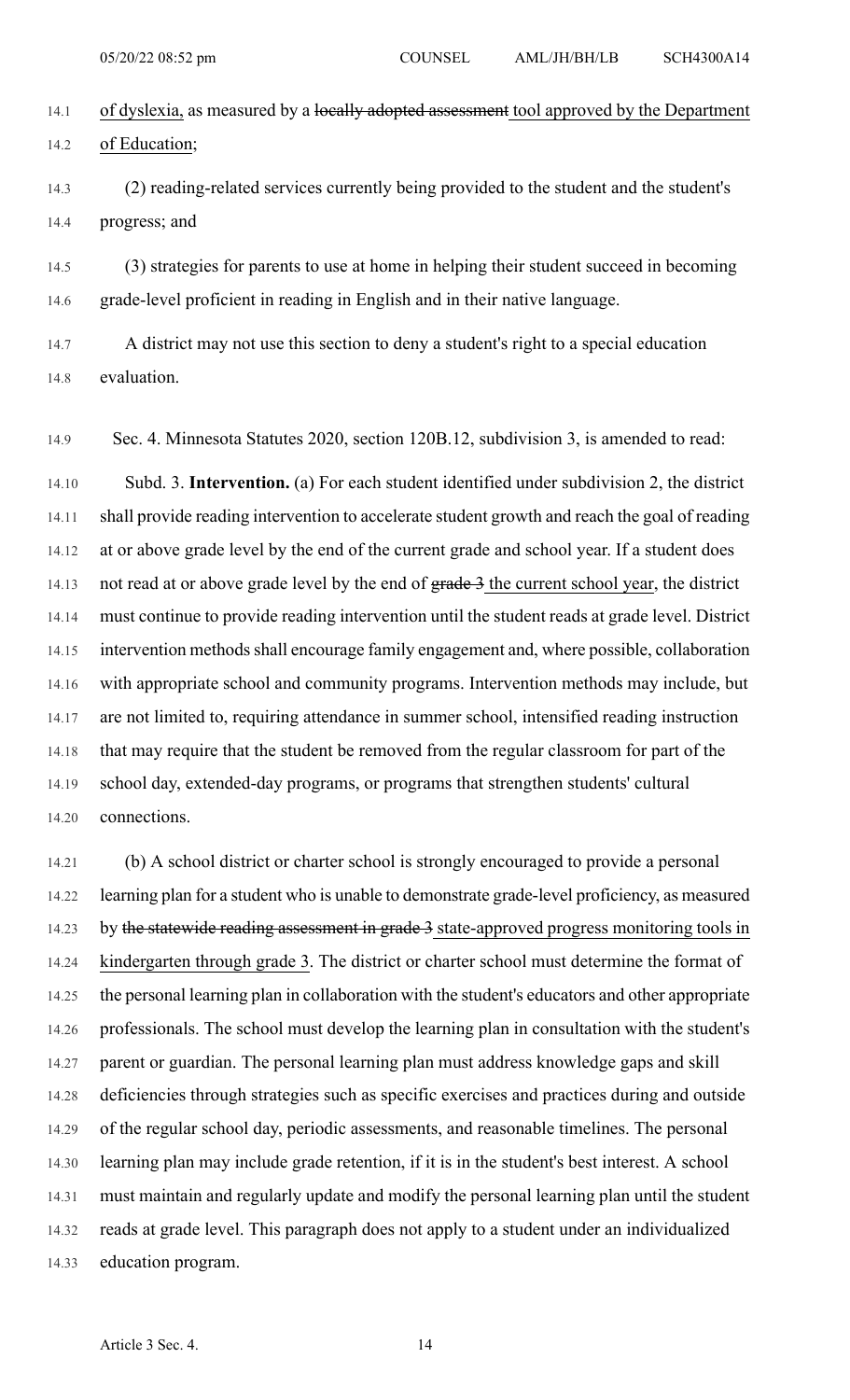# 15.1 Sec. 5. Minnesota Statutes 2020, section 120B.301, is amended to read:

# 15.2 **120B.301 LIMITS ON LOCAL TESTING.**

15.3 (a) For students in grades 1 through 6, the cumulative total amount of time spent taking 15.4 locally adopted districtwide orschoolwide assessments must not exceed ten hours perschool 15.5 year. For students in grades 7 through 12, the cumulative total amount of time spent taking 15.6 locally adopted districtwide orschoolwide assessments must not exceed 11 hours perschool 15.7 year. For purposes of this paragraph, international baccalaureate and advanced placement 15.8 exams are not considered locally adopted assessments.

15.9 (b) A district or charter school is exempt from the requirements of paragraph (a), if the 15.10 district or charter school, in consultation with the exclusive representative of the teachers 15.11 or other teachers if there is no exclusive representative of the teachers, decides to exceed a 15.12 time limit in paragraph (a) and includes the information in the report required under section 15.13 120B.11, subdivision 5.

15.14 (c) A district or charter school, before the first day of each school year, must publish on 15.15 its website a comprehensive calendar of standardized tests to be administered in the district 15.16 or charter school during that school year. The calendar must provide the rationale for 15.17 administering each assessment and indicate whether the assessment is a local option or 15.18 required by state or federal law. The calendar must be published at least one week prior to 15.19 any eligible assessments being administered and no later than October 1.

15.20 Sec. 6. Minnesota Statutes 2020, section 124D.09, subdivision 9, is amended to read:

15.21 Subd. 9. **Enrollment priority.** (a) A postsecondary institution must give priority to its 15.22 postsecondary students when enrolling pupils in grades 10, 11, and 12 in its courses. A 15.23 postsecondary institution may provide information about its programsto a secondary school 15.24 or to a pupil or parent and it may advertise or otherwise recruit or solicit a secondary pupil 15.25 to enroll in its programs on educational and programmatic grounds only except, 15.26 notwithstanding other law to the contrary, and for the 2014-2015 through 2019-2020 school 15.27 years only, an eligible postsecondary institution may advertise or otherwise recruit or solicit 15.28 a secondary pupil residing in a school district with 700 students or more in grades 10, 11, 15.29 and 12, to enroll in its programs on educational, programmatic, or financial grounds.

15.30 (b) An institution must not enroll secondary pupils, for postsecondary enrollment options 15.31 purposes, in remedial, developmental, or other courses that are not college level except 15.32 when a student eligible to participate and enrolled in the graduation incentives program 15.33 under section 124D.68 enrolls full time in a middle or early college program. A middle or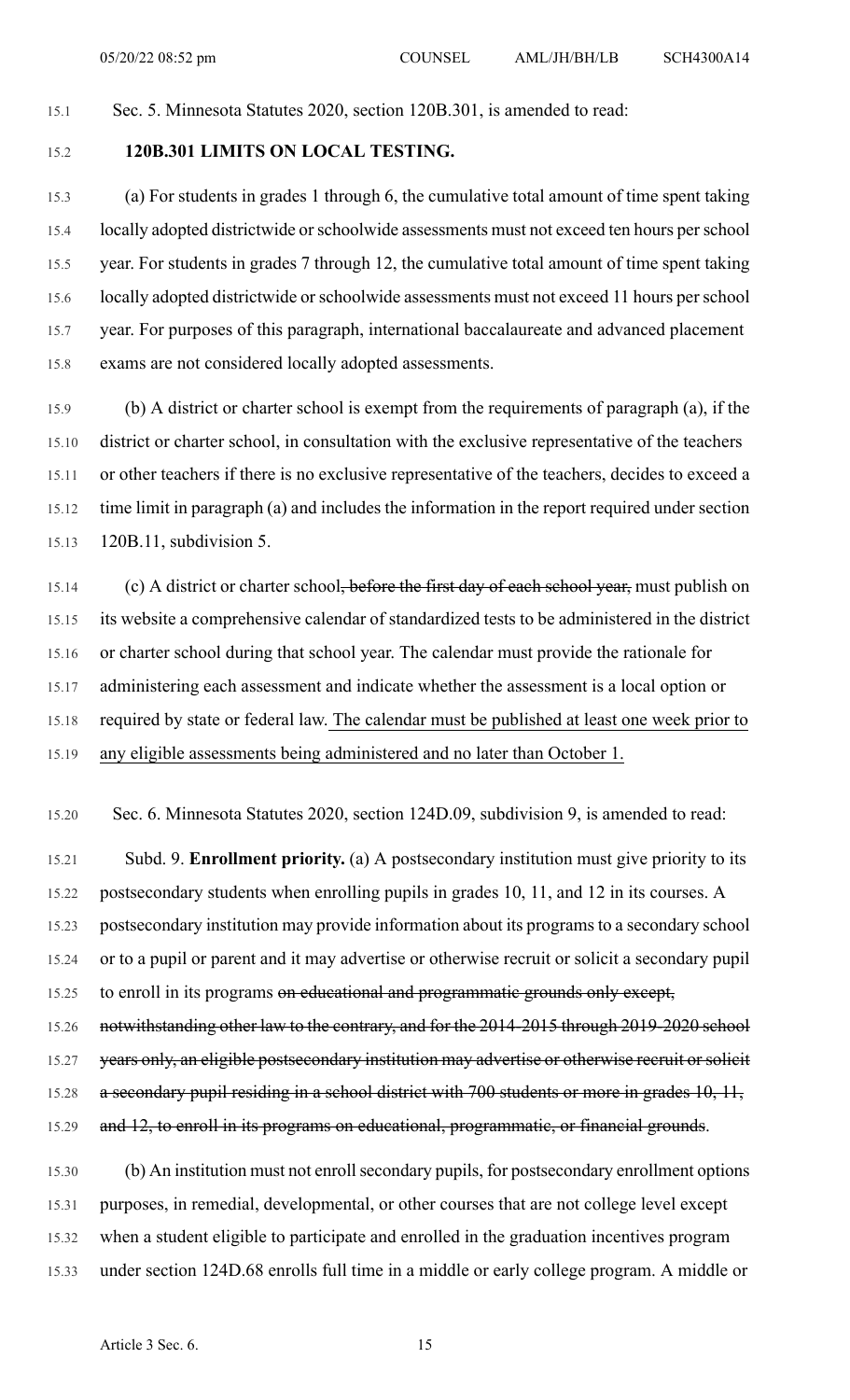16.1 early college program must be specifically designed to allow the student to earn dual high 16.2 school and college credit with a well-defined pathway to allow the student to earn a 16.3 postsecondary degree or credential. In this case, the student must receive developmental 16.4 college credit and not college credit for completing remedial or developmental courses.

16.5 (c) Once a pupil has been enrolled in any postsecondary course under this section, the 16.6 pupil must not be displaced by another student.

16.7 (d) If a postsecondary institution enrolls a secondary school pupil in a course under this 16.8 section, the postsecondary institution also must enroll in the same course an otherwise 16.9 enrolled and qualified postsecondary student who qualifies as a veteran under section 16.10 197.447, and demonstrates to the postsecondary institution's satisfaction that the institution's 16.11 established enrollment timelines were not practicable for that student.

16.12 (e) A postsecondary institution must allow secondary pupils to enroll in online courses 16.13 under this section consistent with the institution's policy regarding postsecondary pupil 16.14 enrollment in online courses.

16.15 Sec. 7. Minnesota Statutes 2020, section 124D.09, subdivision 10, is amended to read:

16.16 Subd. 10. **Courses according to agreements.** (a) An eligible pupil, according to 16.17 subdivision 5, may enroll in a nonsectarian course taught by a secondary teacher or a 16.18 postsecondary faculty member and offered at a secondary school, or another location, 16.19 according to an agreement between a public school board and the governing body of an 16.20 eligible public postsecondary system or an eligible private postsecondary institution, as 16.21 defined in subdivision 3. All provisions of this section apply to a pupil, public school board, 16.22 district, and the governing body of a postsecondary institution, except as otherwise provided. 16.23 A secondary school or a postsecondary institution that enrolls eligible pupils in courses 16.24 according to agreements must annually report to the commissioner the participation rates 16.25 of pupils enrolled in courses according to agreements, including the number of pupils 16.26 enrolled and the number of courses taken for postsecondary credit.

16.27 (b) To encourage students, especially American Indian students and students of color, 16.28 to consider teaching as a profession, participating schools, school districts, and postsecondary 16.29 institutions are encouraged to develop and offer an "Introduction to Teaching" or 16.30 "Introduction to Education" course under this subdivision. For the purpose of applying for 16.31 grants under this paragraph, "eligible institution" includes schools and districts that partner 16.32 with an accredited college or university in addition to postsecondary institutions identified 16.33 in subdivision 3, paragraph (a). Grant recipients under this paragraph must annually report 16.34 to the commissioner in a form and manner determined by the commissioner on the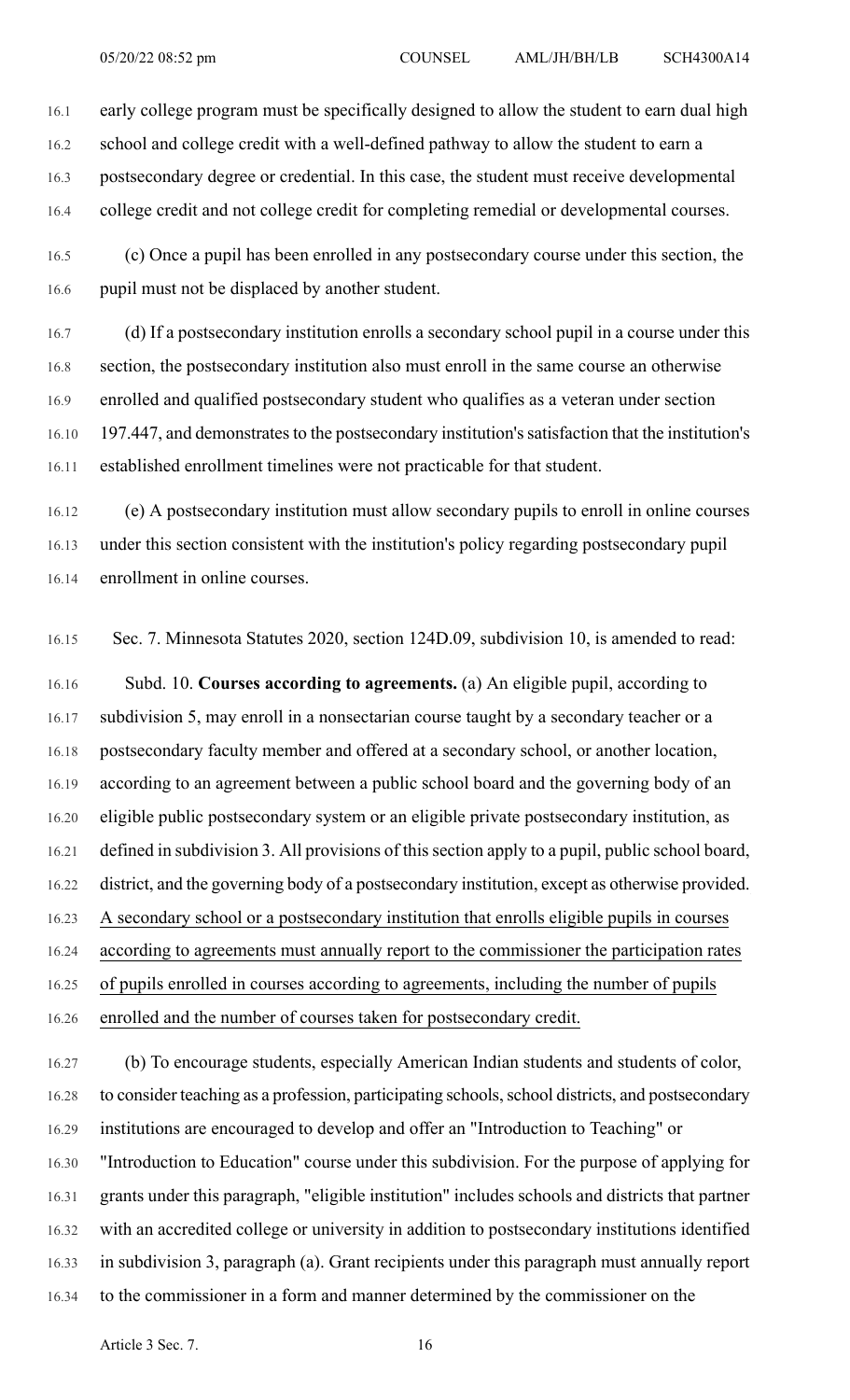17.1 participation rates of students in courses under this paragraph, including the number of

17.2 students who apply for admission to colleges or universities with teacher preparation

17.3 programs and the number of students of color and American Indian students who earned

17.4 postsecondary credit. Grant recipients must also describe recruiting efforts intended to

17.5 ensure that the percentage of participating students who are of color or American Indian

17.6 meets or exceeds the overall percentage of students of color or American Indian students

17.7 in the school.

17.8 Sec. 8. Minnesota Statutes 2020, section 124D.98, is amended by adding a subdivision to 17.9 read:

### 17.10 Subd. 5. **Literacy incentive aid uses.** Beginning July 1, 2025, literacy incentive aid

17.11 must be used to support comprehensive, scientifically based reading instruction as defined 17.12 in section 122A.06, subdivision 4.

17.13 **EFFECTIVE DATE.** This section is effective the day following final enactment.

17.14 Sec. 9. Laws 2021, First Special Session chapter 13, article 2, section 4, subdivision 22, 17.15 is amended to read:

17.16 Subd. 22. **Sanneh Foundation.** (a) For grants to the Sanneh Foundation for purposes 17.17 of paragraph (b):

| 17.18 |   | 1,500,000 |          | $\cdots$ 2022 |
|-------|---|-----------|----------|---------------|
| 17.19 |   | 1,500,000 |          |               |
| 17.20 | S | 850,000   | $\cdots$ | 2023          |

17.21 (b) The grants to the Sanneh Foundation must be directed toward programs for 17.22 low-performing and chronically absent students with a focus on low-income students and 17.23 students of color. The goals of the grants include decreasing absenteeism, encouraging 17.24 school engagement, improving grades, and improving graduation rates. The grants may be 17.25 used to:

17.26 (1) provide all-day, in-school academic and behavioral interventions and social and 17.27 emotional learning throughout the school year;

17.28 (2) provide year-round, out-of-school behavioral, social, and emotional learning 17.29 interventions and enrichment activities;

17.30 (3) enhance career exploration opportunities, including exposure to businesses and 17.31 business activities; and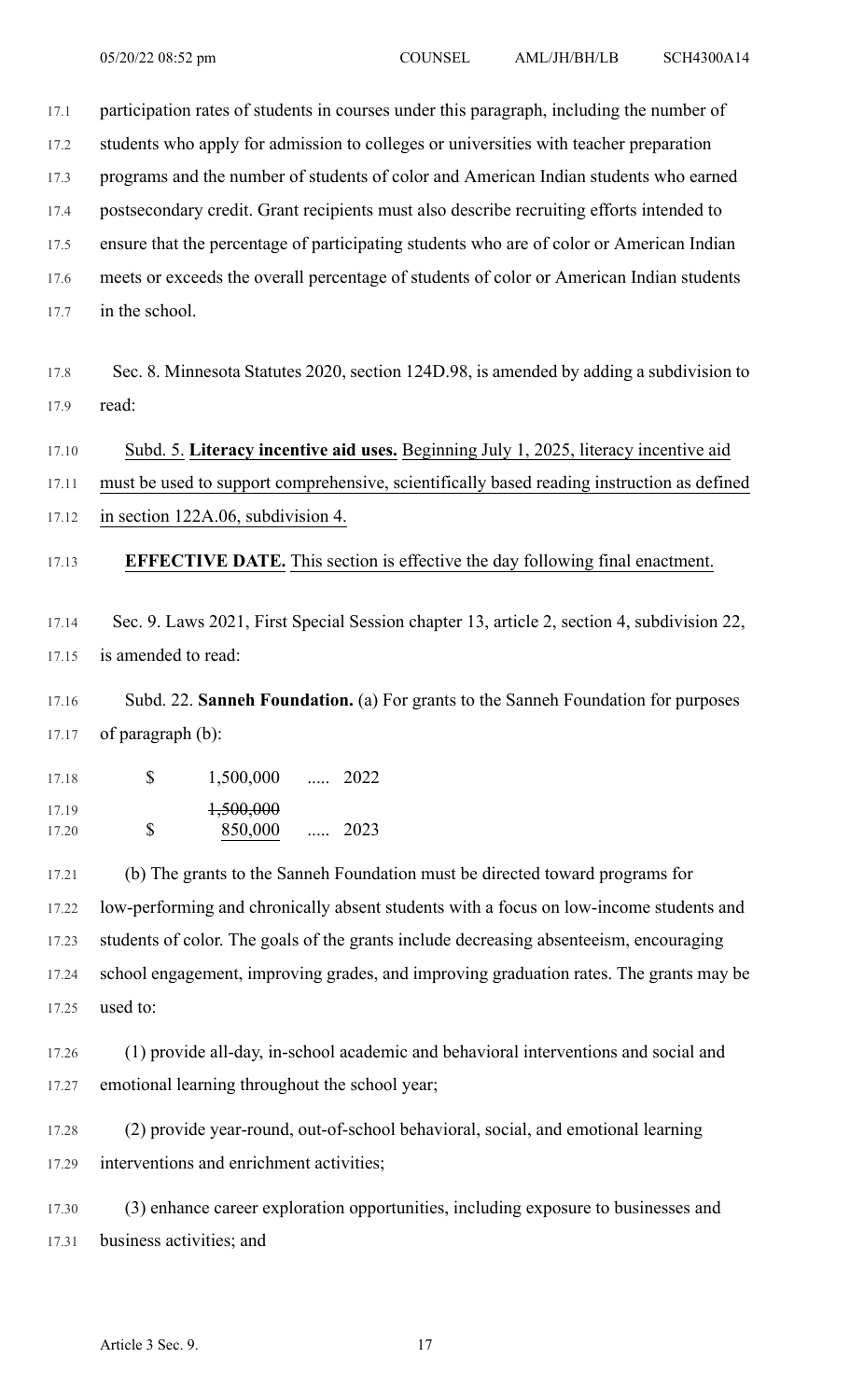18.1 (4) develop pathways in cooperation with businesses or higher education partners for 18.2 participants to pursue careers in education and youth development. 18.3 (c) Any balance in the first year does not cancel but is available in the second year. 18.4 (d) The base for fiscal year 2024 is \$0. 18.5 Sec. 10. **APPROPRIATION; DEPARTMENT OF EDUCATION.** 18.6 Subdivision 1. **Department of Education.** The sums indicated in this section are 18.7 appropriated from the general fund to the Department of Education for the fiscal years 18.8 designated. 18.9 Subd. 2. **Expand literacy and dyslexia data collection.** To expand literacy and dyslexia 18.10 data collection and reporting systems at the Department of Education in order to collect and 18.11 analyze prekindergarten through grade 3 data, including foundational reading skills, dyslexia 18.12 screening data, and screening results of multilingual learners: 18.13 **\$** 1,200,000 ..... 2023 18.14 Subd. 3. **Sanneh Foundation.** For a grant to the Sanneh Foundation for the purposes 18.15 of Laws 2021, First Special Session chapter 13, article 2, section 4, subdivision 22: 18.16 \$ 650,000 ..... 2023 18.17 This appropriation is available until June 30, 2025. 18.18 Subd. 4. **Level 4 special education sites mental health grants.** (a) For transfer to the 18.19 commissioner of human services for additional school-linked mental health grants: 18.20 \$ 5,000,000 ..... 2023 18.21 (b) Of the appropriations in paragraph (a), up to \$1,945,000 is for grants to eligible 18.22 providers for programs established under Laws 2017, First Special Session chapter 5, article 18.23 2, section 56. 18.24 (c) Up to \$3,055,000 is for grants to eligible providers serving students in other federal 18.25 instructional setting level 4 special education sites. 18.26 (d) If any funds remain, the commissioner of human services may increase grant awards 18.27 under paragraph (b) and award additional grants to other eligible providers for school-linked 18.28 mental health services. 18.29 (e) The commissioner of human services may designate a portion of the awards granted

18.30 under this subdivision for school staff development activities for licensed and unlicensed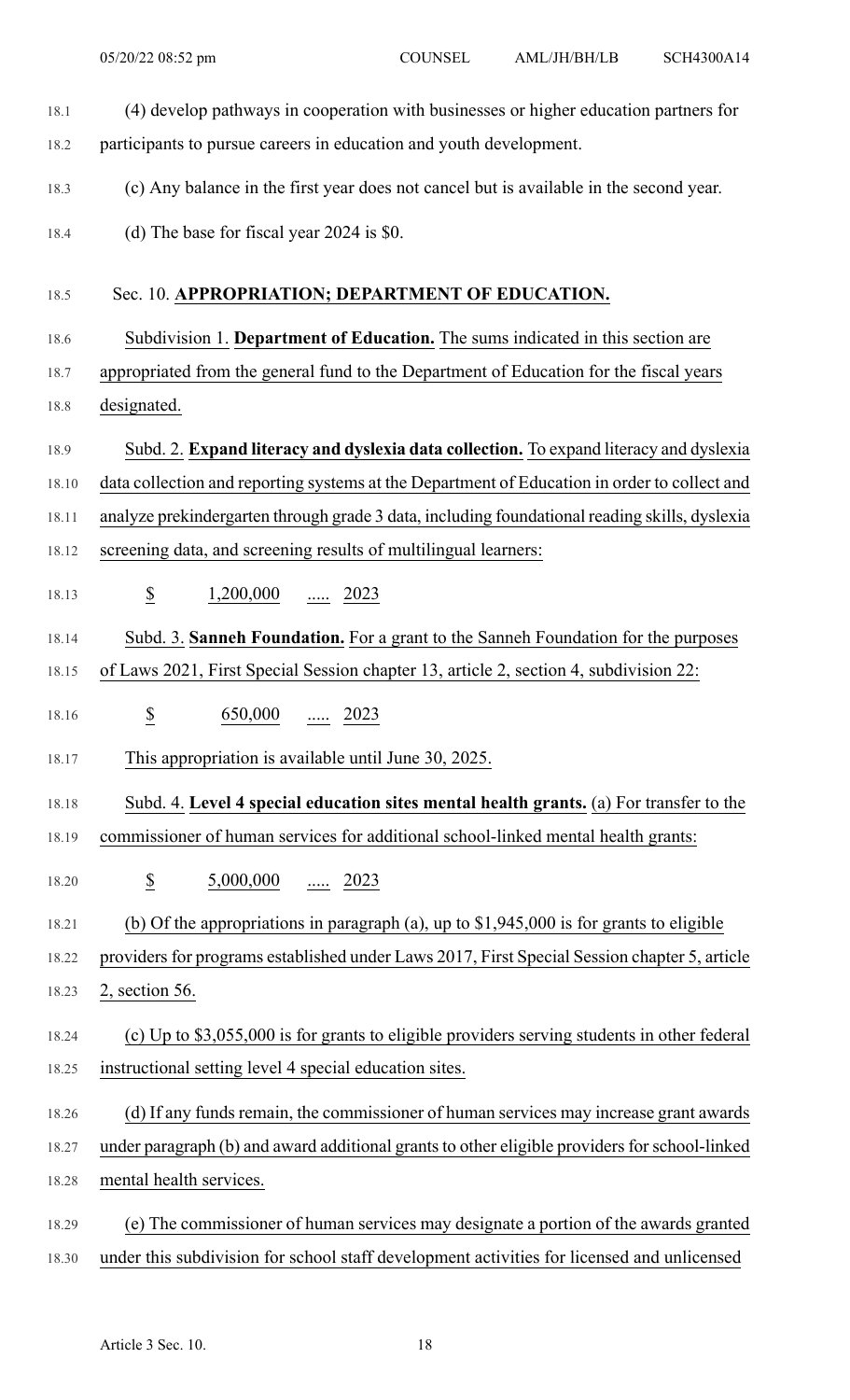19.1 staff supporting families in meeting their children's needs, including assistance navigating 19.2 the health care, social service, and juvenile justice systems. 19.3 (f) The annual budget base for this program is \$5,000,000. 19.4 Sec. 11. **REVISOR INSTRUCTION.** 19.5 The revisor of statutes shall renumber each section of Minnesota Statutes listed in column 19.6 A with the number listed in column B. The revisorshall also make necessary cross-reference 19.7 changes consistent with the renumbering. The revisorshall also make any technical language 19.8 and other changes necessitated by the renumbering and cross-reference changes in this act. 19.9 Column A Column B 19.10 General Requirements Statewide Assessments 19.11 120B.30, subdivision 1a, paragraph (h) 120B.30, subdivision 1 19.12 120B.30, subdivision 1, paragraph (q) 120B.30, subdivision 2 19.13 120B.30, subdivision 1a, paragraph (g) 120B.30, subdivision 3 19.14 120B.30, subdivision 1b 120B.30, subdivision 4 19.15 120B.30, subdivision 1, paragraph (n) 120B.30, subdivision 5, paragraph (a) 19.16 120B.30, subdivision 1, paragraph (a) 120B.30, subdivision 5, paragraph (b) 19.17 120B.30, subdivision 1a, paragraph (e) 120B.30, subdivision 6, paragraph (a) 19.18 120B.30, subdivision 2, paragraph (a) 120B.30, subdivision 6, paragraph (b) 19.19 120B.30, subdivision 2, paragraph (b), 120B.30, subdivision 6, paragraph (c) 19.20 **clauses (1) and (2)** 19.21 120B.30, subdivision 2 120B.30, subdivision 6, paragraph (d) 19.22 120B.30, subdivision 4 120B.30, subdivision 7 19.23 120B.30, subdivision 5 120B.30, subdivision 8 19.24 120B.30, subdivision 6 120B.30, subdivision 9 19.25 120B.30, subdivision 1, paragraph (e) 120B.30, subdivision 10 19.26 General Requirements Test Design 19.27 120B.30, subdivision 1a, paragraph (a), 120B.301, subdivision 1 19.28 clauses (1) to (5) 19.29 120B.30, subdivision 1, paragraph (a) 120B.301, subdivision 2 19.30 120B.30, subdivision 1, paragraph (b) 120B.301, subdivision 3, paragraph (a) 19.31 120B.30, subdivision 1, paragraph (n) 120B.301, subdivision 3, paragraph (b) 19.32 120B.30, subdivision 1a, paragraph (b) 120B.301, subdivision 3, paragraph (c) 19.33 120B.30, subdivision 1a, paragraph (c), 120B.301, subdivision 3, paragraph (d) 19.34 clauses (1) and (2) 19.35 Assessment Graduation Requirements 19.36 120B.30, subdivision 1, paragraph (c), 120B.304, subdivision 1 19.37 clauses (1) and (2)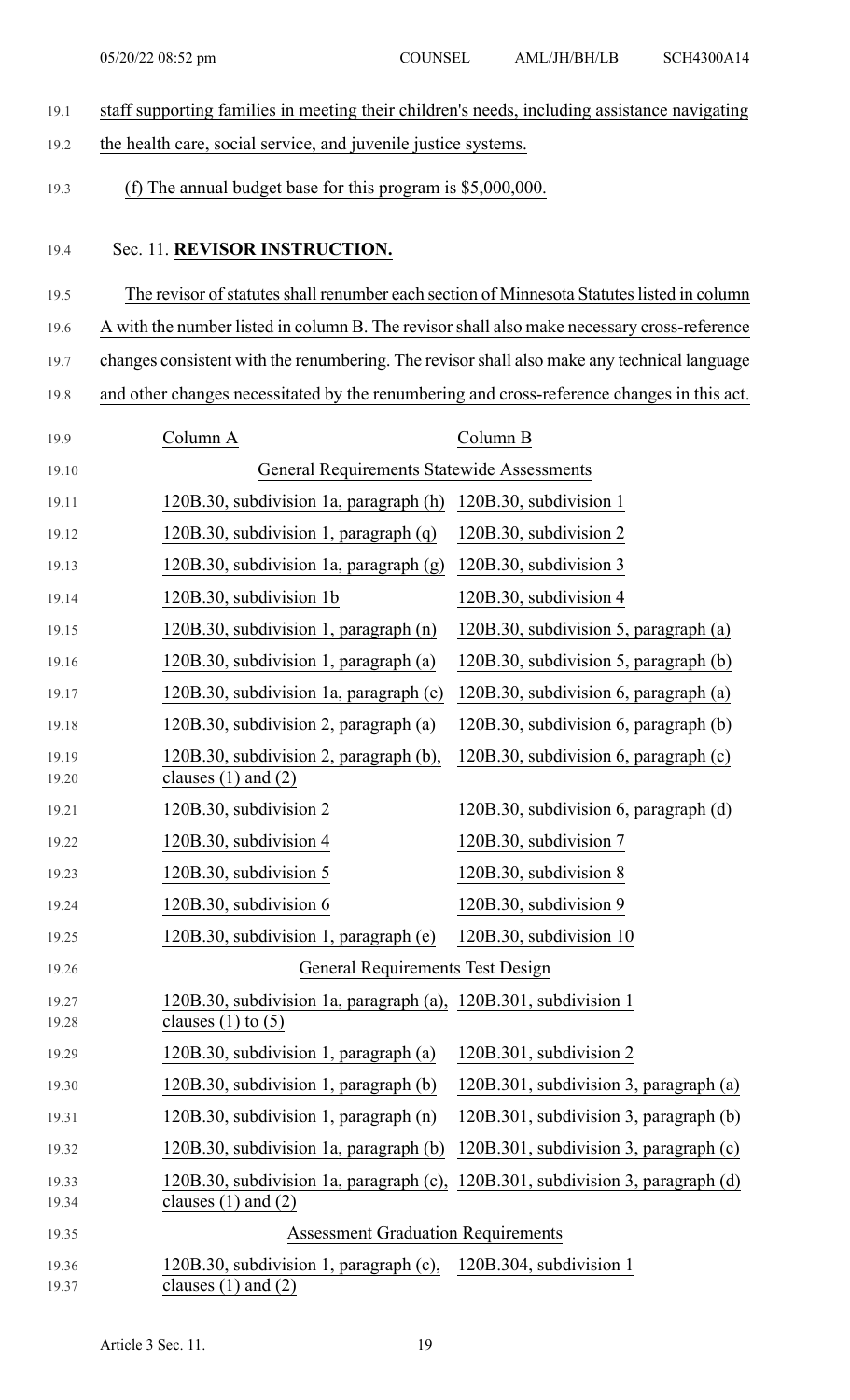| 20.1           | 120B.30, subdivision 1, paragraph (d)                                                                    | 120B.304, subdivision 2                |  |  |  |  |
|----------------|----------------------------------------------------------------------------------------------------------|----------------------------------------|--|--|--|--|
| 20.2           | 120B.30, subdivision 1, paragraph (i)                                                                    | 120B.304, subdivision 3                |  |  |  |  |
| 20.3           | <b>Assessment Reporting Requirements</b>                                                                 |                                        |  |  |  |  |
| 20.4<br>20.5   | 120B.30, subdivision 1a, paragraph (f), 120B.305, subdivision 1<br>clauses $(1)$ to $(3)$                |                                        |  |  |  |  |
| 20.6<br>20.7   | 120B.30, subdivision 1a, paragraph (d), 120B.305, subdivision 2, paragraph (a)<br>clauses $(1)$ to $(4)$ |                                        |  |  |  |  |
| 20.8           | 120B.30, subdivision 1, paragraph (m)                                                                    | 120B.305, subdivision 2, paragraph (b) |  |  |  |  |
| 20.9           | 120B.30, subdivision 1, paragraph (n)                                                                    | 120B.305, subdivision 2, paragraph (c) |  |  |  |  |
| 20.10<br>20.11 | 120B.30, subdivision 1, paragraph (o),<br>clauses $(1)$ to $(4)$                                         | 120B.305, subdivision 3, paragraph (a) |  |  |  |  |
| 20.12          | 120B.30, subdivision 3                                                                                   | 120B.305, subdivision 3, paragraph (b) |  |  |  |  |
| 20.13          | <b>District Assessment Requirements</b>                                                                  |                                        |  |  |  |  |
| 20.14          | 120B.301, paragraphs (a) to $(c)$                                                                        | 120B.306, subdivision 1                |  |  |  |  |
| 20.15          | $120B.304$ , paragraphs (a) and (b)                                                                      | 120B.306, subdivision 2                |  |  |  |  |
| 20.16          | <b>College and Career Readiness</b>                                                                      |                                        |  |  |  |  |
| 20.17          | $120B.30$ , subdivision 1, paragraph (p)                                                                 | 120B.307, subdivision 1                |  |  |  |  |
| 20.18          | 120B.30, subdivision 1, paragraph (d)                                                                    | 120B.307, subdivision 2                |  |  |  |  |
| 20.19          | 120B.30, subdivision 1, paragraph (f)                                                                    | $120B.307$ , subdivision 3             |  |  |  |  |
| 20.20          | 120B.30, subdivision 1, paragraph (g)                                                                    | 120B.307, subdivision 4, paragraph (a) |  |  |  |  |
| 20.21          | 120B.30, subdivision 1, paragraph (h)                                                                    | 120B.307, subdivision 4, paragraph (b) |  |  |  |  |
| 20.22          | 120B.30, subdivision 1, paragraph (j)                                                                    | 120B.307, subdivision 4, paragraph (c) |  |  |  |  |
| 20.23          | 120B.30, subdivision 1, paragraph (k)                                                                    | 120B.307, subdivision 4, paragraph (d) |  |  |  |  |
| 20.24          | 120B.30, subdivision 1, paragraph (1)                                                                    | 120B.307, subdivision 4, paragraph (e) |  |  |  |  |
| 20.25          | <b>ARTICLE 4</b>                                                                                         |                                        |  |  |  |  |
| 20.26          | <b>TEACHERS</b>                                                                                          |                                        |  |  |  |  |
| 20.27          | Section 1. Minnesota Statutes 2020, section 122A.06, subdivision 6, is amended to read:                  |                                        |  |  |  |  |
| 20.28          | Subd. 6. Shortage area. "Shortage area" means:                                                           |                                        |  |  |  |  |
| 20.29          | (1) licensure fields and economic development regions reported by the commissioner                       |                                        |  |  |  |  |
| 20.30          | of education or the Professional Educator Licensing and Standards Board as experiencing                  |                                        |  |  |  |  |
| 20.31          | a teacher shortage, including the number of assignments a school district is unable to fill              |                                        |  |  |  |  |

- 20.32 with a licensed teacher by November 1 of every even-numbered year; and
- 20.33 (2) economic development regions where there is a shortage of licensed teachers who 20.34 reflect the racial or ethnic diversity of students in the region.
- 20.35 **EFFECTIVE DATE.** This section is effective July 1, 2022.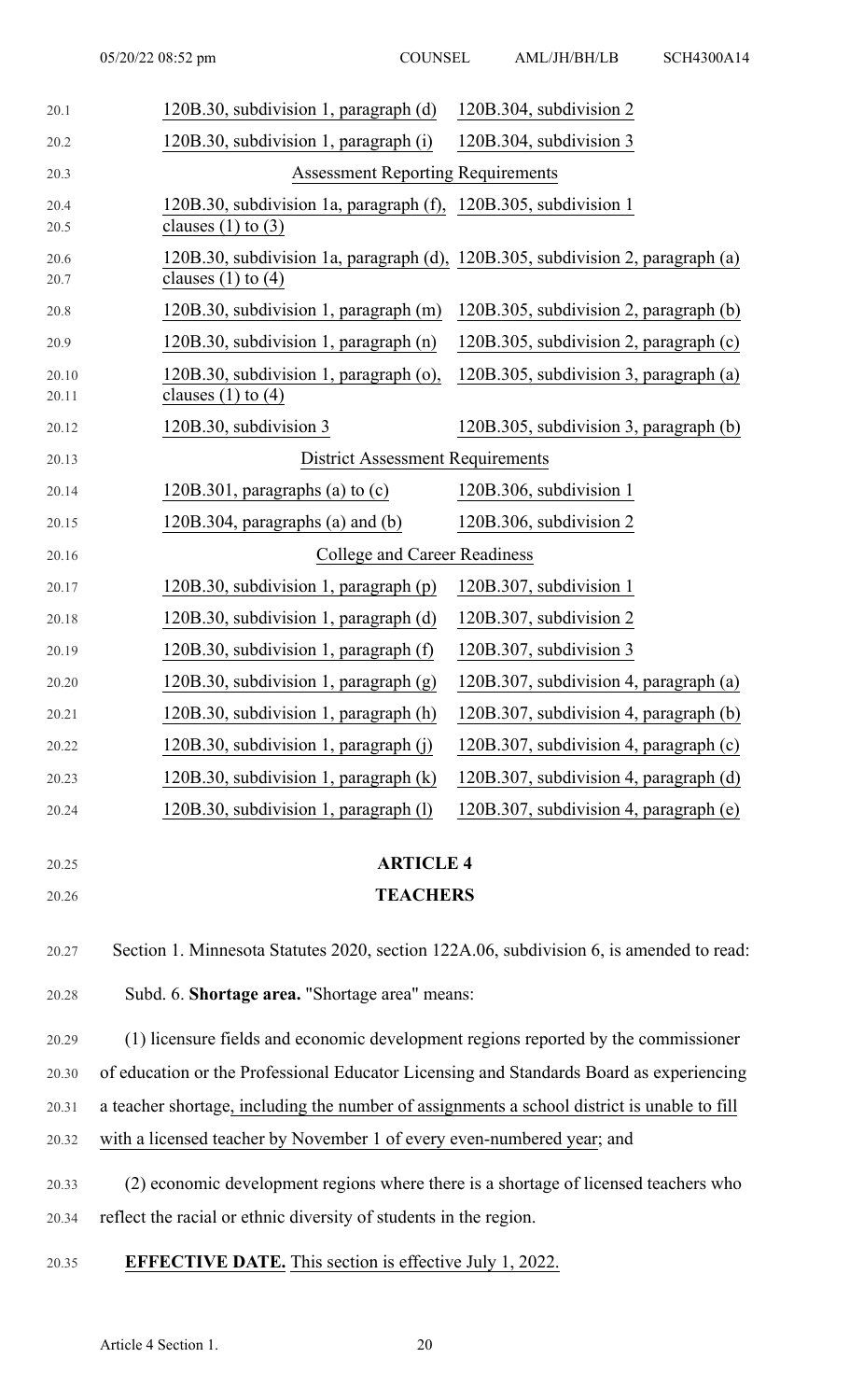21.1 Sec. 2. Minnesota Statutes 2020, section 122A.091, subdivision 5, is amended to read: 21.2 Subd. 5. **Survey of districts.** (a) The Professional Educator Licensing and Standards

21.3 Board must survey the state's school districts and teacher preparation programs and report 21.4 to the education committees of the legislature by February 1, 2019, and each odd-numbered 21.5 year thereafter, on the status of teacher early retirement patterns, the access to effective and 21.6 more diverse teachers who reflect the students under section 120B.35, subdivision 3, 21.7 paragraph (b), clause (2), enrolled in a district or school, the teacher shortage, and the 21.8 substitute teacher shortage, including patterns and shortages in licensure field areas and the 21.9 economic development regions of the state.

- 21.10 (b) The report must also include:
- 21.11 (1) aggregate data on teachers' self-reported race and ethnicity;

21.12 (2) data on how districts are making progress in hiring teachers and substitute teachers

21.13 in the areas of shortage, including the number of teachers hired in the preceding two years,

21.14 the number of teachers hired holding a license at each tier level, the number of assignments

21.15 the school district was unable to fill with a licensed teacher, and licenses and permissions

21.16 for license fields without a board-approved preparation program by economic development

21.17 regions; and

21.18 (3) a five-year projection of teacher demand for each district, taking into account the 21.19 students under section 120B.35, subdivision 3, paragraph (b), clause (2), expected to enroll 21.20 in the district during that five-year period.

21.21 **EFFECTIVE DATE.** This section is effective July 1, 2022.

#### 21.22 Sec. 3. **TEACHER SUPPLY AND DEMAND REPORT.**

21.23 (a) By February 1, 2023, the Professional Educator Licensing and Standards Board must

21.24 include in the report required under Minnesota Statutes, section 122A.091, subdivision 5,

21.25 the number of teacher openings, by school district, for teachers with licensesin the following

- 21.26 fields:
- 21.27 (1) English as a second language;
- 21.28 (2) early childhood;
- 21.29 (3) special education;
- 21.30 (4) career and technical education;
- 21.31 (5) science, technology, engineering, arts, and math; and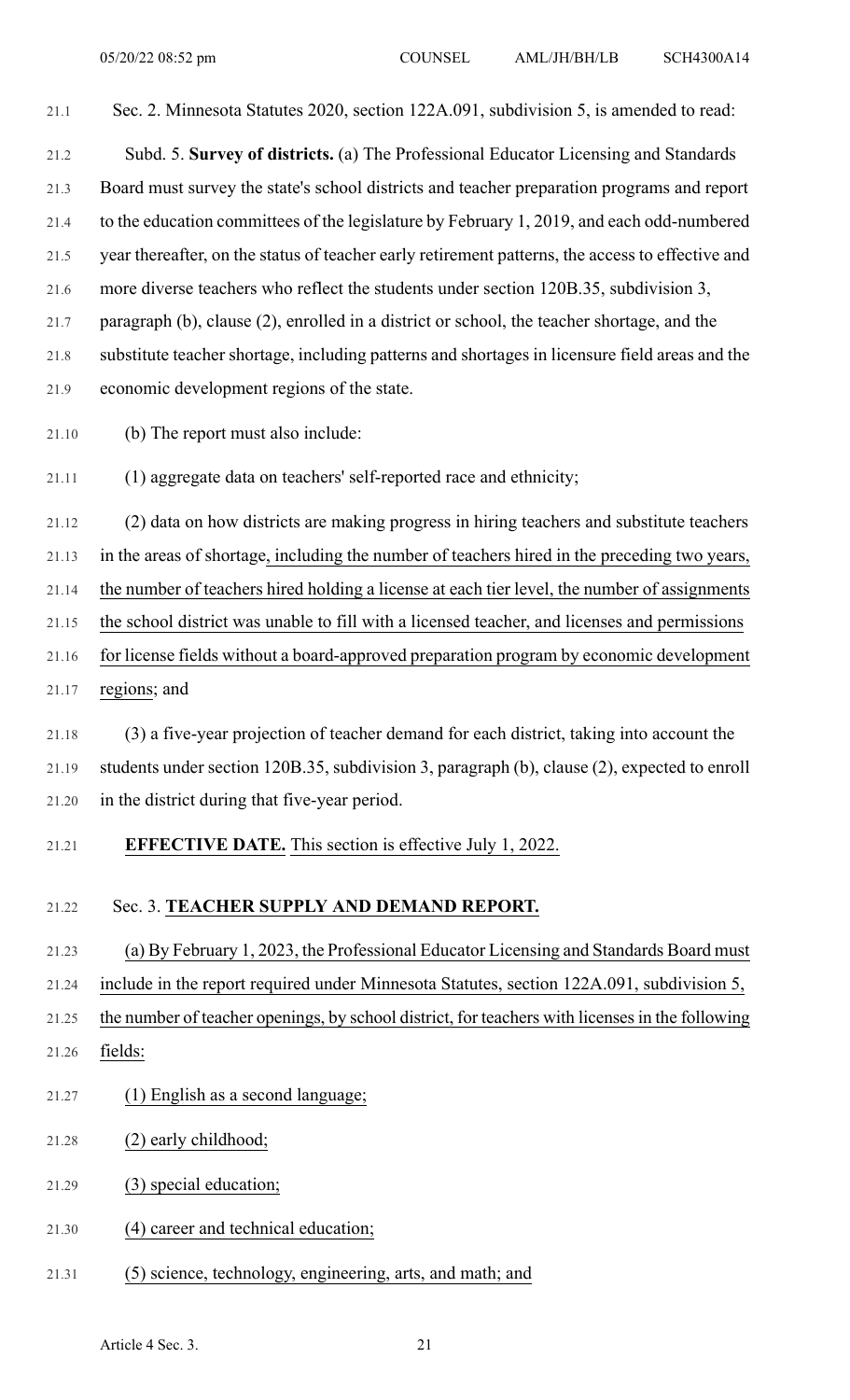| 22.1  | (6) world languages.                                                                            |
|-------|-------------------------------------------------------------------------------------------------|
| 22.2  | (b) For each field listed in paragraph (a), the report must also include the number of          |
| 22.3  | teachers hired, by school district, at each license tier level, and the number of teacher       |
| 22.4  | assignments the school district was unable to fill with a licensed teacher.                     |
| 22.5  | <b>EFFECTIVE DATE.</b> This section is effective the day following final enactment.             |
| 22.6  | <b>ARTICLE 5</b>                                                                                |
| 22.7  | <b>CHARTER SCHOOLS</b>                                                                          |
| 22.8  | Section 1. Minnesota Statutes 2020, section 124E.11, is amended to read:                        |
| 22.9  | 124E.11 ADMISSION REQUIREMENTS AND ENROLLMENT.                                                  |
| 22.10 | (a) A charter school, including its preschool or prekindergarten program established            |
| 22.11 | under section 124E.06, subdivision 3, paragraph (b), may limit admission to:                    |
| 22.12 | (1) pupils within an age group or grade level;                                                  |
| 22.13 | (2) pupils who are eligible to participate in the graduation incentives program under           |
| 22.14 | section 124D.68; or                                                                             |
| 22.15 | (3) residents of a specific geographic area in which the school is located when the             |
|       | 22.16 majority of students served by the school are members of underserved populations.         |
| 22.17 | (b) A charter school, including its preschool or prekindergarten program established            |
| 22.18 | under section 124E.06, subdivision 3, paragraph (b), shall enroll an eligible pupil who         |
| 22.19 | submits a timely application, unless the number of applications exceeds the capacity of a       |
| 22.20 | program, class, grade level, or building. In this case, pupils must be accepted by lot. The     |
| 22.21 | charter school must develop and publish, including on its website, a lottery policy and         |
| 22.22 | process that it must use when accepting pupils by lot.                                          |
| 22.23 | (c) Admission to a charter school is free to any person who resides within the state of         |
| 22.24 | Minnesota and Minnesota students have enrollment preference over out-of-state residents.        |
| 22.25 | A charter school shall give enrollment preference to a sibling of an enrolled pupil and to a    |
| 22.26 | foster child of that pupil's parents and may give preference for enrolling children of the      |
| 22.27 | school's staff before accepting other pupils by lot. A charter school that is located in Duluth |
| 22.28 | township in St. Louis County and admits students in kindergarten through grade 6 must           |
| 22.29 | give enrollment preference to students residing within a five-mile radius of the school and     |
| 22.30 | to the siblings of enrolled children. A charter school may give enrollment preference to        |
| 22.31 | children currently enrolled in the school's free preschool or prekindergarten program under     |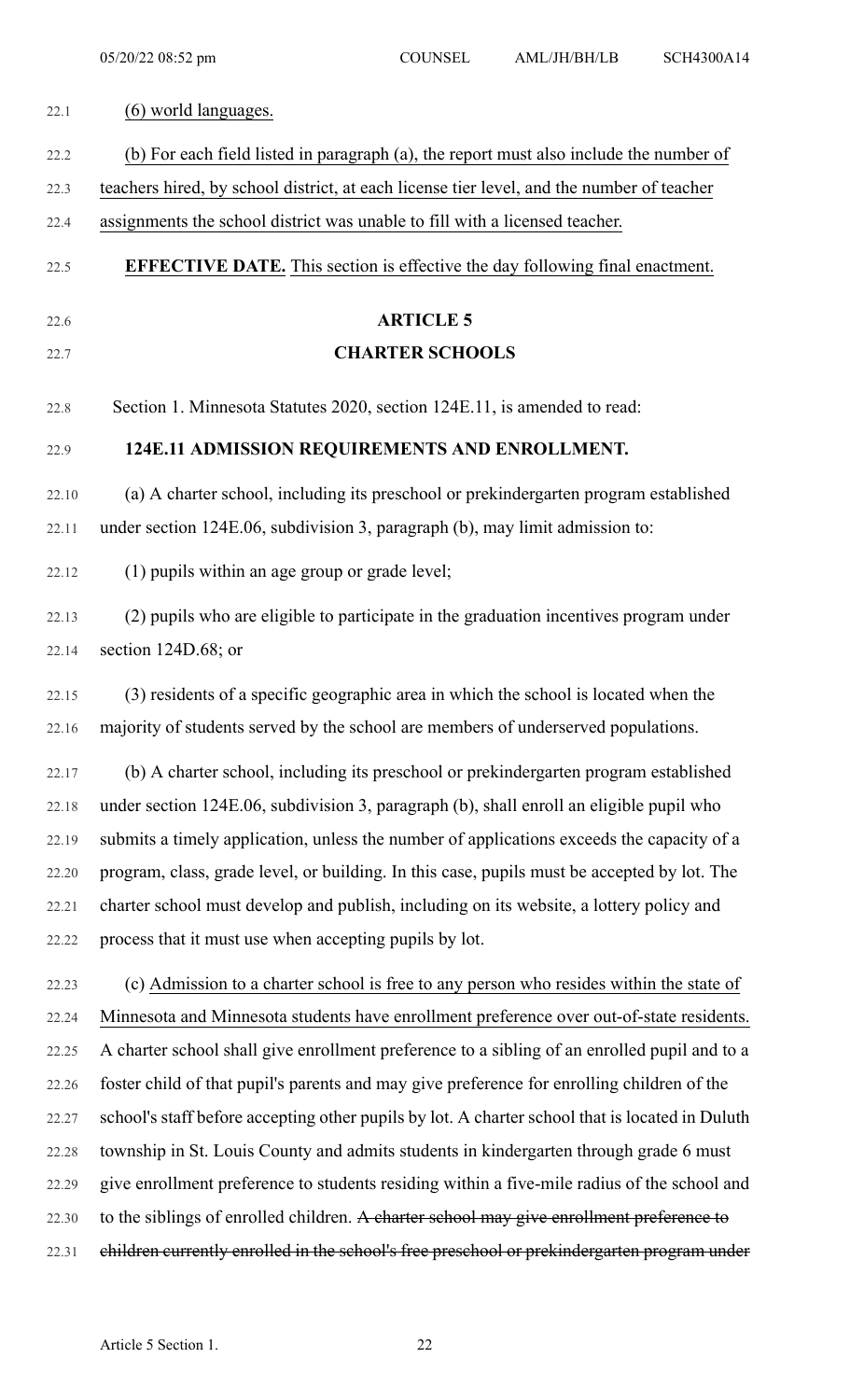23.1 section 124E.06, subdivision 3, paragraph (b), who are eligible to enroll in kindergarten in 23.2 the next school year.

23.3 (d) A person shall not be admitted to a charter school (1) as a kindergarten pupil, unless 23.4 the pupil is at least five years of age on September 1 of the calendar year in which the school 23.5 year for which the pupil seeks admission commences; or (2) as a first grade student, unless 23.6 the pupil is at least six years of age on September 1 of the calendar year in which the school 23.7 year for which the pupil seeks admission commences or has completed kindergarten; except 23.8 that a charter school may establish and publish on its website a policy for admission of 23.9 selected pupils at an earlier age, consistent with the enrollment process in paragraphs (b) 23.10 and (c), and section 124D.02, subdivision 1.

23.11 (e) Except as permitted in paragraph paragraphs (d) and (i), a charter school, including 23.12 its preschool or prekindergarten program established under section 124E.06, subdivision 23.13 3, paragraph (b), may not limit admission to pupils on the basis of intellectual ability, 23.14 measures of achievement or aptitude, or athletic ability and may not establish any criteria 23.15 or requirements for admission that are inconsistent with this section.

23.16 (f) The charter school shall not distribute any services or goods of value to students, 23.17 parents, or guardians as an inducement, term, or condition of enrolling a student in a charter 23.18 school.

23.19 (g) Once a student is enrolled in the school, the student is considered enrolled in the 23.20 school until the student formally withdraws or is expelled under the Pupil Fair Dismissal 23.21 Act in sections 121A.40 to 121A.56, except that children currently enrolled in the school's 23.22 fee-based preschool or prekindergarten program under section 124E.06, subdivision 3, 23.23 paragraph (b), who are eligible to enroll in kindergarten in the next school year must apply 23.24 for entry into kindergarten according to the provisions of this section. Out-of-state residents 23.25 must annually apply to and be admitted by the school according to the provisions of this 23.26 section.

23.27 (h) A charter school with at least 90 percent of enrolled students who are eligible for 23.28 special education services and have a primary disability of deaf or hard-of-hearing may 23.29 enroll prekindergarten pupils with a disability under section 126C.05, subdivision 1, 23.30 paragraph (a), and must comply with the federal Individuals with Disabilities Education 23.31 Act under Code of Federal Regulations, title 34, section 300.324, subsection (2), clause 23.32 (iv).

23.33 (i) A charter school serving at least 90 percent of enrolled students who are eligible for 23.34 special education services and have a primary disability of deaf, hard-of-hearing, or deafblind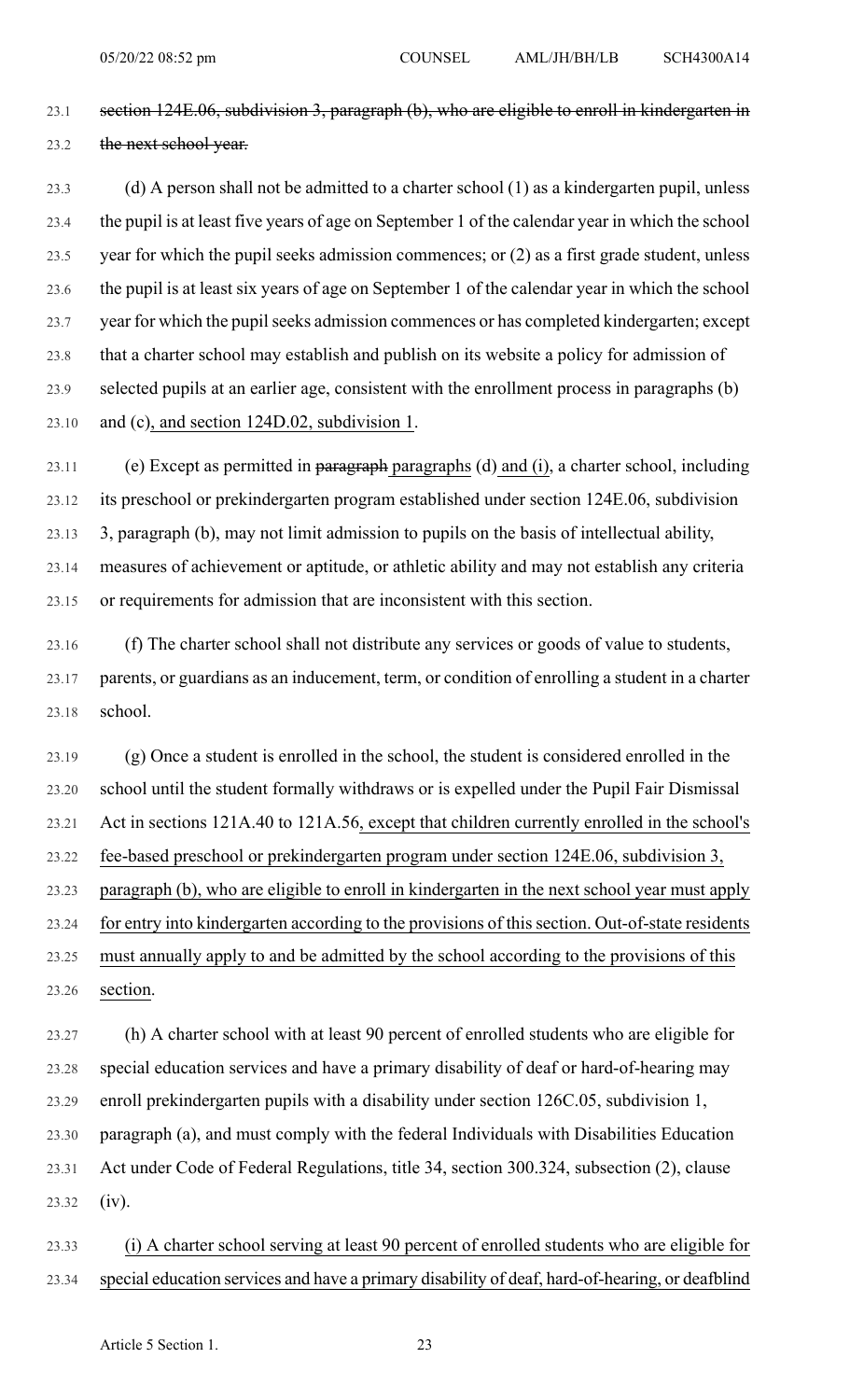24.1 may give enrollment preference to students who are eligible for special education services

- 24.2 and have a primary disability of deaf, hard-of-hearing, or deafblind. The charter school may
- 24.3 not limit admission based on the student's eligibility for additionalspecial education services.

24.4 Sec. 2. Minnesota Statutes 2020, section 124E.25, subdivision 1a, is amended to read:

24.5 Subd. 1a. **School closures; payments.** (a) Notwithstanding subdivision 1 and section 24.6 127A.45, for a charter school ceasing operation on or before June 30, for the payment periods 24.7 occurring after the school ceases serving students, the commissioner shall withhold the 24.8 estimated state aid owed the school. The charter school board of directors and authorizer 24.9 must submit to the commissioner a closure plan under chapter 308A or 317A, and financial 24.10 information about the school's liabilities and assets. After receiving the closure plan, financial 24.11 information, an audit of pupil counts, and documented lease expenditures from the charter 24.12 school and monitoring special education expenditures, the commissioner may release cash 24.13 withheld and may continue regular payments up to the current year payment percentages 24.14 if further amounts are owed. If, based on audits and monitoring, the school received state 24.15 aid in excess of the amount owed, the commissioner shall retain aid withheld sufficient to 24.16 eliminate the aid overpayment.

24.17 (b) For a charter school ceasing operations before or at the end of a school year, 24.18 notwithstanding section 127A.45, subdivision 3, the commissioner may make preliminary 24.19 final payments after the school submits the closure plan, an audit of pupil counts, documented 24.20 lease expenditures, and Uniform Financial Accounting and Reporting Standards (UFARS) 24.21 financial data and the commissioner monitors special education expenditures for the final 24.22 year of operation. The commissioner may make the final payment after receiving audited 24.23 financial statements under section 123B.77, subdivision 3.

24.24 (c) Notwithstanding sections 317A.701 to 317A.791, after closing a charter school and 24.25 satisfying creditors, remaining cash and investment balances shall be returned by the 24.26 commissioner to the state general fund.

- 
- 

# 24.27 **ARTICLE 6** 24.28 **SPECIAL EDUCATION**

24.29 Section 1. Minnesota Statutes 2020, section 125A.76, subdivision 2e, is amended to read: 24.30 Subd. 2e. **Cross subsidy reduction aid.** (a) A school district's annual cross subsidy 24.31 reduction aid equals the school district's initial special education cross subsidy for the 24.32 previous fiscal year times the cross subsidy aid factor for that fiscal year.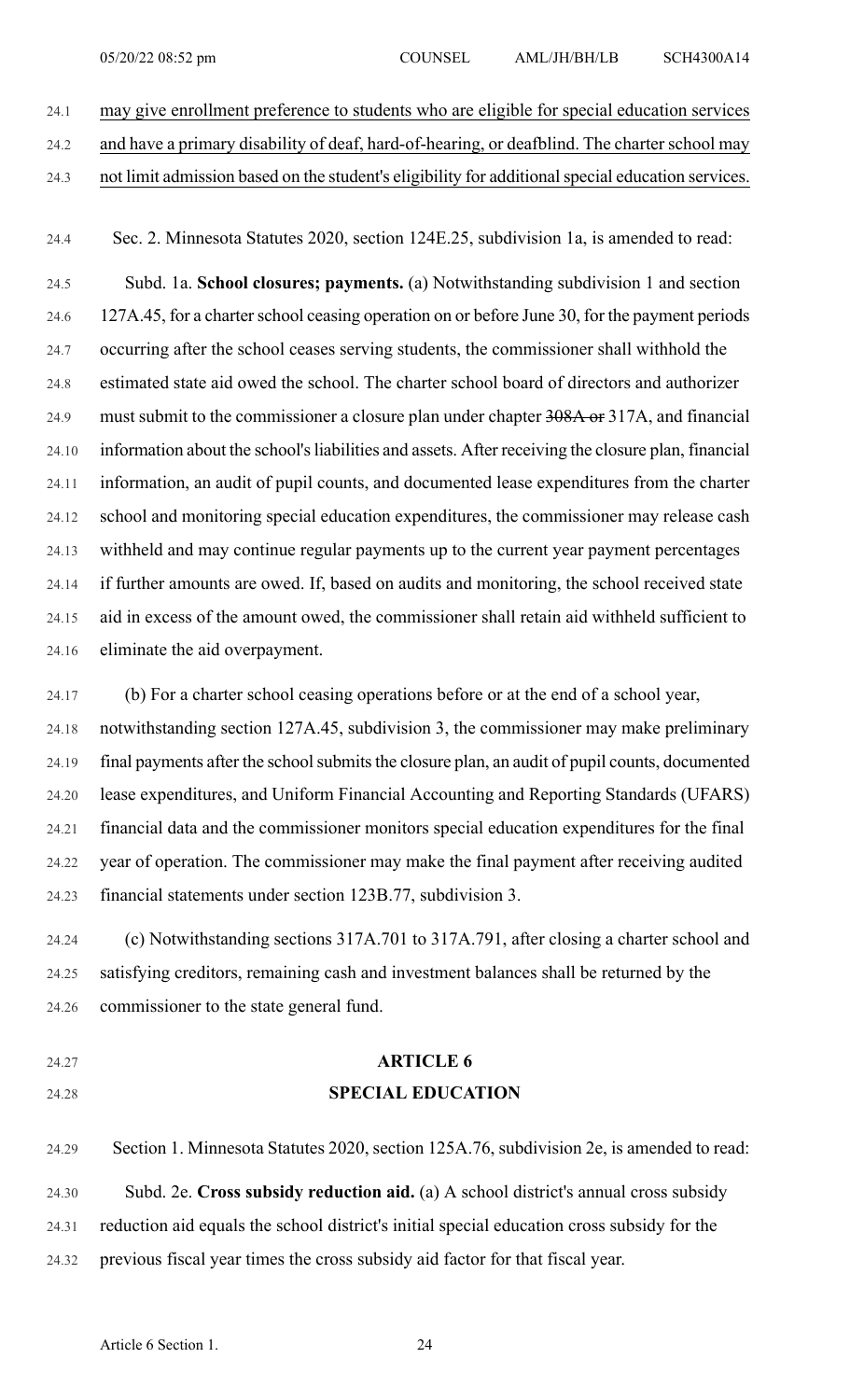- 25.1 (b) The cross subsidy aid factor equals 2.6 percent for fiscal year 2020 and 6.43 percent
- 25.2 for fiscal year 2021, 6.43 percent for fiscal year 2022, 37.746 percent for fiscal year 2023,
- 25.3 and 40.49 percent for fiscal year 2024 and later.
- 25.4 **EFFECTIVE DATE.** Thissection is effective for revenue for fiscal year 2023 and later.
- 25.5 Sec. 2. Laws 2021, First Special Session chapter 13, article 5, section 3, subdivision 2, is 25.6 amended to read:

25.7 Subd. 2. **Special education; regular.** Forspecial education aid under Minnesota Statutes, 25.8 section 125A.75:

..... 2022 25.9 1,822,998,000 25.10 \$ 1,748,169,000 ..... 2023 25.11 1,945,533,000 25.12 \$ 2,146,020,000

25.13 The 2022 appropriation includes \$215,125,000 for 2021 and \$1,607,873,000

25.14 \$1,533,044,000 for 2022.

25.15 The 2023 appropriation includes \$226,342,000 \$215,808,000 for 2022 and 25.16 \$1,719,191,000 \$1,930,212,000 for 2023.

25.17 **ARTICLE 7** 25.18 **FACILITIES**

#### 25.19 Section 1. **FUND TRANSFER; BURNSVILLE-EAGAN-SAVAGE SCHOOL**

### 25.20 **DISTRICT.**

25.21 (a) Notwithstanding Minnesota Statutes, section 123B.51, subdivision 4, paragraph (b), 25.22 or any law to the contrary, any remaining net proceeds received by Independent School 25.23 District No. 191, Burnsville-Eagan-Savage, in connection with a lease of real property that 25.24 is not needed for school purposes, or part of the property that is not needed for school 25.25 purposes permitted under Minnesota Statutes, section 123B.51, subdivision 4, paragraph 25.26 (a), which property the school board of the district has specifically identified in its open 25.27 facilities action plan, may be deposited in the district's general unrestricted fund following 25.28 the deposit of such proceeds in the debt retirement fund of the district in an amount sufficient 25.29 to meet, when due, that percentage of the principal and interest payments for outstanding 25.30 bonds that is ascribable to the payment of expenses necessary and incidental to the 25.31 construction or purchase of the particular building or property that is leased.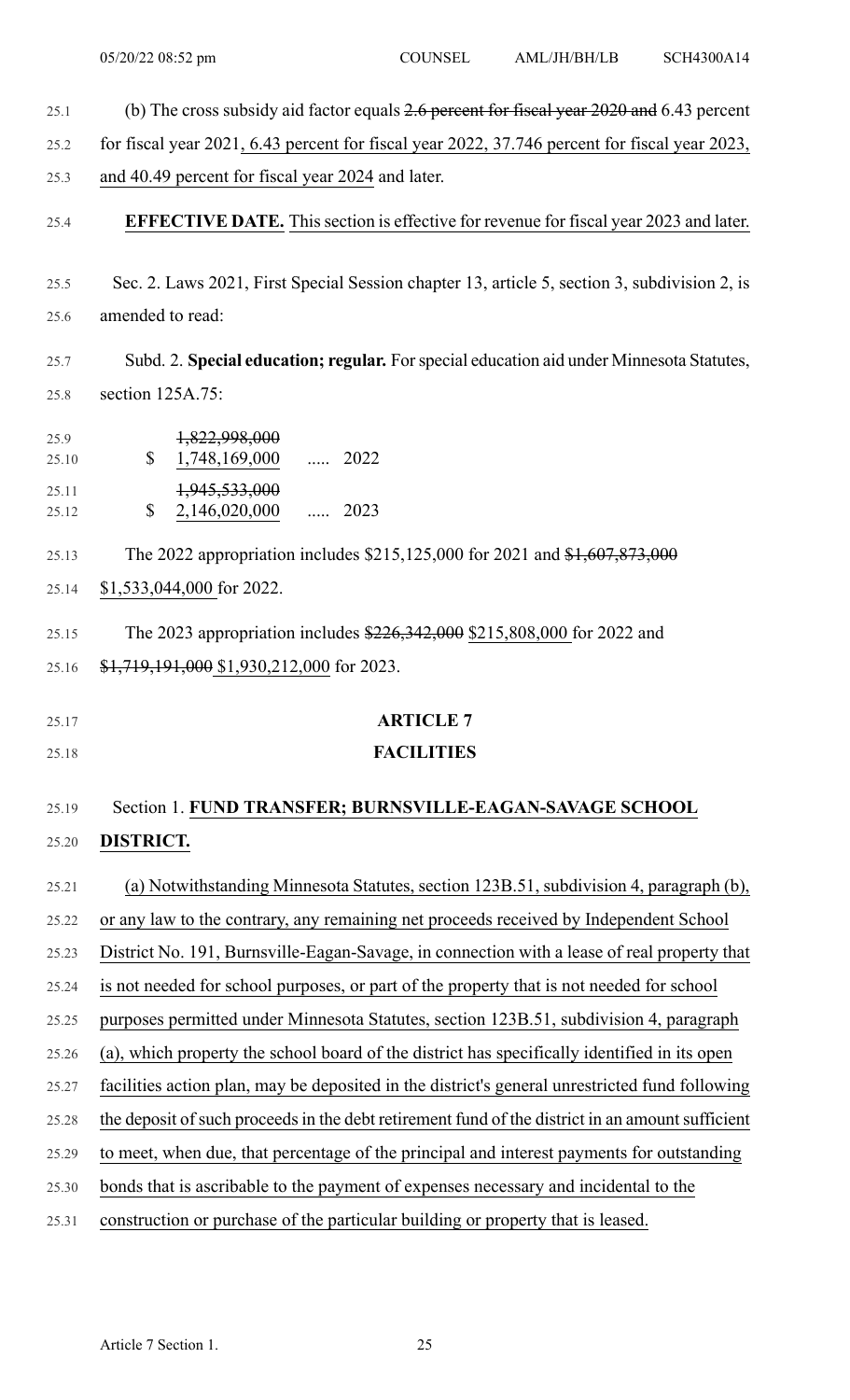| 26.1  | (b) Notwithstanding Minnesota Statutes, section 123B.51, subdivision 6, paragraphs (c)         |
|-------|------------------------------------------------------------------------------------------------|
| 26.2  | to (f), or any law to the contrary, any remaining proceeds of the sale or exchange of school   |
| 26.3  | buildings or real property of Independent School District No. 191, Burnsville-Eagan-Savage,    |
| 26.4  | specifically identified in the district's open facilities action plan, may be deposited in the |
| 26.5  | district's general unrestricted fund following application of such proceeds, as required under |
| 26.6  | Minnesota Statutes, section 123B.51, subdivision 6, paragraph (b).                             |
| 26.7  | <b>EFFECTIVE DATE.</b> This section is effective upon compliance by Independent School         |
| 26.8  | District No. 191, Burnsville-Eagan-Savage, with Minnesota Statutes, section 645.021,           |
| 26.9  | subdivisions 2 and 3.                                                                          |
| 26.10 | Sec. 2. LEASE LEVY FOR TRANSPORTATION HUB FOR EASTERN CARVER                                   |
| 26.11 | <b>COUNTY SCHOOL DISTRICT.</b>                                                                 |
| 26.12 | Notwithstanding Minnesota Statutes, section 126C.40, subdivision 1, Independent School         |
| 26.13 | District No. 112, Eastern Carver County Schools, may lease a transportation hub under          |
| 26.14 | Minnesota Statutes, section 126C.40, subdivision 1, if the district demonstrates to the        |
| 26.15 | satisfaction of the commissioner of education that the transportation hub will result in       |
| 26.16 | significant financial savings for the school district. Levy authority under this section must  |
| 26.17 | not exceed the total levy authority under Minnesota Statutes, section 126C.40, subdivision     |
| 26.18 | 1, paragraph (e).                                                                              |
| 26.19 | <b>EFFECTIVE DATE.</b> This section is effective for taxes payable in 2023 and later.          |
| 26.20 | <b>ARTICLE 8</b>                                                                               |
| 26.21 | <b>NUTRITION AND LIBRARIES</b>                                                                 |
| 26.22 | Section 1. Minnesota Statutes 2020, section 124D.119, is amended to read:                      |
| 26.23 | 124D.119 SUMMER FOOD SERVICE REPLACEMENT AID PROGRAM AND                                       |
| 26.24 | CHILD AND ADULT CARE FOOD PROGRAM.                                                             |
| 26.25 | Subdivision 1. Summer Food Service Program replacement aid. States State funds                 |
| 26.26 | are available to compensate department-approved Summer Food Service Program sponsors.          |
| 26.27 | Reimbursement shall be made on December 15 based on total meals served by each sponsor         |
| 26.28 | from the end of the school year to the beginning of the next school year on a pro rata basis.  |
| 26.29 | Subd. 2. Child and Adult Care Food Program and Summer Food Service Program                     |
| 26.30 | sponsor organizations. Legally distinct Child and Adult Care Food Program and Summer           |
| 26.31 | Food Service Program sites may transfer sponsoring organizations no more than once per         |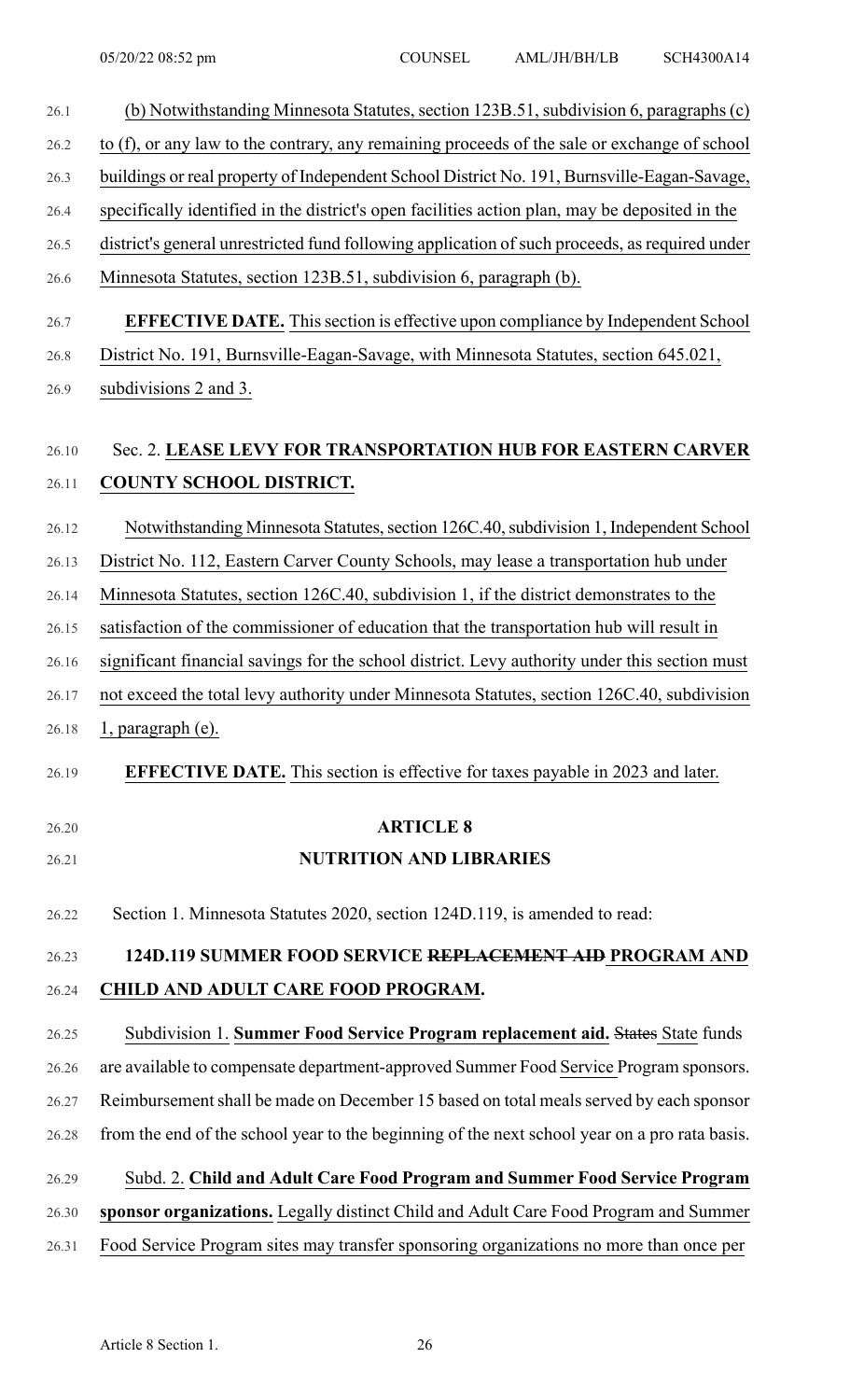- 27.1 year, except under extenuating circumstances including termination of the sponsoring 27.2 organization's agreement or other circumstances approved by the Department of Education. 27.3 Subd. 3. **Child and Adult Care Food Program and Summer Food Service Program** 27.4 **training.** Prior to applying to sponsor a Child and Adult Care Food Program or Summer 27.5 Food Service Program site, a nongovernmental organization applicant must provide 27.6 documentation to the Department of Education verifying that staff members have completed 27.7 program-specific training as designated by the commissioner. 27.8 Subd. 4. **Summer Food Service Program locations.** Consistent with Code of Federal 27.9 Regulations, title 7, section 225.6(d)(1)(ii), the Department of Education must not approve 27.10 a new Summer Food Service Program open site that is within a half-mile radius of an existing 27.11 Summer Food Service Program open site, except the department may approve a new Summer 27.12 Food Service Program open site within a half-mile radius if the new program will not be 27.13 serving the same group of children for the same meal type. 27.14 Sec. 2. Minnesota Statutes 2020, section 134.31, subdivision 4a, is amended to read: 27.15 Subd. 4a. **Services to people with visual and physical disabilities.** The Minnesota 27.16 Department of Education shall provide specialized services to people with visual and physical 27.17 disabilities through the Minnesota Braille and Talking Book Library under a cooperative 27.18 plan with the National Library Services Service for the Blind and Physically Handicapped 27.19 of the Library of Congress Print Disabled. 27.20 Sec. 3. **REVISOR INSTRUCTION.** 27.21 The revisor of statutes shall replace the phrases "free lunch," "reduced price lunch," 27.22 "reduced priced lunch," "reduced-price lunch," and "free or reduced price lunch" with "free 27.23 meals," "reduced-price meals," and "free or reduced-price meals" wherever they appear in 27.24 statute when used in context with the national school lunch and breakfast program. 27.25 **ARTICLE 9** 27.26 **STATE AGENCIES** 27.27 Section 1. Minnesota Statutes 2020, section 127A.353, subdivision 2, is amended to read: 27.28 Subd. 2. **Qualifications.** The governor shall select the school trust lands director on the 27.29 basis of outstanding professional qualifications and knowledge of finance, business practices, 27.30 minerals, forest and real estate management, and the fiduciary responsibilities of a trustee
- 27.31 to the beneficiaries of a trust. The school trust lands directorservesin the unclassified service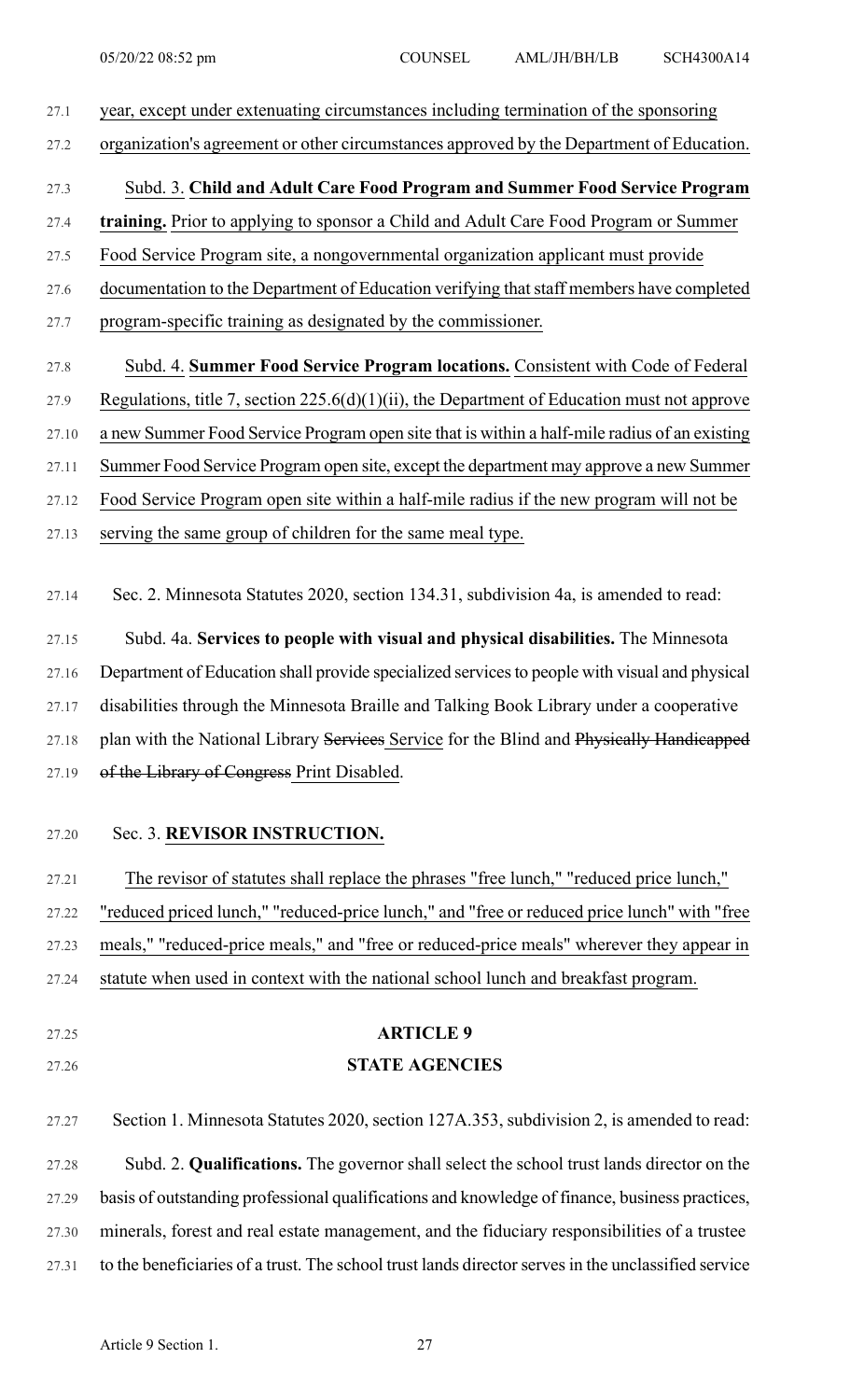28.1 for a term of four years. The first term shall end on December 31, 2020. The governor may 28.2 remove the school trust lands director for cause. If a director resigns or is removed for cause, 28.3 the governor shall appoint a director for the remainder of the term. 28.4 Sec. 2. Minnesota Statutes 2021 Supplement, section 127A.353, subdivision 4, is amended 28.5 to read: 28.6 Subd. 4. **Duties; powers.** (a) The school trust lands director shall: 28.7  $(1)$  take an oath of office before assuming any duties as the director act in a fiduciary 28.8 capacity for trust beneficiaries in accordance with the principles under section 127A.351; 28.9 (2) evaluate the school trust land asset position; 28.10 (3) determine the estimated current and potential market value of school trust lands; 28.11 (4) advise and provide recommendations to the governor, Executive Council, 28.12 commissioner of natural resources, and the Legislative Permanent School Fund Commission 28.13 on the management of school trust lands, including: on school trust land management policies 28.14 and other policies that may affect the goal of the permanent school fund under section 28.15 127A.31; 28.16 (5) advise and provide recommendations to the Executive Council and Land Exchange 28.17 Board on all matters regarding school trust lands presented to either body; 28.18 (6) advise and provide recommendations to the commissioner of natural resources on 28.19 managing school trust lands, including but not limited to advice and recommendations on: 28.20 (i) Department of Natural Resources school trust land management plans; 28.21 (ii) leases of school trust lands; 28.22 (iii) royalty agreements on school trust lands; 28.23 (iv) land sales and exchanges; 28.24 (v) cost certification; and 28.25 (vi) revenue generating options; 28.26 (7) serve as temporary trustee of school trust lands for school trust lands subject to 28.27 proposed or active eminent domain proceedings; 28.28 (8) serve as temporary trustee of school trust lands pursuant to section 94.342, subdivision 28.29 5;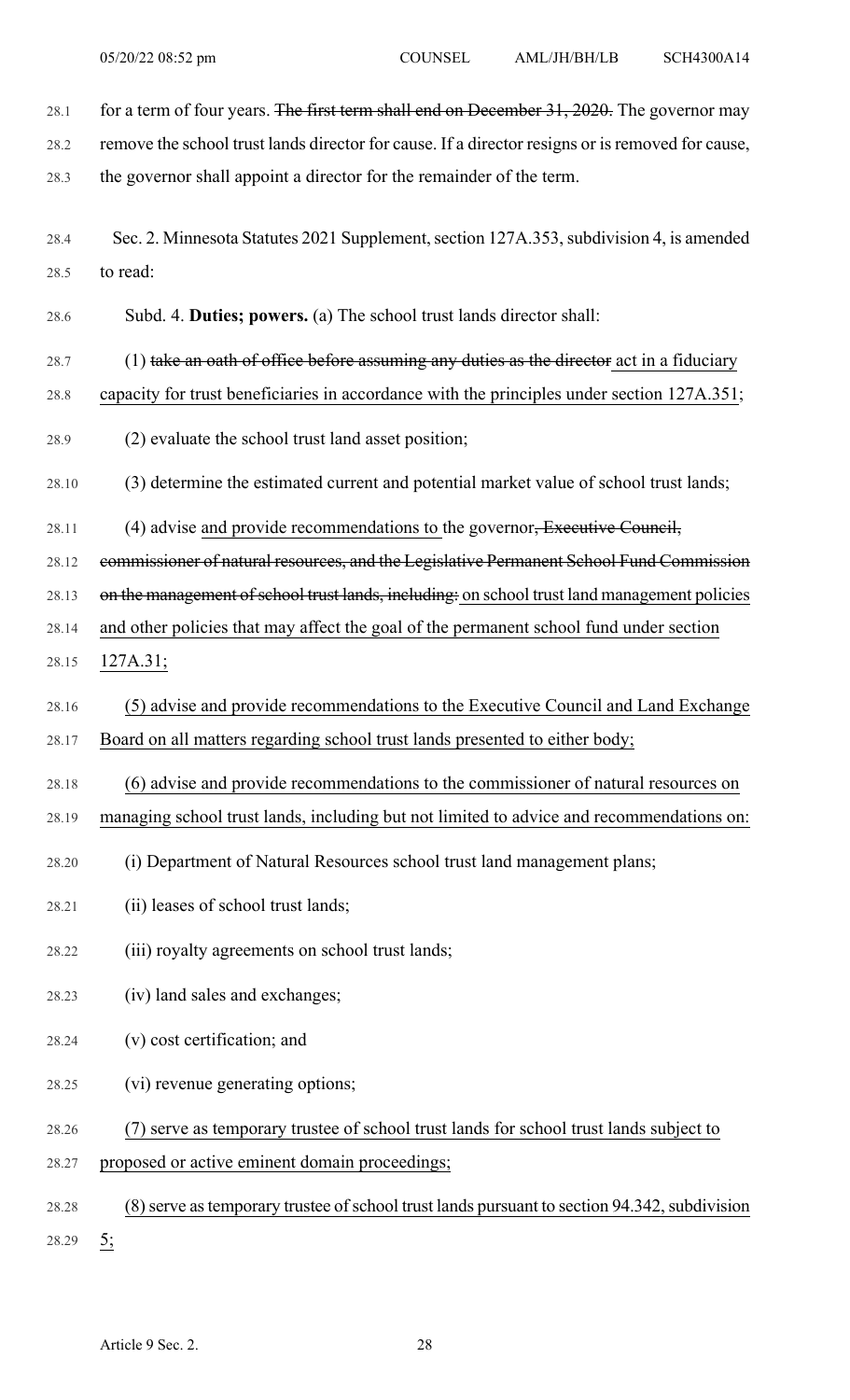| 29.1  | $(5)$ propose (9) submit to the Legislative Permanent School Fund Commission for review       |
|-------|-----------------------------------------------------------------------------------------------|
| 29.2  | an annual budget and management plan for the director that includes proposed legislative      |
| 29.3  | changes that will improve the asset allocation of the school trust lands;                     |
| 29.4  | $(6)$ (10) develop and implement a ten-year strategic plan and a 25-year framework for        |
| 29.5  | management of school trust lands, in conjunction with the commissioner of natural resources,  |
| 29.6  | that is updated every five years and implemented by the commissioner, with goals to:          |
| 29.7  | (i) retain core real estate assets;                                                           |
| 29.8  | (ii) increase the value of the real estate assets and the cash flow from those assets;        |
| 29.9  | (iii) rebalance the portfolio in assets with high performance potential and the strategic     |
| 29.10 | disposal of selected assets;                                                                  |
| 29.11 | (iv) establish priorities for management actions;                                             |
| 29.12 | (v) balance revenue enhancement and resource stewardship; and                                 |
| 29.13 | (vi) advance strategies on school trust lands to capitalize on ecosystem services markets;    |
| 29.14 | and                                                                                           |
| 29.15 | (7) submit to the Legislative Permanent School Fund Commission for review an annual           |
| 29.16 | budget and management plan for the director; and                                              |
| 29.17 | $(8)$ (11) keep the beneficiaries, governor, legislature, and the public informed about the   |
| 29.18 | work of the director by reporting to the Legislative Permanent School Fund Commission         |
| 29.19 | in a public meeting at least once during each calendar quarter.                               |
| 29.20 | (b) In carrying out the duties under paragraph (a), the school trust lands director shall     |
| 29.21 | have the authority to may:                                                                    |
| 29.22 | (1) direct and control money appropriated to the director;                                    |
| 29.23 | $(2)$ establish job descriptions and employ up to five employees in the unclassified service, |
| 29.24 | staff within the limitations of money appropriated to the director;                           |
| 29.25 | (3) enter into interdepartmental agreements with any other state agency;                      |
| 29.26 | (4) enter into joint powers agreements under chapter 471;                                     |
| 29.27 | (5) evaluate and initiate real estate development projects on school trust lands in           |
| 29.28 | conjunction with the commissioner of natural resources and with the advice of the Legislative |
| 29.29 | Permanent School Fund Commission in order to generate long-term economic return to the        |
| 29.30 | permanent school fund; and                                                                    |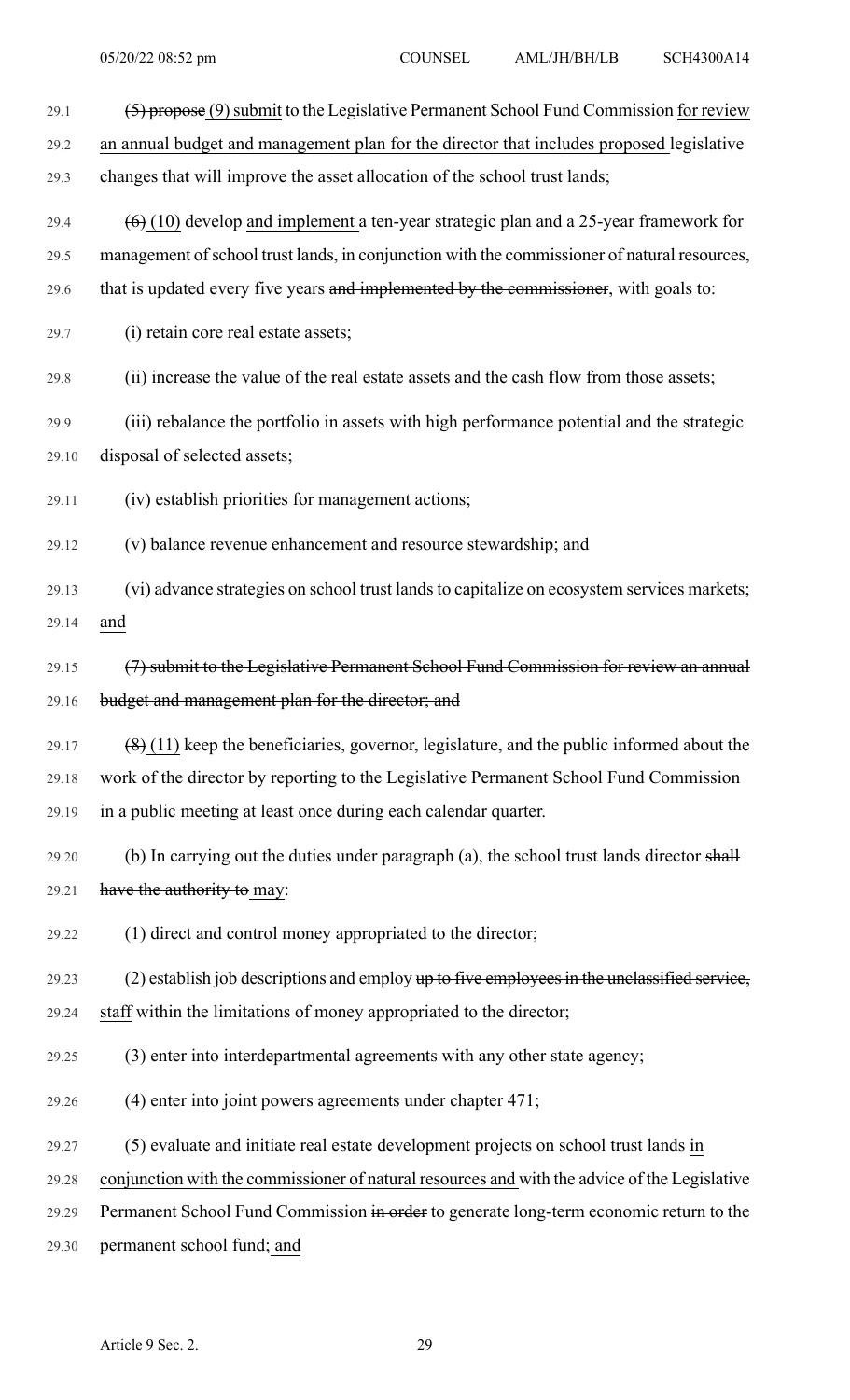| 30.1           | (6) serve as temporary trustee of school trust land for school trust lands subject to       |  |  |  |  |  |  |
|----------------|---------------------------------------------------------------------------------------------|--|--|--|--|--|--|
| 30.2           | proposed or active eminent domain proceedings; and                                          |  |  |  |  |  |  |
| 30.3           | $(7)$ (6) submit recommendations on strategies for school trust land leases, sales, or      |  |  |  |  |  |  |
| 30.4           | exchanges to the commissioner of natural resources and the Legislative Permanent School     |  |  |  |  |  |  |
| 30.5           | Fund Commission.                                                                            |  |  |  |  |  |  |
| 30.6           | <b>ARTICLE 10</b>                                                                           |  |  |  |  |  |  |
| 30.7           | <b>FORECAST ADJUSTMENTS</b>                                                                 |  |  |  |  |  |  |
| 30.8           | <b>A. GENERAL EDUCATION</b>                                                                 |  |  |  |  |  |  |
| 30.9           | Section 1. Laws 2021, First Special Session chapter 13, article 1, section 10, subdivision  |  |  |  |  |  |  |
| 30.10          | 2, is amended to read:                                                                      |  |  |  |  |  |  |
| 30.11          | Subd. 2. General education aid. For general education aid under Minnesota Statutes,         |  |  |  |  |  |  |
| 30.12          | section 126C.13, subdivision 4:                                                             |  |  |  |  |  |  |
| 30.13          | 7,569,266,000                                                                               |  |  |  |  |  |  |
| 30.14          | $\mathbb{S}$<br>7,484,917,000  2022                                                         |  |  |  |  |  |  |
| 30.15<br>30.16 | 7,804,527,000<br>\$<br>7,643,082,000  2023                                                  |  |  |  |  |  |  |
| 30.17          | The 2022 appropriation includes \$717,326,000 for 2021 and \$6,851,940,000                  |  |  |  |  |  |  |
| 30.18          | \$6,767,591,000 for 2022.                                                                   |  |  |  |  |  |  |
| 30.19          | The 2023 appropriation includes \$734,520,000 \$725,148,000 for 2022 and                    |  |  |  |  |  |  |
| 30.20          | \$7,070,007,000 \$6,917,934,000 for 2023.                                                   |  |  |  |  |  |  |
| 30.21          | Sec. 2. Laws 2021, First Special Session chapter 13, article 1, section 10, subdivision 3,  |  |  |  |  |  |  |
| 30.22          | is amended to read:                                                                         |  |  |  |  |  |  |
| 30.23          | Subd. 3. Enrollment options transportation. For transportation of pupils attending          |  |  |  |  |  |  |
| 30.24          | postsecondary institutions under Minnesota Statutes, section 124D.09, or for transportation |  |  |  |  |  |  |
| 30.25          | of pupils attending nonresident districts under Minnesota Statutes, section 124D.03:        |  |  |  |  |  |  |
| 30.26          | \$<br>$\frac{12,000}{1,000}$ 2022                                                           |  |  |  |  |  |  |
| 30.27          | \$<br><del>13,000</del> 1,000<br>$\cdots$ 2023                                              |  |  |  |  |  |  |
| 30.28          | Sec. 3. Laws 2021, First Special Session chapter 13, article 1, section 10, subdivision 4,  |  |  |  |  |  |  |
| 30.29          | is amended to read:                                                                         |  |  |  |  |  |  |
| 30.30          | Subd. 4. Abatement aid. For abatement aid under Minnesota Statutes, section 127A.49:        |  |  |  |  |  |  |
|                |                                                                                             |  |  |  |  |  |  |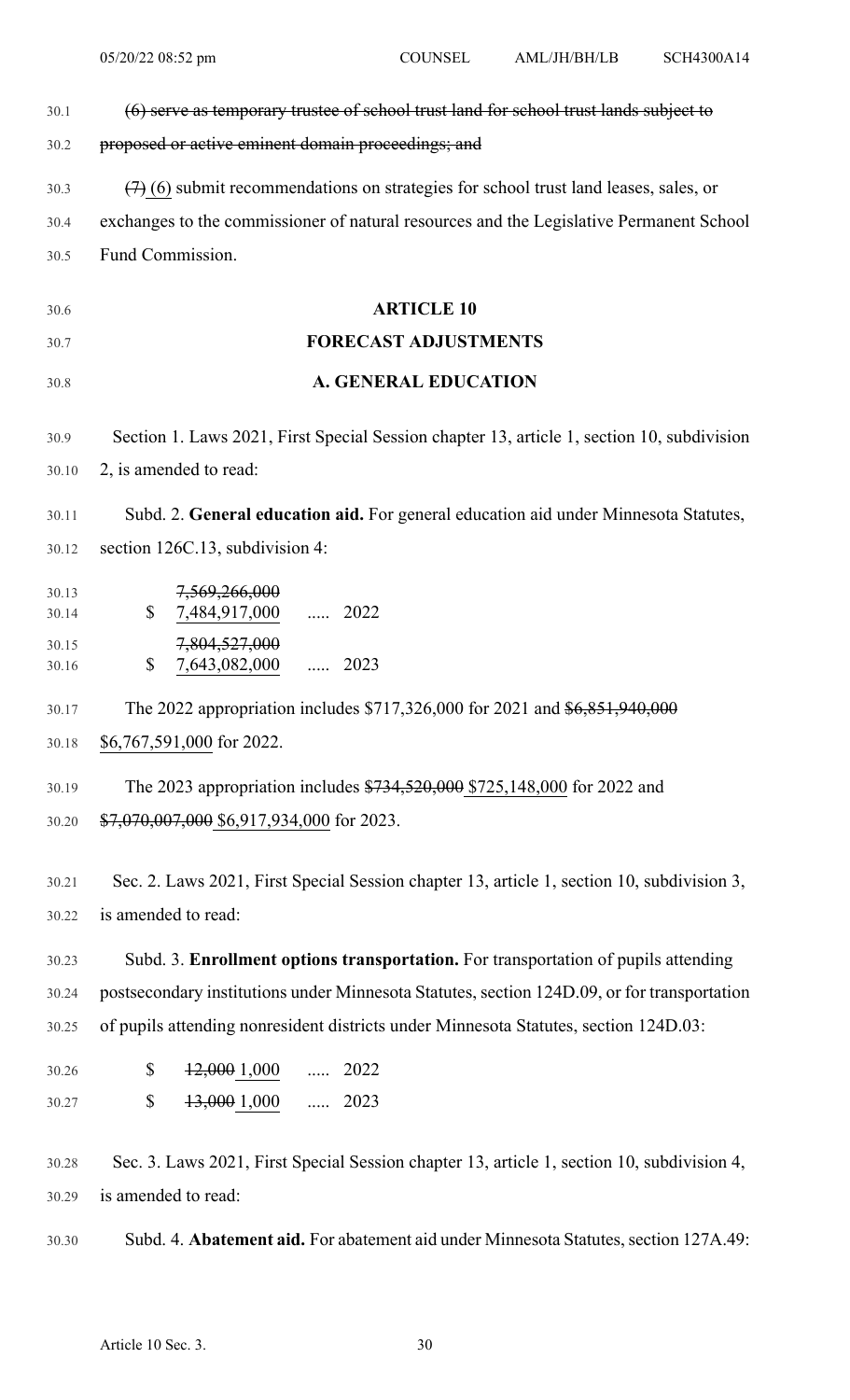|                | 05/20/22 08:52 pm      |                                | <b>COUNSEL</b> | AML/JH/BH/LB                                                 | SCH4300A14                                                                                 |  |
|----------------|------------------------|--------------------------------|----------------|--------------------------------------------------------------|--------------------------------------------------------------------------------------------|--|
| 31.1<br>31.2   | \$                     | 2,897,000<br>2,042,000         | $\cdots$ 2022  |                                                              |                                                                                            |  |
| 31.3<br>31.4   | \$                     | 3,558,000<br>2,003,000         | $\ldots$ 2023  |                                                              |                                                                                            |  |
| 31.5           |                        |                                |                |                                                              | The 2022 appropriation includes \$269,000 for 2021 and \$2,628,000 \$1,773,000 for         |  |
| 31.6           | 2022.                  |                                |                |                                                              |                                                                                            |  |
| 31.7           |                        |                                |                |                                                              | The 2023 appropriation includes \$291,000 \$197,000 for 2022 and \$3,267,000 \$1,806,000   |  |
| 31.8           | for 2023.              |                                |                |                                                              |                                                                                            |  |
| 31.9           |                        |                                |                |                                                              | Sec. 4. Laws 2021, First Special Session chapter 13, article 1, section 10, subdivision 5, |  |
| 31.10          | is amended to read:    |                                |                |                                                              |                                                                                            |  |
| 31.11          |                        |                                |                |                                                              | Subd. 5. Consolidation transition aid. For districts consolidating under Minnesota         |  |
| 31.12          |                        | Statutes, section 123A.485:    |                |                                                              |                                                                                            |  |
| 31.13          | \$                     | 309,000                        | $\cdots$ 2022  |                                                              |                                                                                            |  |
| 31.14          |                        | 373,000                        |                |                                                              |                                                                                            |  |
| 31.15          | \$                     | 372,000                        | $\ldots$ 2023  |                                                              |                                                                                            |  |
| 31.16          |                        |                                |                |                                                              | The 2022 appropriation includes \$30,000 for 2021 and \$279,000 for 2022.                  |  |
| 31.17          |                        |                                |                |                                                              | The 2023 appropriation includes \$31,000 \$30,000 for 2022 and \$342,000 for 2023.         |  |
| 31.18          |                        |                                |                |                                                              | Sec. 5. Laws 2021, First Special Session chapter 13, article 1, section 10, subdivision 6, |  |
| 31.19          | is amended to read:    |                                |                |                                                              |                                                                                            |  |
| 31.20          |                        |                                |                |                                                              | Subd. 6. Nonpublic pupil education aid. For nonpublic pupil education aid under            |  |
| 31.21          |                        |                                |                | Minnesota Statutes, sections 123B.40 to 123B.43 and 123B.87: |                                                                                            |  |
| 31.22          |                        | 16,991,000                     |                |                                                              |                                                                                            |  |
| 31.23<br>31.24 | \$                     | 17,224,000  2022<br>17,450,000 |                |                                                              |                                                                                            |  |
| 31.25          | \$                     | 19,029,000                     | $\cdots$ 2023  |                                                              |                                                                                            |  |
| 31.26          |                        |                                |                |                                                              | The 2022 appropriation includes \$1,903,000 for 2021 and \$15,088,000 \$15,321,000 for     |  |
| 31.27          | 2022.                  |                                |                |                                                              |                                                                                            |  |
| 31.28          |                        |                                |                |                                                              | The 2023 appropriation includes \$1,676,000 \$1,702,000 for 2022 and \$15,774,000          |  |
| 31.29          | \$17,327,000 for 2023. |                                |                |                                                              |                                                                                            |  |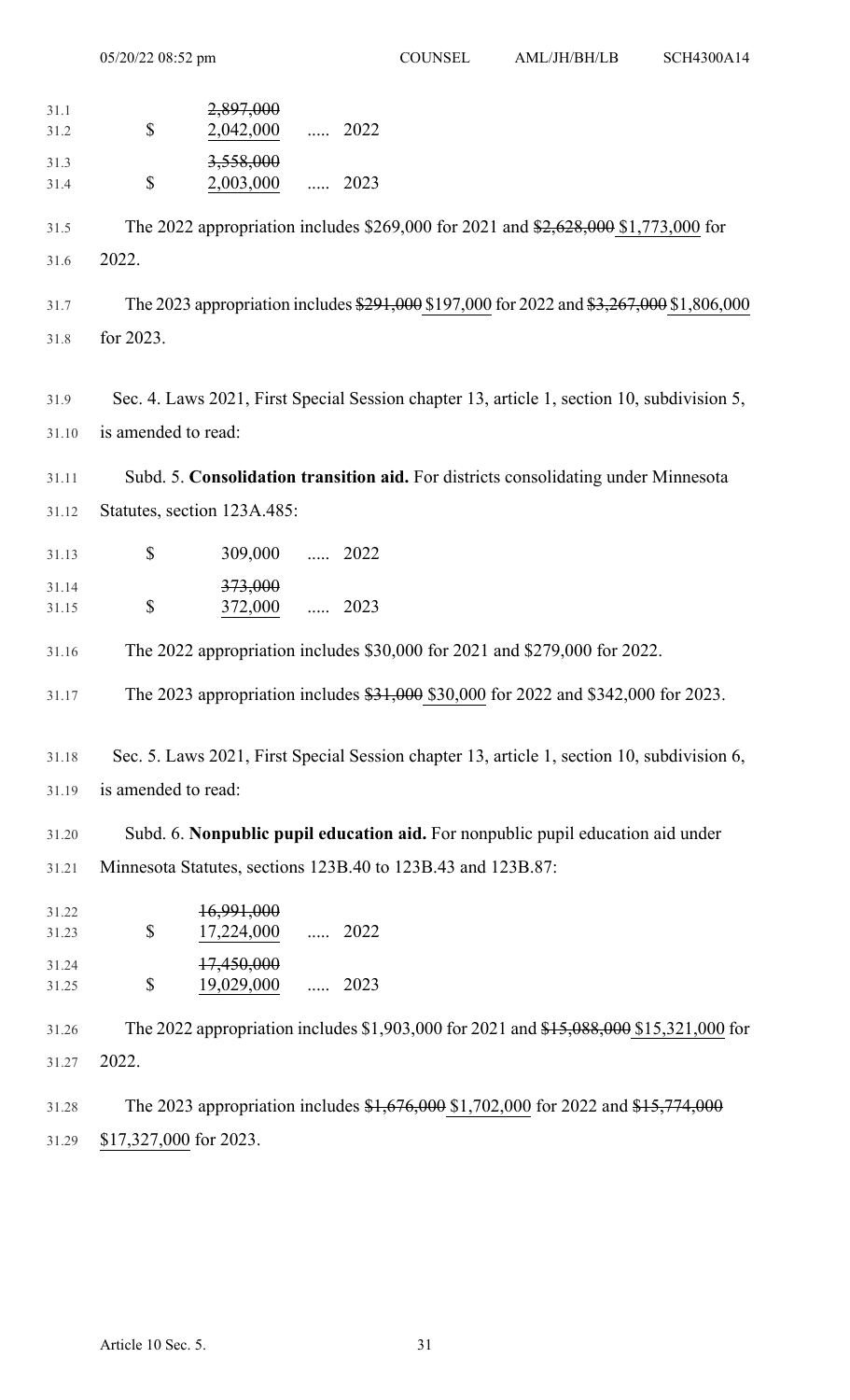- 32.1 Sec. 6. Laws 2021, First Special Session chapter 13, article 1, section 10, subdivision 7,
- 32.2 is amended to read:
- 32.3 Subd. 7. **Nonpublic pupil transportation.** For nonpublic pupil transportation aid under 32.4 Minnesota Statutes, section 123B.92, subdivision 9:
- ..... 2022 32.5 19,770,000 32.6 \$ 19,143,000 ..... 2023 32.7 19,906,000 32.8 \$ 19,796,000

32.9 The 2022 appropriation includes \$1,910,000 for 2021 and \$17,860,000 \$17,233,000 for 32.10 2022.

32.11 The 2023 appropriation includes \$1,984,000 \$1,914,000 for 2022 and \$17,922,000 32.12 \$17,882,000 for 2023.

32.13 Sec. 7. Laws 2021, First Special Session chapter 13, article 1, section 10, subdivision 9, 32.14 is amended to read:

32.15 Subd. 9. **Career and technical aid** For career and technical aid under Minnesota Statutes, 32.16 section 124D.4531, subdivision 1b:

| 32.17<br>32.18 | Ж  | 2,668,000<br>2,582,000 | $\cdots$ | 2022 |
|----------------|----|------------------------|----------|------|
| 32.19<br>32.20 | Ж. | 2,279,000<br>1,980,000 | $\cdots$ | 2023 |

32.21 The 2022 appropriation includes \$323,000 for 2021 and \$2,345,000 \$2,259,000 for 32.22 2022.

32.23 The 2023 appropriation includes \$260,000 \$251,000 for 2022 and \$2,019,000 \$1,729,000 32.24 for 2023.

32.25 **B. EDUCATION EXCELLENCE**

32.26 Sec. 8. Laws 2021, First Special Session chapter 13, article 2, section 4, subdivision 2, is 32.27 amended to read:

32.28 Subd. 2. **Achievement and integration aid.** For achievement and integration aid under 32.29 Minnesota Statutes, section 124D.862:

| 32.30<br>32.31 | S  | 84,057,000<br>80,310,000 |          | $\ldots$ 2022 |
|----------------|----|--------------------------|----------|---------------|
| 32.32<br>32.33 | S. | 83,431,000<br>81,615,000 | $\ldots$ | 2023          |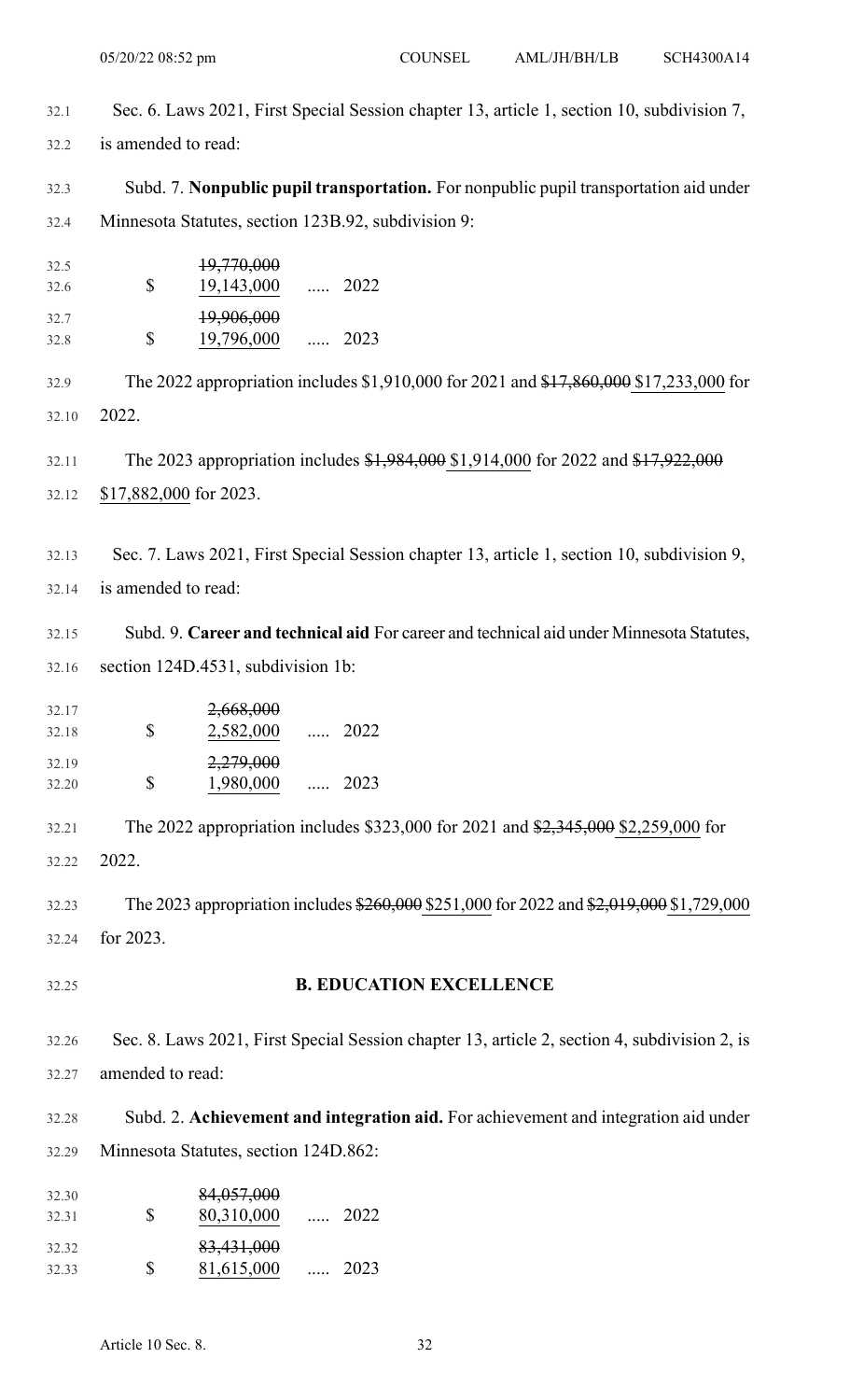|                | 05/20/22 08:52 pm                                                                            | <b>COUNSEL</b> | AML/JH/BH/LB | SCH4300A14 |
|----------------|----------------------------------------------------------------------------------------------|----------------|--------------|------------|
| 33.1           | The 2022 appropriation includes \$8,868,000 for 2021 and \$75,189,000 \$71,442,000 for       |                |              |            |
| 33.2           | 2022.                                                                                        |                |              |            |
|                |                                                                                              |                |              |            |
| 33.3           | The 2023 appropriation includes \$8,353,000 \$7,938,000 for 2022 and \$75,078,000            |                |              |            |
| 33.4           | \$73,677,000 for 2023.                                                                       |                |              |            |
| 33.5           | Sec. 9. Laws 2021, First Special Session chapter 13, article 2, section 4, subdivision 3, is |                |              |            |
| 33.6           | amended to read:                                                                             |                |              |            |
|                |                                                                                              |                |              |            |
| 33.7           | Subd. 3. American Indian education aid. For American Indian education aid under              |                |              |            |
| 33.8           | Minnesota Statutes, section 124D.81, subdivision 2a:                                         |                |              |            |
| 33.9           | <del>11,351,000</del>                                                                        |                |              |            |
| 33.10          | $\mathcal{S}$<br>$11,436,000$ 2022                                                           |                |              |            |
| 33.11<br>33.12 | 11,775,000<br>\$<br>11,889,000  2023                                                         |                |              |            |
|                |                                                                                              |                |              |            |
| 33.13          | The 2022 appropriation includes \$1,102,000 for 2021 and \$10,249,000 \$10,334,000 for       |                |              |            |
| 33.14          | 2022.                                                                                        |                |              |            |
| 33.15          | The 2023 appropriation includes \$1,138,000 \$1,148,000 for 2022 and \$10,637,000            |                |              |            |
| 33.16          | \$10,741,000 for 2023.                                                                       |                |              |            |
|                |                                                                                              |                |              |            |
| 33.17          | Sec. 10. Laws 2021, First Special Session chapter 13, article 2, section 4, subdivision 4,   |                |              |            |
| 33.18          | is amended to read:                                                                          |                |              |            |
|                |                                                                                              |                |              |            |
| 33.19          | Subd. 4. Charter school building lease aid. For building lease aid under Minnesota           |                |              |            |
| 33.20          | Statutes, section 124E.22:                                                                   |                |              |            |
| 33.21          | 93,547,000                                                                                   |                |              |            |
| 33.22          | \$<br>89,499,000  2022                                                                       |                |              |            |
| 33.23<br>33.24 | 99,819,000<br>\$<br>95,224,000<br>2023<br>$\sim$ $\cdots$                                    |                |              |            |
|                |                                                                                              |                |              |            |
| 33.25          | The 2022 appropriation includes \$8,617,000 for 2021 and \$84,930,000 \$80,882,000 for       |                |              |            |
| 33.26          | 2022.                                                                                        |                |              |            |
| 33.27          | The 2023 appropriation includes \$9,436,000 \$8,986,000 for 2022 and \$90,383,000            |                |              |            |
| 33.28          | \$86,238,000 for 2023.                                                                       |                |              |            |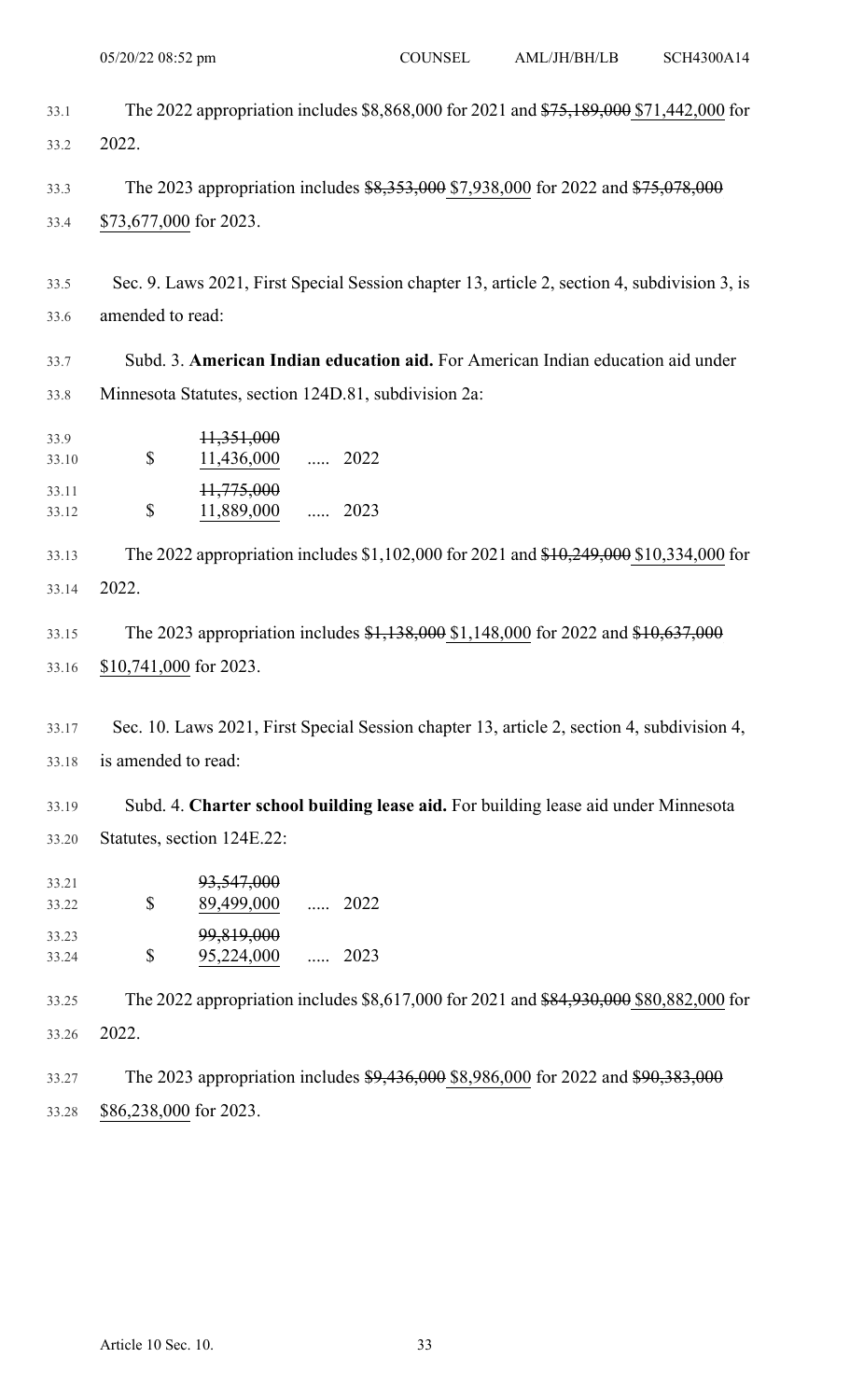| 34.1           | Sec. 11. Laws 2021, First Special Session chapter 13, article 2, section 4, subdivision 12, |
|----------------|---------------------------------------------------------------------------------------------|
| 34.2           | is amended to read:                                                                         |
| 34.3           | Subd. 12. Interdistrict desegregation or integration transportation grants. For             |
| 34.4           | interdistrict desegregation or integration transportation grants under Minnesota Statutes,  |
| 34.5           | section 124D.87:                                                                            |
| 34.6<br>34.7   | 12,310,000<br>$\boldsymbol{\mathsf{S}}$<br>9,900,000  2022                                  |
| 34.8<br>34.9   | 14,823,000<br>\$<br>10,974,000  2023                                                        |
| 34.10          | Sec. 12. Laws 2021, First Special Session chapter 13, article 2, section 4, subdivision 27, |
| 34.11          | is amended to read:                                                                         |
| 34.12          | Subd. 27. Tribal contract school aid. For Tribal contract school aid under Minnesota        |
| 34.13          | Statutes, section 124D.83:                                                                  |
| 34.14          | 2,743,000                                                                                   |
| 34.15          | \$<br>2,808,000  2022                                                                       |
| 34.16<br>34.17 | 3,160,000<br>\$<br>3,167,000<br>2023<br>$\cdots$                                            |
| 34.18          | The 2022 appropriation includes \$240,000 for 2021 and \$2,503,000 \$2,568,000 for          |
| 34.19          | 2022.                                                                                       |
| 34.20          | The 2023 appropriation includes \$278,000 \$285,000 for 2022 and \$2,882,000 for 2023.      |
| 34.21          | <b>C. TEACHERS</b>                                                                          |
| 34.22          | Sec. 13. Laws 2021, First Special Session chapter 13, article 3, section 7, subdivision 7,  |
| 34.23          | is amended to read:                                                                         |
| 34.24          | Subd. 7. Alternative teacher compensation aid. (a) For alternative teacher compensation     |
| 34.25          | aid under Minnesota Statutes, section 122A.415, subdivision 4:                              |
| 34.26<br>34.27 | 88,896,000<br>\$<br>88,559,000  2022                                                        |
| 34.28<br>34.29 | 88,898,000<br>\$<br>88,453,000  2023                                                        |
| 34.30          | (b) The 2022 appropriation includes \$8,877,000 for 2021 and \$80,019,000 \$79,682,000      |
| 34.31          | for 2022.                                                                                   |
| 34.32          | (c) The 2023 appropriation includes $$8,891,000$ \$8,853,000 for 2022 and $$80,007,000$     |
| 34.33          | \$79,600,000 for 2023.                                                                      |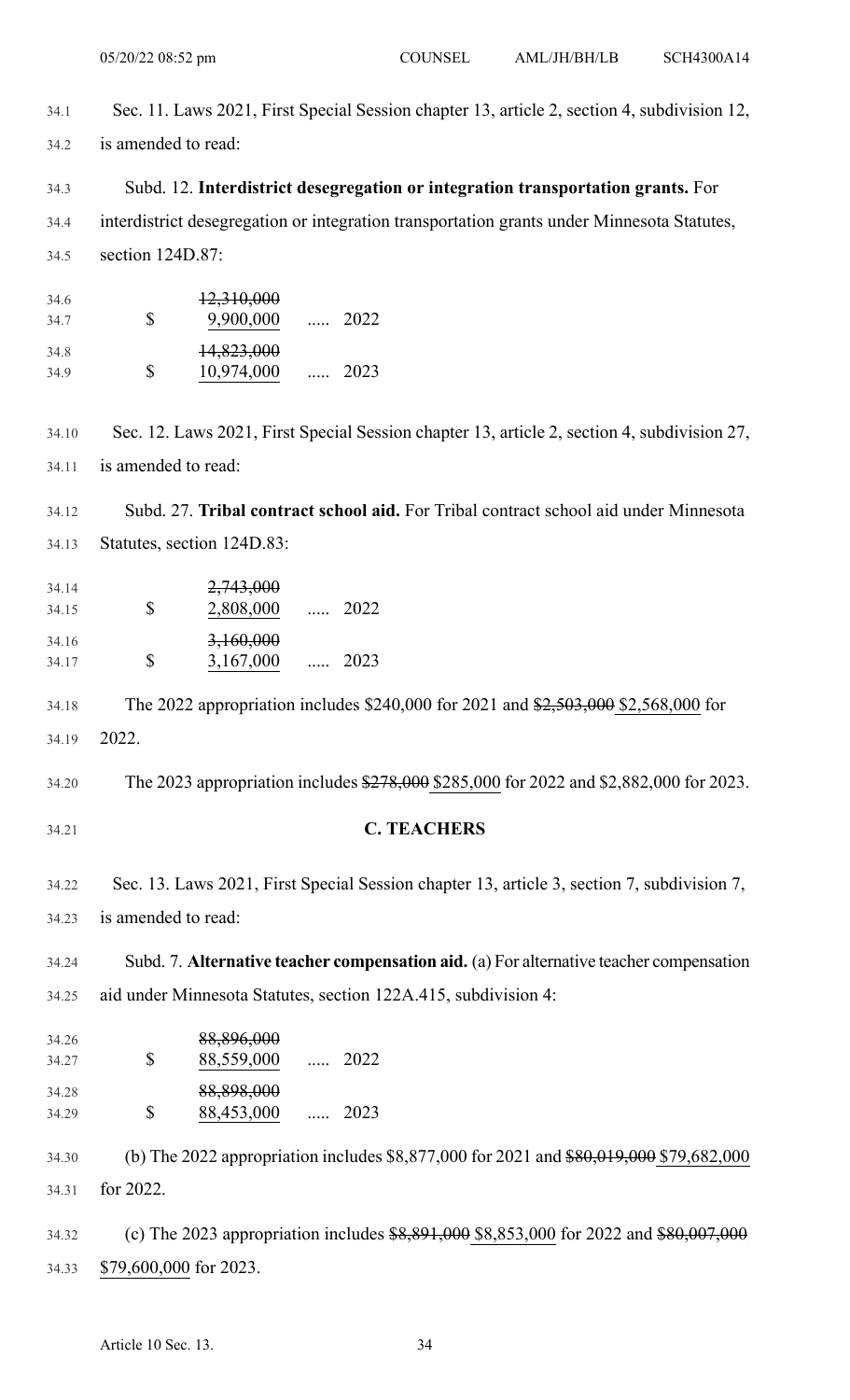35.1 **D. SPECIAL EDUCATION** 35.2 Sec. 14. Laws 2021, First Special Session chapter 13, article 5, section 3, subdivision 3, 35.3 is amended to read: 35.4 Subd. 3. **Aid for children with disabilities.** For aid under Minnesota Statutes, section 35.5 125A.75, subdivision 3, for children with disabilities placed in residential facilities within 35.6 the district boundaries for whom no district of residence can be determined: ..... 2022 35.7  $1,818,000$ <br>35.8 \$  $1,674,000$ 35.8 \$ 1,674,000 ..... 2023 35.9 2,010,000 35.10 \$ 1,887,000 35.11 If the appropriation for either year is insufficient, the appropriation for the other year is 35.12 available. 35.13 Sec. 15. Laws 2021, First Special Session chapter 13, article 5, section 3, subdivision 4, 35.14 is amended to read: 35.15 Subd. 4. **Travel for home-based services.** For aid for teacher travel for home-based 35.16 services under Minnesota Statutes, section 125A.75, subdivision 1: ..... 2022 35.17 465,000 35.18 \$ 356,000 ..... 2023 35.19 512,000 35.20 \$ 384,000 35.21 The 2022 appropriation includes \$23,000 for 2021 and \$442,000 \$333,000 for 2022. 35.22 The 2023 appropriation includes \$49,000 \$36,000 for 2022 and \$463,000 \$348,000 for 35.23 2023. 35.24 Sec. 16. Laws 2021, First Special Session chapter 13, article 5, section 3, subdivision 5, 35.25 is amended to read: 35.26 Subd. 5. **Court-placed special education revenue.** For reimbursing serving school 35.27 districts for unreimbursed eligible expenditures attributable to children placed in the serving 35.28 school district by court action under Minnesota Statutes, section 125A.79, subdivision 4: ..... 2022 35.29 24,000 35.30 \$ 0 35.31 \$ 25,000 ..... 2023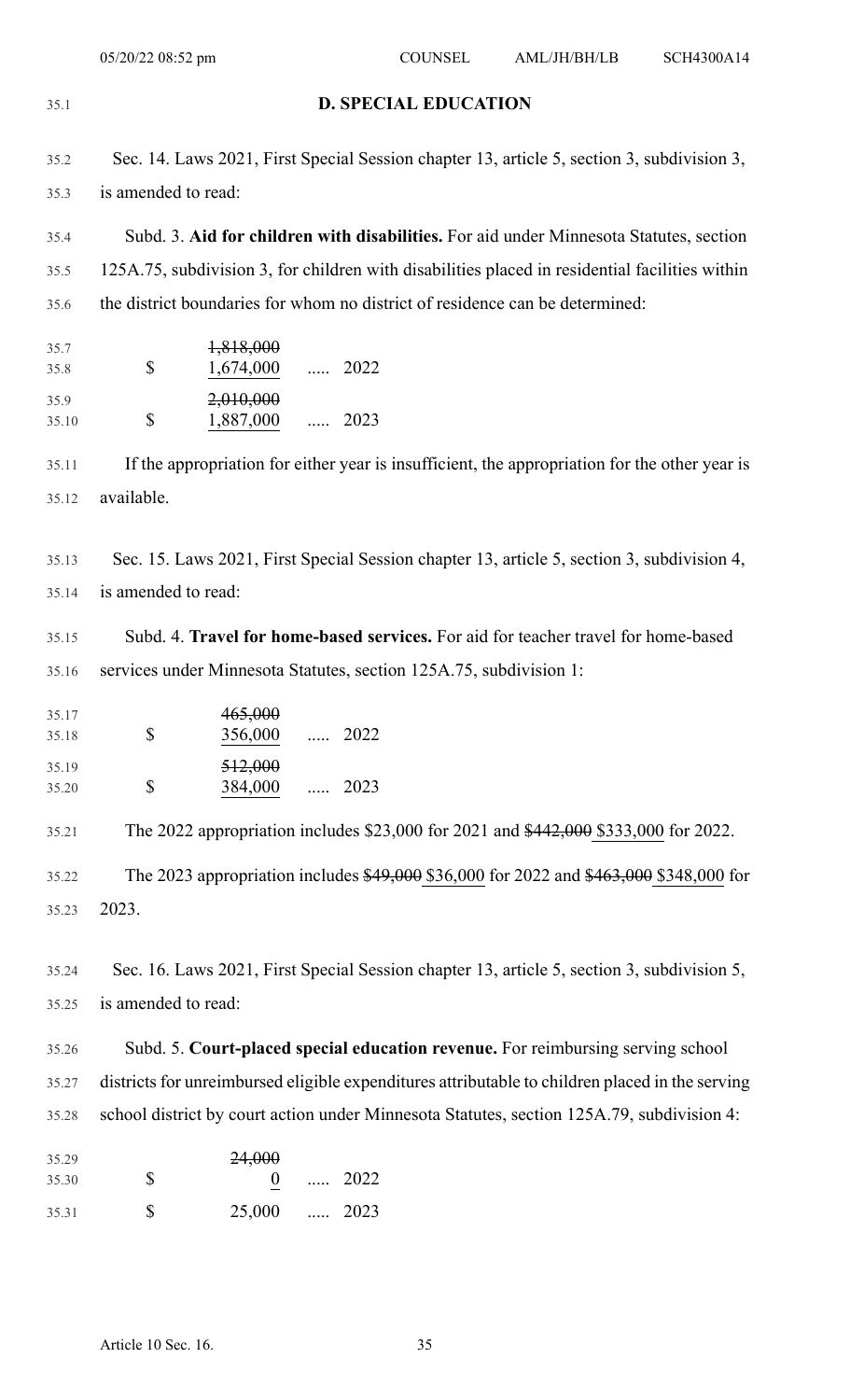| 36.1           | <b>E. FACILITIES</b>                                                                                              |  |  |  |
|----------------|-------------------------------------------------------------------------------------------------------------------|--|--|--|
| 36.2           | Sec. 17. Laws 2021, First Special Session chapter 13, article 7, section 2, subdivision 2,                        |  |  |  |
| 36.3           | is amended to read:                                                                                               |  |  |  |
| 36.4           | Subd. 2. Debt service equalization aid. For debt service equalization aid under                                   |  |  |  |
| 36.5           | Minnesota Statutes, section 123B.53, subdivision 6:                                                               |  |  |  |
| 36.6           | \$<br>25,001,000  2022                                                                                            |  |  |  |
| 36.7<br>36.8   | 24,286,000<br>$\mathbb S$<br>24,315,000  2023                                                                     |  |  |  |
| 36.9           | The 2022 appropriation includes \$2,588,000 for 2021 and \$22,413,000 for 2022.                                   |  |  |  |
| 36.10          | The 2023 appropriation includes \$2,490,000 for 2022 and \$21,796,000 \$21,825,000 for                            |  |  |  |
| 36.11          | 2023.                                                                                                             |  |  |  |
|                |                                                                                                                   |  |  |  |
| 36.12<br>36.13 | Sec. 18. Laws 2021, First Special Session chapter 13, article 7, section 2, subdivision 3,<br>is amended to read: |  |  |  |
|                |                                                                                                                   |  |  |  |
| 36.14          | Subd. 3. Long-term facilities maintenance equalized aid. For long-term facilities                                 |  |  |  |
| 36.15          | maintenance equalized aid under Minnesota Statutes, section 123B.595, subdivision 9:                              |  |  |  |
| 36.16<br>36.17 | 108,582,000<br>\$<br>107,837,000<br>$\cdots$ 2022                                                                 |  |  |  |
| 36.18<br>36.19 | 111,077,000<br>\$<br>108,870,000<br>$\ldots$ 2023                                                                 |  |  |  |
| 36.20          | The 2022 appropriation includes \$10,660,000 for 2021 and \$97,922,000 \$97,177,000                               |  |  |  |
| 36.21          | for 2022.                                                                                                         |  |  |  |
| 36.22          | The 2023 appropriation includes \$10,880,000 \$10,797,000 for 2022 and \$100,197,000                              |  |  |  |
| 36.23          | \$98,073,000 for 2023.                                                                                            |  |  |  |
| 36.24          | <b>F. NUTRITION</b>                                                                                               |  |  |  |
| 36.25          | Sec. 19. Laws 2021, First Special Session chapter 13, article 8, section 3, subdivision 2,                        |  |  |  |
| 36.26          | is amended to read:                                                                                               |  |  |  |
| 36.27          | Subd. 2. School lunch. For school lunch aid under Minnesota Statutes, section 124D.111,                           |  |  |  |
| 36.28          | and Code of Federal Regulations, title 7, section 210.17:                                                         |  |  |  |
| 36.29          | 16,661,000                                                                                                        |  |  |  |
| 36.30          | \$<br>14,187,000<br>$\ldots$ 2022                                                                                 |  |  |  |
| 36.31<br>36.32 | 16,954,000<br>\$<br>15,984,000<br>2023<br>$\cdots$                                                                |  |  |  |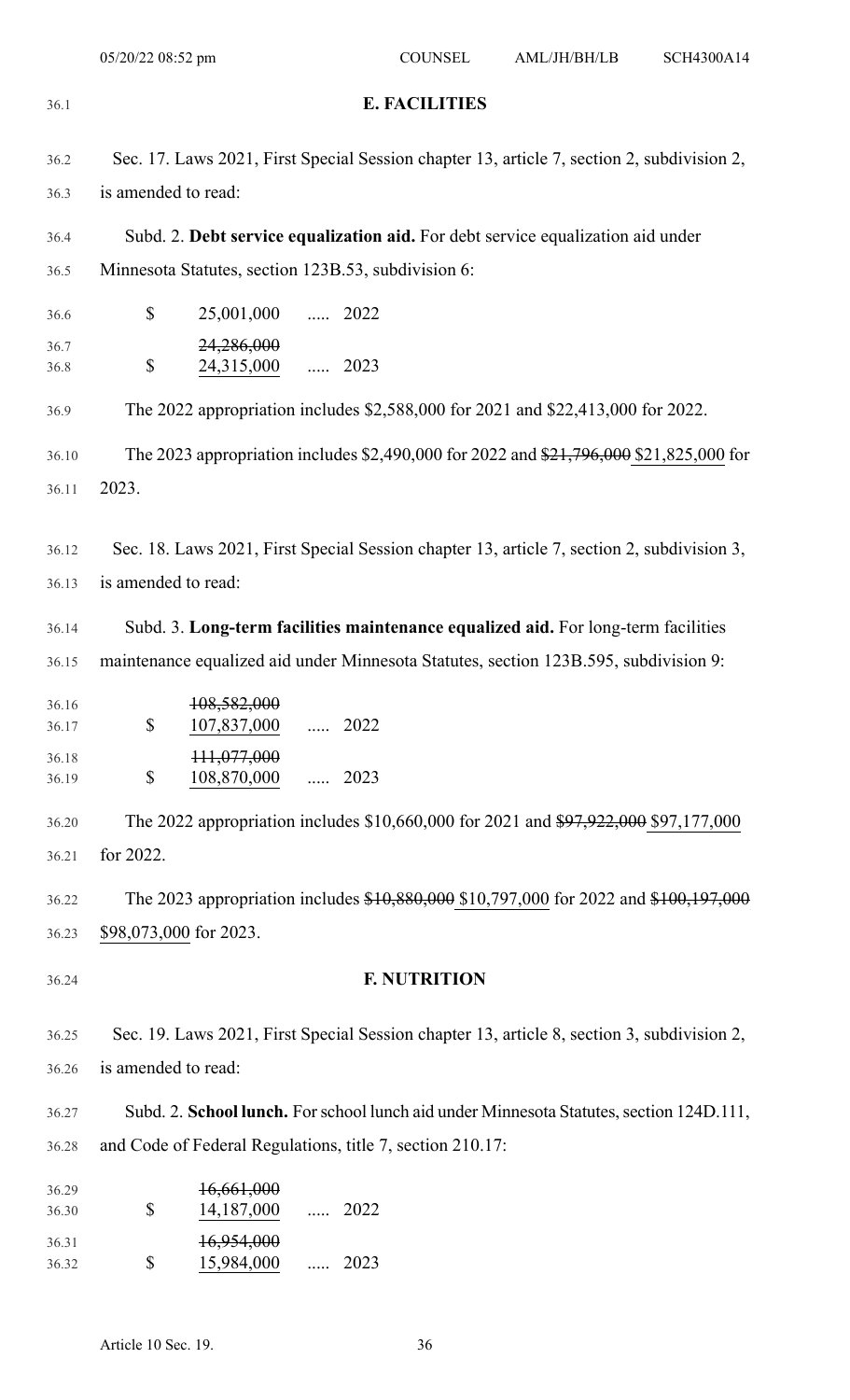37.1 Sec. 20. Laws 2021, First Special Session chapter 13, article 8, section 3, subdivision 3, 37.2 is amended to read:

37.3 Subd. 3. **School breakfast.** For traditionalschool breakfast aid under Minnesota Statutes, 37.4 section 124D.1158:

..... 2022 37.5 11,848,000 37.6 \$ 20,000 ..... 2023 37.7 12,200,000 37.8 \$ 10,519,000

37.9 Sec. 21. Laws 2021, First Special Session chapter 13, article 8, section 3, subdivision 4, 37.10 is amended to read:

37.11 Subd. 4. **Kindergarten milk.** For kindergarten milk aid under Minnesota Statutes, 37.12 section 124D.118:

..... 2022 37.13 656,000 37.14 \$ 566,000 ..... 2023 37.15 658,000 37.16 \$ 659,000

37.17 **G. EARLY EDUCATION**

37.18 Sec. 22. Laws 2021, First Special Session chapter 13, article 9, section 4, subdivision 5, 37.19 is amended to read:

37.20 Subd. 5. **Early childhood family education aid.** (a) For early childhood family education 37.21 aid under Minnesota Statutes, section 124D.135:

| 37.22<br>37.23 | S | 35,003,000<br>34,160,000 | $\cdots$ | 2022 |
|----------------|---|--------------------------|----------|------|
| 37.24<br>37.25 | S | 36,478,000<br>35,126,000 |          | 2023 |

37.26 (b) The 2022 appropriation includes \$3,341,000 for 2021 and \$31,662,000 \$30,819,000 37.27 for 2022.

37.28 (c) The 2023 appropriation includes  $$3,518,000$  \$3,424,000 for 2022 and \$32,960,000 37.29 \$31,702,000 for 2023.

37.30 Sec. 23. Laws 2021, First Special Session chapter 13, article 9, section 4, subdivision 6, 37.31 is amended to read:

37.32 Subd. 6. **Developmental screening aid.** (a) For developmental screening aid under 37.33 Minnesota Statutes, sections 121A.17 and 121A.19: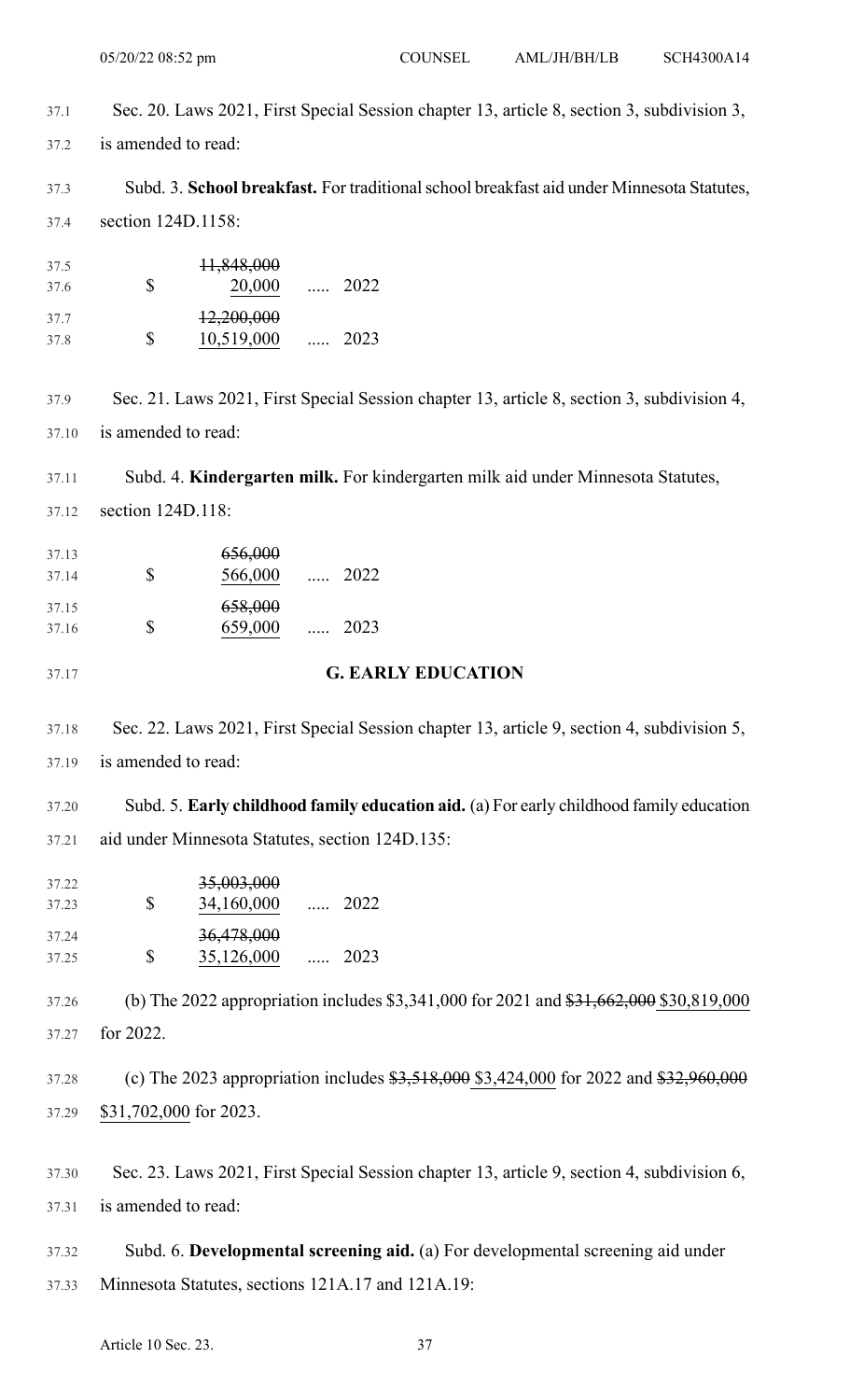..... 2022 38.1 38.2,000 38.2 \$ 3,655,000 ..... 2023 38.3 3,476,000 38.4 \$ 3,583,000 38.5 (b) The 2022 appropriation includes \$360,000 for 2021 and \$3,222,000 \$3,295,000 for 38.6 2022. 38.7 (c) The 2023 appropriation includes \$357,000 \$366,000 for 2022 and \$3,119,000 38.8 \$3,217,000 for 2023. 38.9 Sec. 24. Laws 2021, First Special Session chapter 13, article 9, section 4, subdivision 12, 38.10 is amended to read: 38.11 Subd. 12. **Home visiting aid.** (a) For home visiting aid under Minnesota Statutes,section 38.12 124D.135: ..... 2022 38.13 462,000 38.14 \$ 455,000 ..... 2023 38.15 444,000 38.16 \$ 426,000 38.17 (b) The 2022 appropriation includes \$47,000 for 2021 and \$415,000 \$408,000 for 2022. 38.18 (c) The 2023 appropriation includes \$46,000 \$45,000 for 2022 and \$398,000 \$381,000 38.19 for 2023. 38.20 **H. COMMUNITY EDUCATION AND LIFELONG LEARNING** 38.21 Sec. 25. Laws 2021, First Special Session chapter 13, article 10, section 1, subdivision 2, 38.22 is amended to read: 38.23 Subd. 2. **Community education aid.** For community education aid under Minnesota 38.24 Statutes, section 124D.20: 38.25 \$ 180,000 ..... 2022 ..... 2023 38.26 155,000 38.27 \$ 175,000 38.28 The 2022 appropriation includes \$22,000 for 2021 and \$158,000 for 2022. 38.29 The 2023 appropriation includes \$17,000 for 2022 and \$138,000 \$158,000 for 2023. 05/20/22 08:52 pm COUNSEL AML/JH/BH/LB SCH4300A14